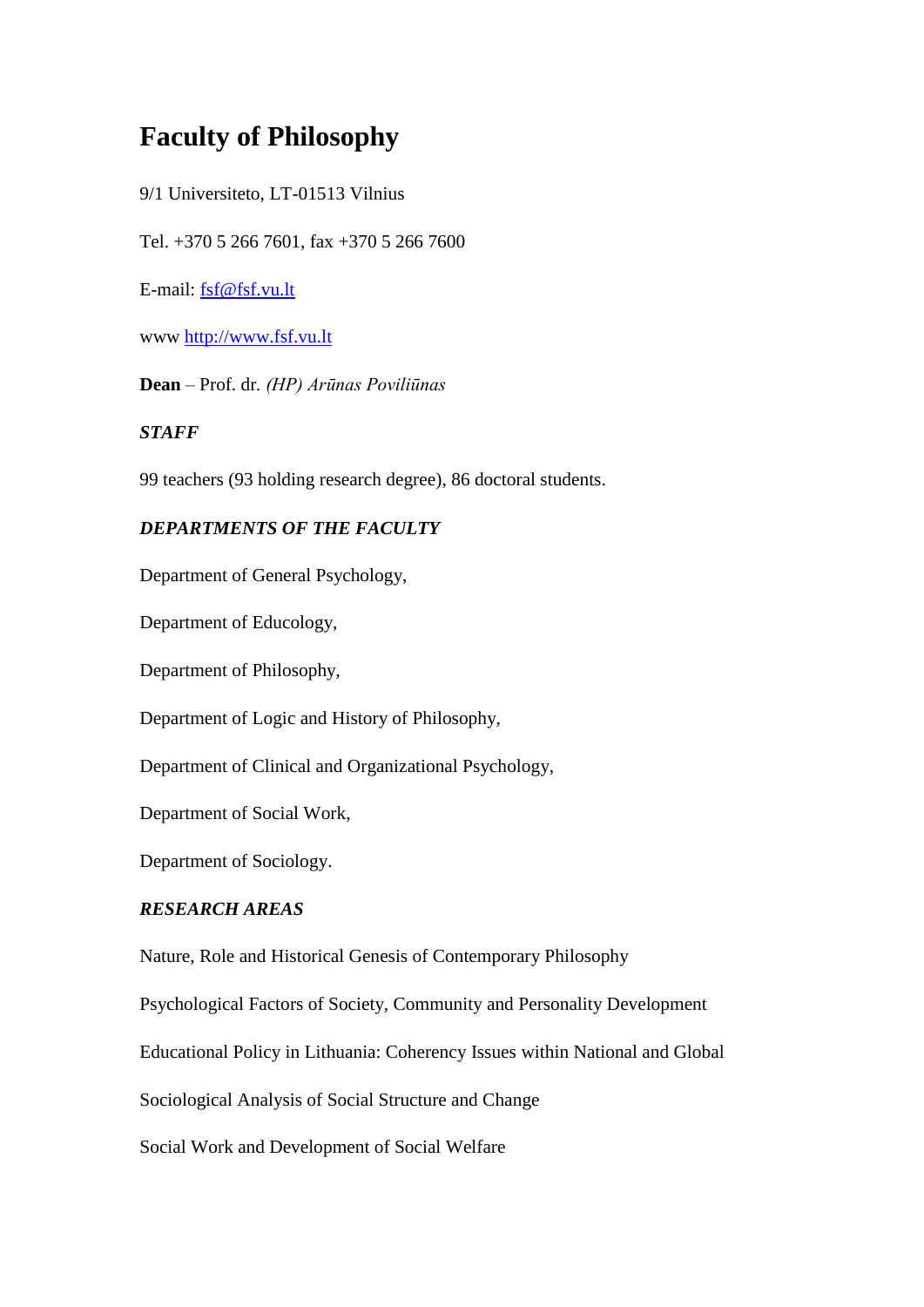#### *DOCTORAL DISSERTATIONS MAINTAINED IN 2015*

**A. Lipnevič.** Lithuanian physicians' mobility in transnational social space.

**L. Rakickienė.** Executive functions and school success in primary school children.

**V. Česnuitytė.** Family in Lithuania: conceptions and practices.

**J. Kaliatkaitė.** To Survive a Restructuring: Psychosocial Work Factors and Psychological Condition of Nurses.

**V. Klimaitė.** The grief experience of suicide survivors.

**Š. Nagrockaitė.** Curriculum Concept in Lithuanian General Education School: discourse analysis.

**R. Bartaševičius.** Neoliberalized transformations of general education policy: critical discourse analysis.

L. Jokubaitis. The political philosophy of C. Schmitt: the importance of "Politische Romantik".

**N. Valavičienė.** The international migration of Lithuanian natural sciences and technology professionals.

**J. Navickė.** The Role of Cash Social Benefits in Poverty Reduction in Lithuania: Discipline, Redistribute, Include, Invest.

**S. Krutulienė.** Quality of Life of Adult Persons with Epilepsy.

#### *MAIN CONFERENCES ORGANIZED IN 2015*

XIV Conference of European Society for Traumatic Stress Studies: Trauma in Changing Societies: Social Contexts and Clinical Practice. Vilnius, June 10-13, 2015

Lithuanian Psychological Congress: Find, discover, share. Vilnius, May 8-9, 2015.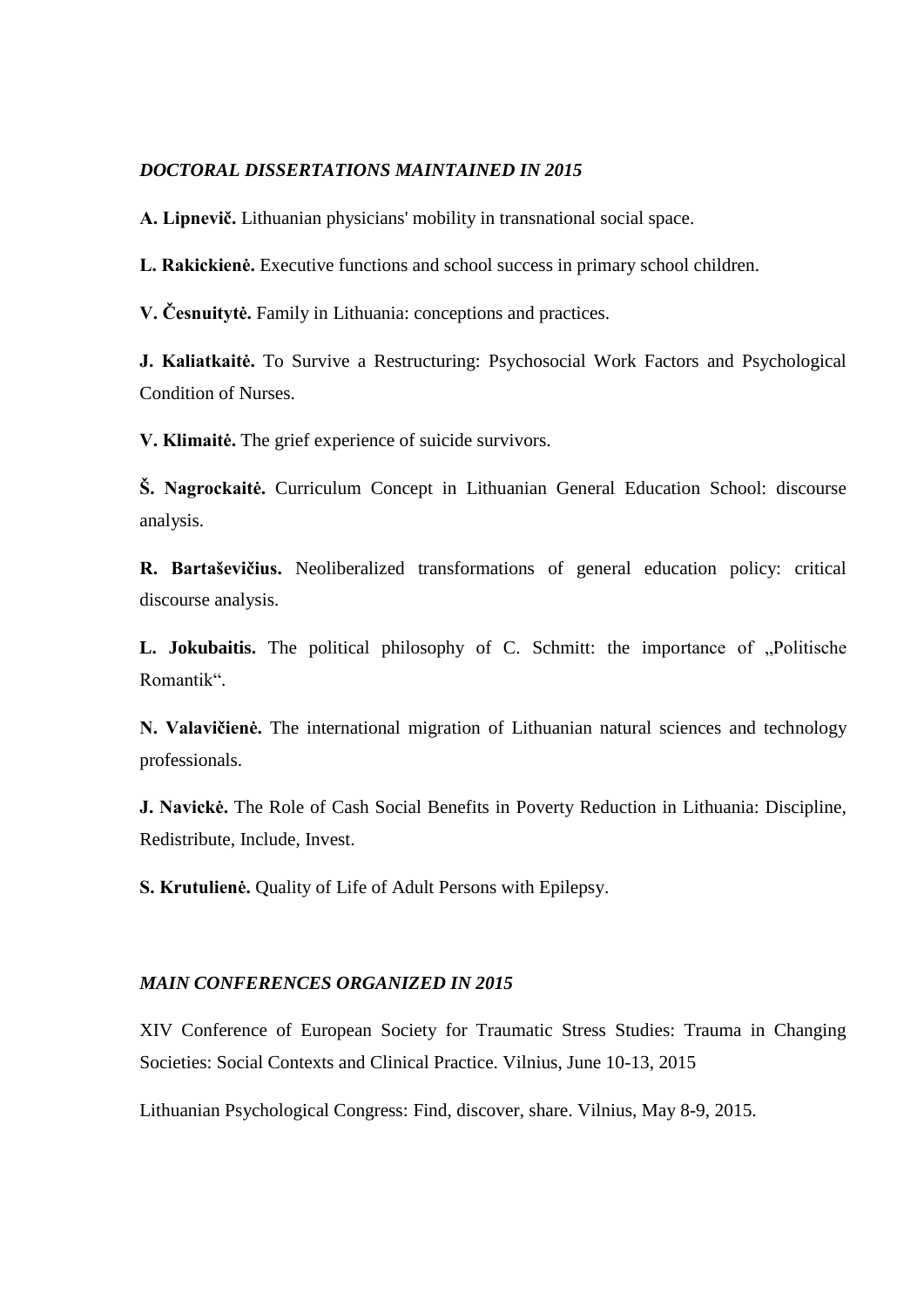12th Conference for Young Scientists in Psychology: International Research in Psychology: The Role of a Young Scientist. Vilnius, April 24, 2015.

6th Annual Conference of Trauma Psychology Life after Transition: Coping with Cultural Trauma. Vilnius, April 10, 2015.

V Conference Psychologist in organization: innovation challenges and solutions. Vilnius, April 11, 2015.

Conference "Philosophy, Science, Politics", Vilnius, 2015 May 29.

ECREA Philosophy of Communication Section [\(www.philosophyofcommunication.eu\)](http://www.philosophyofcommunication.eu/) workshop "Models of Communication: Theoretical and Philosophical Approaches", Vilnius, 2015 October 8 – 11

### *MAIN SCIENTIFIC ACHIEVEMENTS IN 2015*

**Dr. Vytis Silius** – Lithuanian Society of Young Researchers, Best Dissertation 2014 Award.

Doctoral student **Laurynas Adomaitis –** Lithuanian Society of Young Researchers, Distinguished Masters Thesis 2015 Award.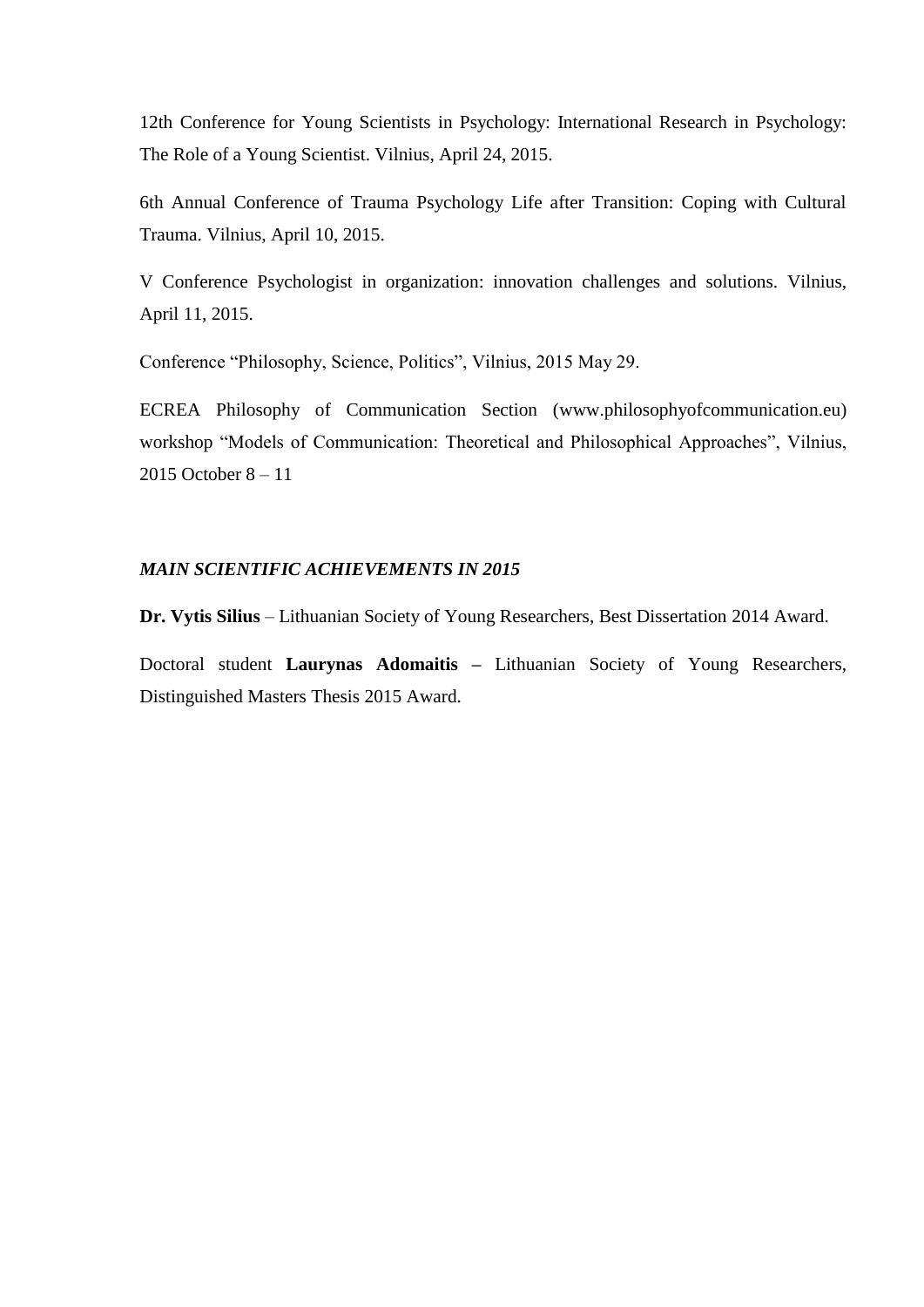#### **DEPARTMENT OF GENERAL PSYCHOLOGY**

9/1 Universiteto, LT-01513 Vilnius

Tel. +370 5 266 7605, fax +370 5 266 7600

E-mail: [gintautas.valickas@fsf.vu.lt](mailto:gintautas.valickas@fsf.vu.lt)

**Head** – Prof. Dr. *Gintautas Valickas*

*STAFF*

**Professors:** Prof. Dr. A. Bagdonas, Prof. Dr. L. Bulotaitė, Prof. Dr. R. Jusienė. Prof. Dr. G. Valickas,

**Docents:** Dr. R. Bliumas, Dr. D. Čekuolienė, Dr. I. Čėsnienė, Dr. M. Dovydaitienė, Dr. G. Gintilienė, Dr. S. Girdzijauskienė, Dr. A. Kairys, Dr. F. Laugalys, Dr. V. Pakalniškienė, Dr. B. Pociūtė, Dr. R. Stanikūnas, Dr. A. Švegžda.

**Lecturers:** Dr. D. Blažys, D. Butkienė, K.Čunichina, K. Dragūnevičius, Dr. V.Mikuličiūtė, Dr. V. Navickas, L. Rakickienė, Dr. K. Vanagaitė.

**Doctoral students:** G. Ambrulaitienė, R. Černovaitė, K. Eismontaitė, D. Jančiūrė, J. S. Jasiulionė, I.Juodkūnė, V.Jurkuvėnas, V. Klimukienė, T. Maceina, J. Narmontienė, D.Petkevičiūtė-Barysienė, J.Stasiukynienė, I. Vasionytė, O.Zamalijeva, A. Žiedelis.

#### *RESEARCH INTERESTS*

Influence of Colour Contrast, Adaptation and Location of Stimuli in Visual Field on Colour Perception (on Colour Constancy)

Selection and Registration of Psychophysical Parameters for Estimation of Effectiveness of Human Being Activity

Procedural Justice in Criminal and Civil Proceedings

Development of Asocial Personality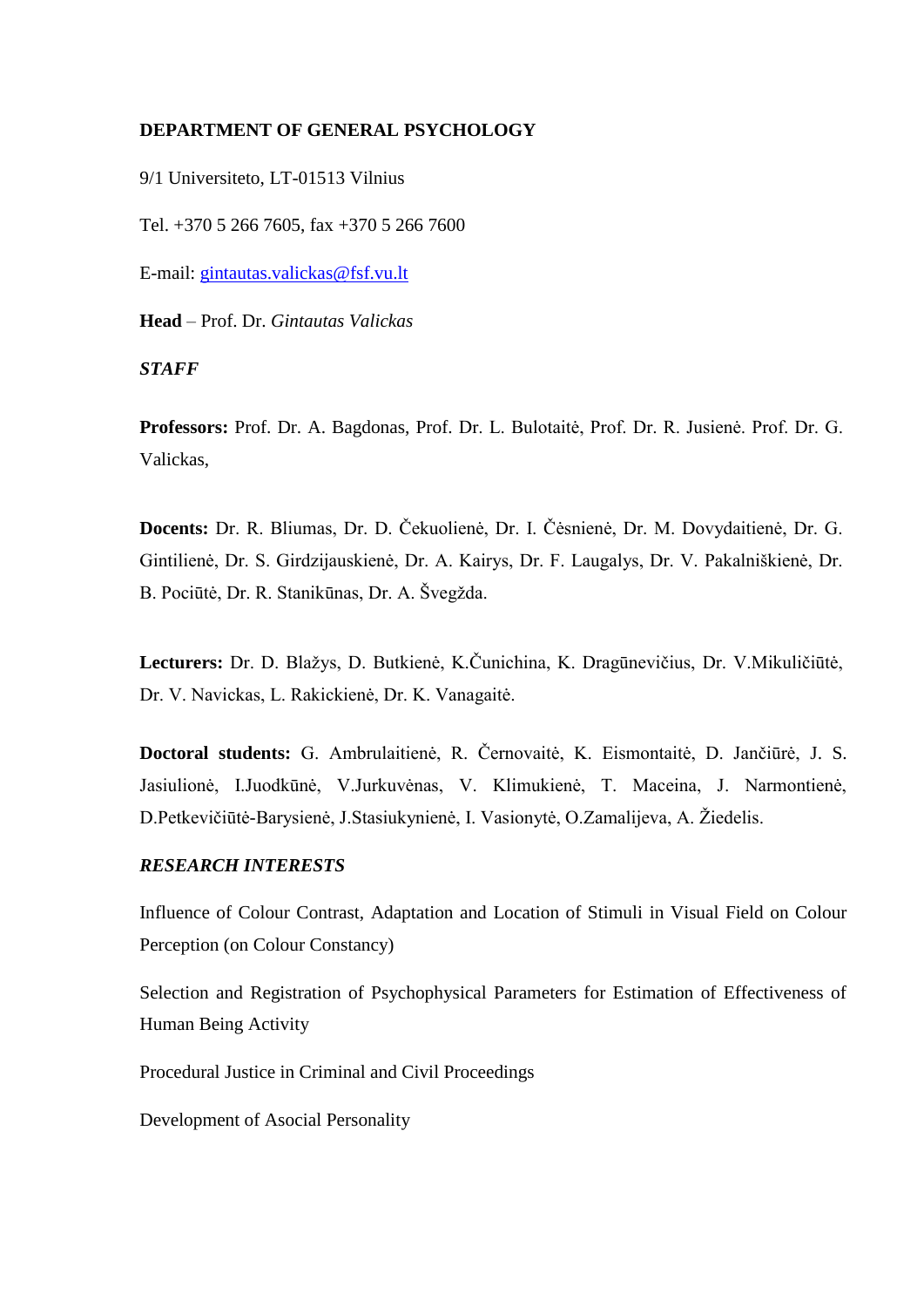The Problems of Psychological Functioning of Students and Teachers in the System of Higher Education of Lithuania

Development of Language and Thinking

Intelligence Testing with Children

Psychopathology of Early Relationships

Addiction Psychology: Early Detection and Intervention

Cognitive Development and Social Cognition in Adolescence

Career Psychology

Emotion and Behavioural Problems of Lithuanian Schoolchildren

Offender Risk Assessment and Rehabilitation

#### *RESEARCH PROJECTS CARRIED OUT IN 2015*

#### **Projects Supported by University Budget**

# **The investigation of the static and dynamic features involved in the cognitive processes**. Dr R.Stanikūnas. 2011-2015.

Sound induced visual illusion is recently discovered phenomenon: the single flash is perceived as multiple flashes, when a single flash of light is accompanied by multiple auditory beeps (Shams, Kamitani & Shimojo, 2000). The usual procedure to reproduce this illusion is to present white visual flash accompanied by two brief sounds in the near visual periphery. Here, we used colored visual stimuli to investigate whether color has effect on illusion strength and how robust is illusion when two brief sounds precede or follow visual stimuli. In the first experiment visual flash (red, green, blue or white) was presented with two sound stimuli. The time span between two sound beeps was varied, while one sound stimulus was always accompanied by visual flash presentation. Maximum illusion strength for all colors was observed when time span between two sound beeps was around 70 ms. For some subjects the color of stimuli had small but significant effect on illusion strength. In the second experiment white visual flash was presented with two sound stimuli placed in time for maximal illusion strength. The distance in time was varied between visual stimuli and second preceded or first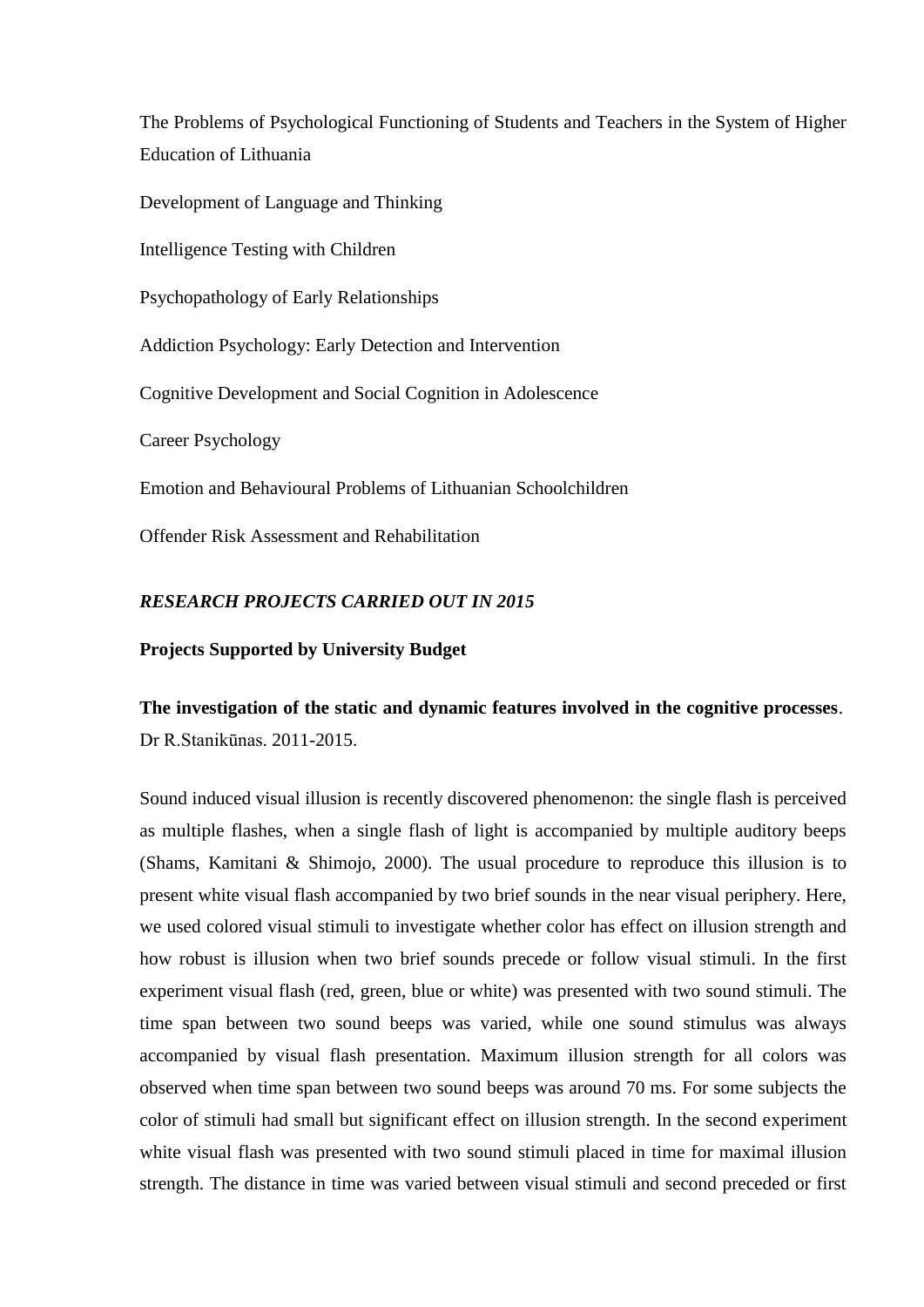followed sound stimuli. The illusion strength decreased to 10% at 40 ms distance for both preceded and followed sound stimulus presentations, while at 20 ms distance the stronger illusion was observed when both sound stimuli followed visual flash.

#### **Psychological factors and outcomes of social interaction.** Prof. Dr. G. Valickas. 2011-2015.

In 2015 the two research works were conducted. The first research examined the characteristics of the decisions made by the police officers in critical circumstances. Results of the study showed that at the time of decision making by police officers the stress (cortisol level) significantly increases. It was also found that police officers most often make mistakes related to communication with others, male officers and officers holding the patrol duties made fewer mistakes in decision making tasks than others, self-efficacy of police officers is associated with lower number of mistakes made in decision making task. Finally, the evaluation of performance in decision making task, and the type of mistakes can be predicted, according to police officers self-efficacy, personality traits (agreeableness) as well as coping strategies (problem solving, avoidance).

The second research examined the Lithuanian prosecutors'  $(n = 349)$  work-related stress, its main sources and coping strategies, as well as the relations of stress, coping strategies and prosecutors' socio-demographic characteristics. The obtained results have shown that different work-related situations caused moderate stress experienced by prosecutors. The prosecutors' experience of stress is related with the size of city or town where they were working, division of the service, as well as the dependence to different district services. After encountering with stress prosecutors are most likely to apply the problem solving coping strategy and least likely – emotional discharge coping strategy.

The third research was related to time perspective and personality traits. Some metaanalytical strategies were involved. Results showed that time perspective and personality traits are closely interrelated. Theoretical analysis of transcendental time perspective was conducted too. The results were published in the international handbook of time perspective.

According to the Agreement with USA company Psychological Assessment Resources the adaptation of two memory tests Brief Visuospatial Memory Test-Revised (BVMT) and Hopkins Verbal Learning Test-Revised (HVLT-R) started. The manuals of both tests were translated, the test material (lists of words for learning and recall of HVLT-R) was prepared, stimulus books printed and the pilot studies were performed. Additionally the standardization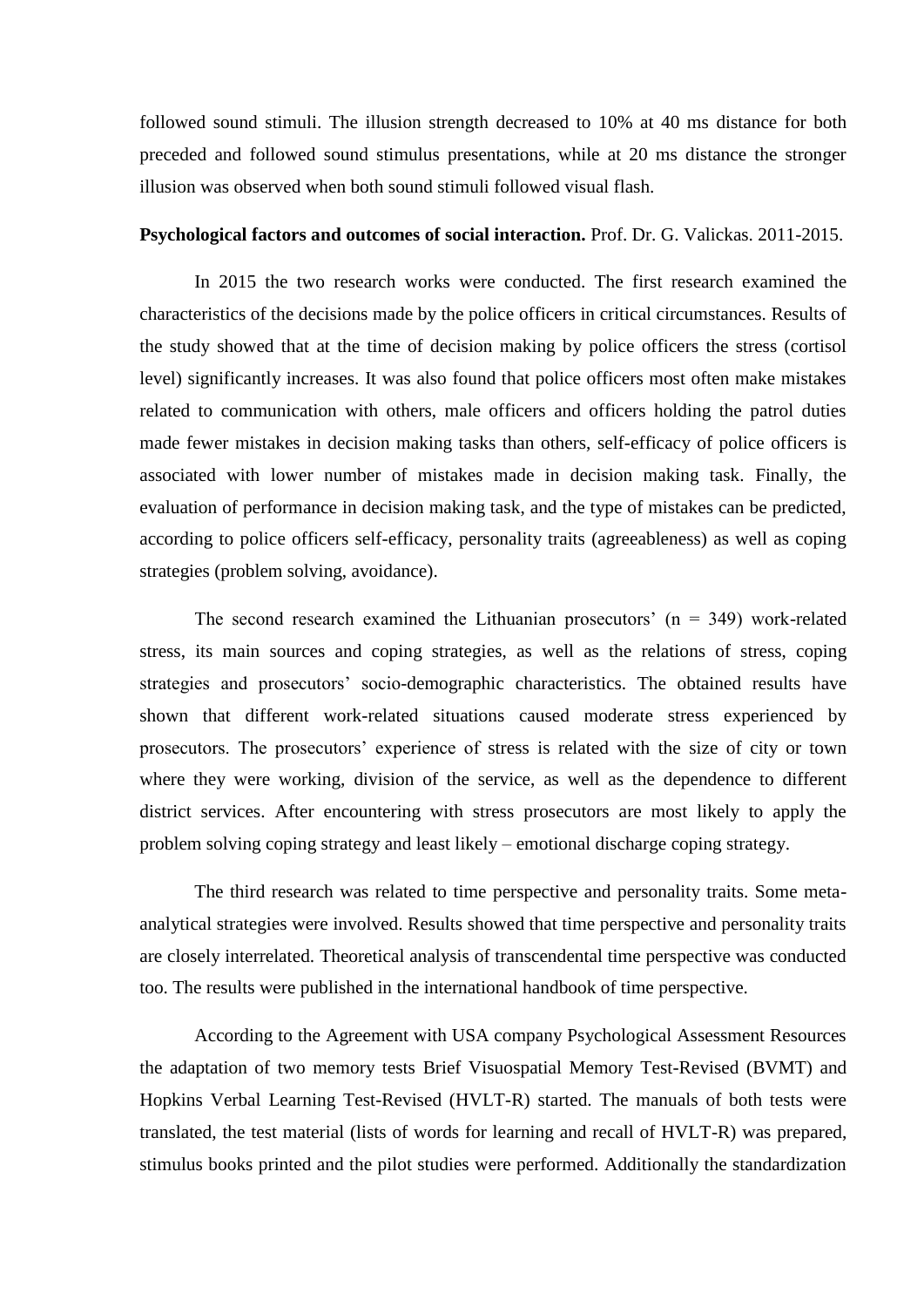of Adenbrook Cognitive Examination Revised test (ACER-R) was started. The preliminary results of HVLT-R and ACE-R adaptation were presented in the Congress of Lithuanian Psychologists and in Journal BMC neurology.

Publications:

 Valickas G., Vanagaitė K. Stress and coping among public prosecutors // Teisė / Mokslo darbai. 2015, t. 96, p. 7–24 (in Lithuanian).

 Kairys, A., & Liniauskaitė, A. (2015). Time Perspective and Personality. In M. Stolarsky, F. Fieulaine, W. van Beek. (Eds.). Time Perspective Theory; Review, Research and Application (pp. 99–115). Cham: Springer.

 Van Beek, W., & Kairys, **A.** (2015). Time Perspective and Transcendental Future Thinking. In M. Stolarsky, F. Fieulaine, W. van Beek. (Eds.). Time Perspective Theory; Review, Research and Application (pp. 73 – 87). Cham: Springer.

# **Psychological well-being of students: learning, behavior and health problems.** Dr. L. Bulotaitė. 2011-2015.

**Pecularities of students alcohol consumption.** University students engage in a number of risky behaviours, including alcohol use, drug use, driving under the influence of alcohol, smoking, risky sexual behaviour etc. This is troubling because risky behaviours are associated with academic failure, sexually transmitted diseases, property damage and other personal adverse consequences. The aim of our study was to reveal the spreading of alcohol consumption in so called "emerging adulthood" period. 664 university students from 8 Universities in Lithuania took part in the study (average age  $= 20.4$  (SD=2,2): 76% female, 24% male. Only 10,7 % of all students are abstainers. The results revealed the pecularities of students alcohol consumption (frequancy and amount), differences between male and female, study years, driving under the influence of alcohol etc. A number of factors have been identified that can increase the students alcohol consumption.

Publications

 **Bulotaitė, L.,** Dragūnevičius, K. (2015). Covariance of risky behaviours of university students.  $6<sup>th</sup>$  international conference, EUSPR. Changing Behaviour without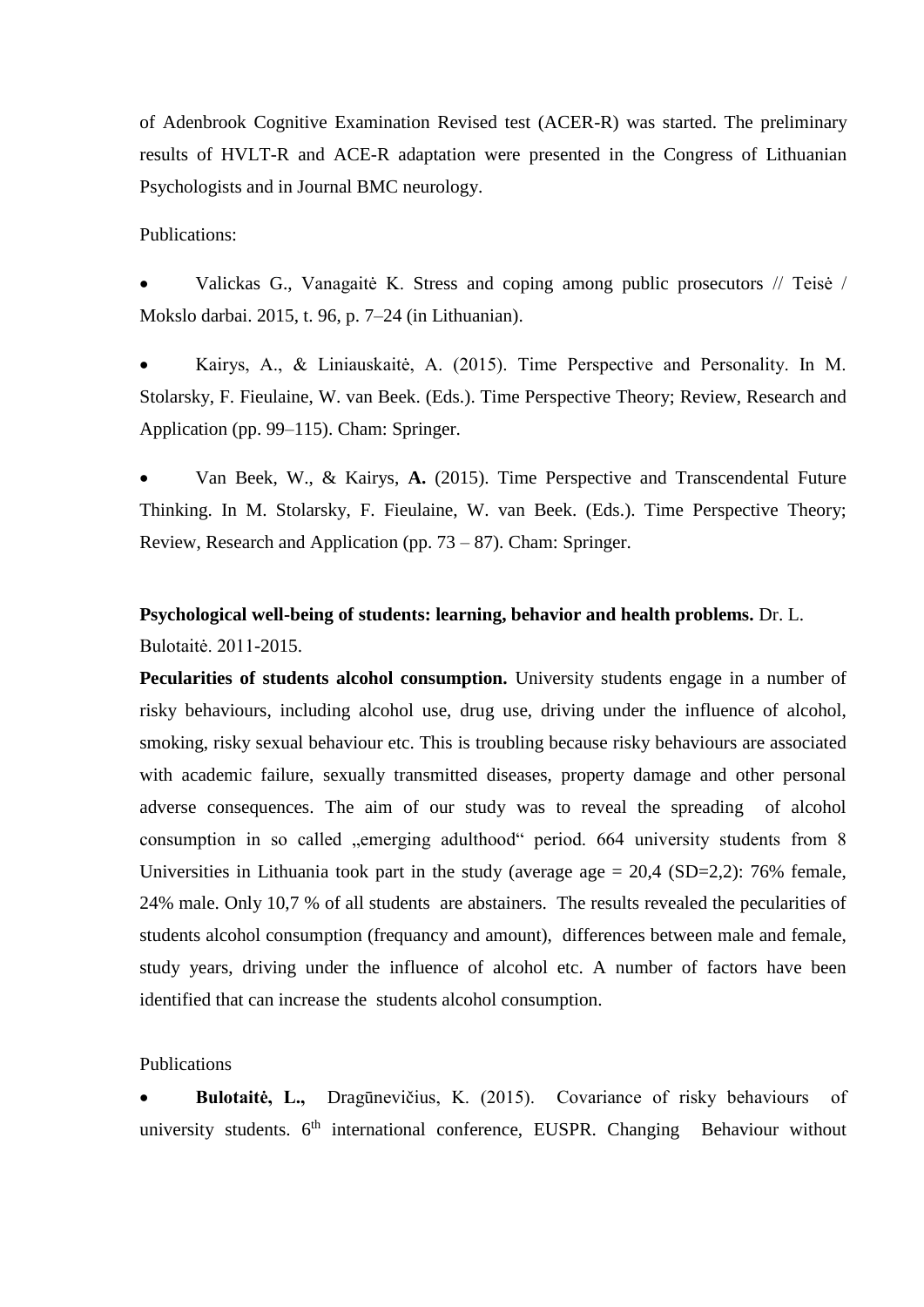Talking: automatic processes and the regulation of behaviour. Ljublijana, Slovenia. October 22-24. 2015. P.38

 **Bulotaitė, L.** (2015). Ar aštrių pojūčių siekis prognozuoja studentų alkoholio vartojimo ypatumus? Ieškoti, atrasti, dalintis. Lietuvos psichologų kongresas, Vilnius, gegužės 8-9 d.P.35

#### **Test adaptation and standardization.** Dr. G. Gintilienė**.** 2011-2015.

1. The Test for Creative Thinking – Drawing Production TCT-DP (Jellen & Urban, 1987) is one of the instruments developed for measuring the divergent and convergent thinking potentials of individuals. The research study of 122 pre-school children (5-6-year-olds) and 105 first grade schoolchildren was carried out in order to study psychometrical properties of TCT-DP for the assessment of creativity of young children. The results of this study showed impact of residence place factor to the results and indicated the importance of data collection based on representative sample. The other focus of the research was the assessment of instrument in terms of gender fairness. The analysis of 227 preschool and first grade children results revealed no significant differences between the mean total scores of two gender groups.

2. Learner's Style Questionnaire (LSQ) was constructed in collaboration with Prof. Thomas Oakland. LSQ consists of 60 items has two alternatives that provide for the assessment of preferred behaviours associated with the one of four bipolar traits. Item analysis was carried out for the selection of the 60 items from the pool of 99 items for the final version of the LSQ. Cronbach's alpha for the scales ranged from 0.67(Thinking/Feeling scale) to 0.82 (Extraversion/Introversion scale).Construct validity supported by exploratory factor analysis using data of 531 Lithuanian school children sample.

3. The objective of the third study was to develop the Lithuanian cut-off points of Strengths and difficulties questionnaire (SDQ) teacher and parent versions for the ages between 5 and 6. Data from the randomly selected representative sample of 181 pupils (90 girls and 91 boys) was collected using SDQ. Cronbach's alphas for the SDQ subscales ranged from 0.58 to 0.80 (teacher version) and from 0.48 to 0.79 (parent version)based on data of two age groups. These coefficients were similar to coefficients, obtained in standardisation study of Lithuanian SDQ for the children ages 7 and 16, conducted in 2003 year. The study revealed some slight differences in the values of cut-off points of SDQ teacher version for 5-6 year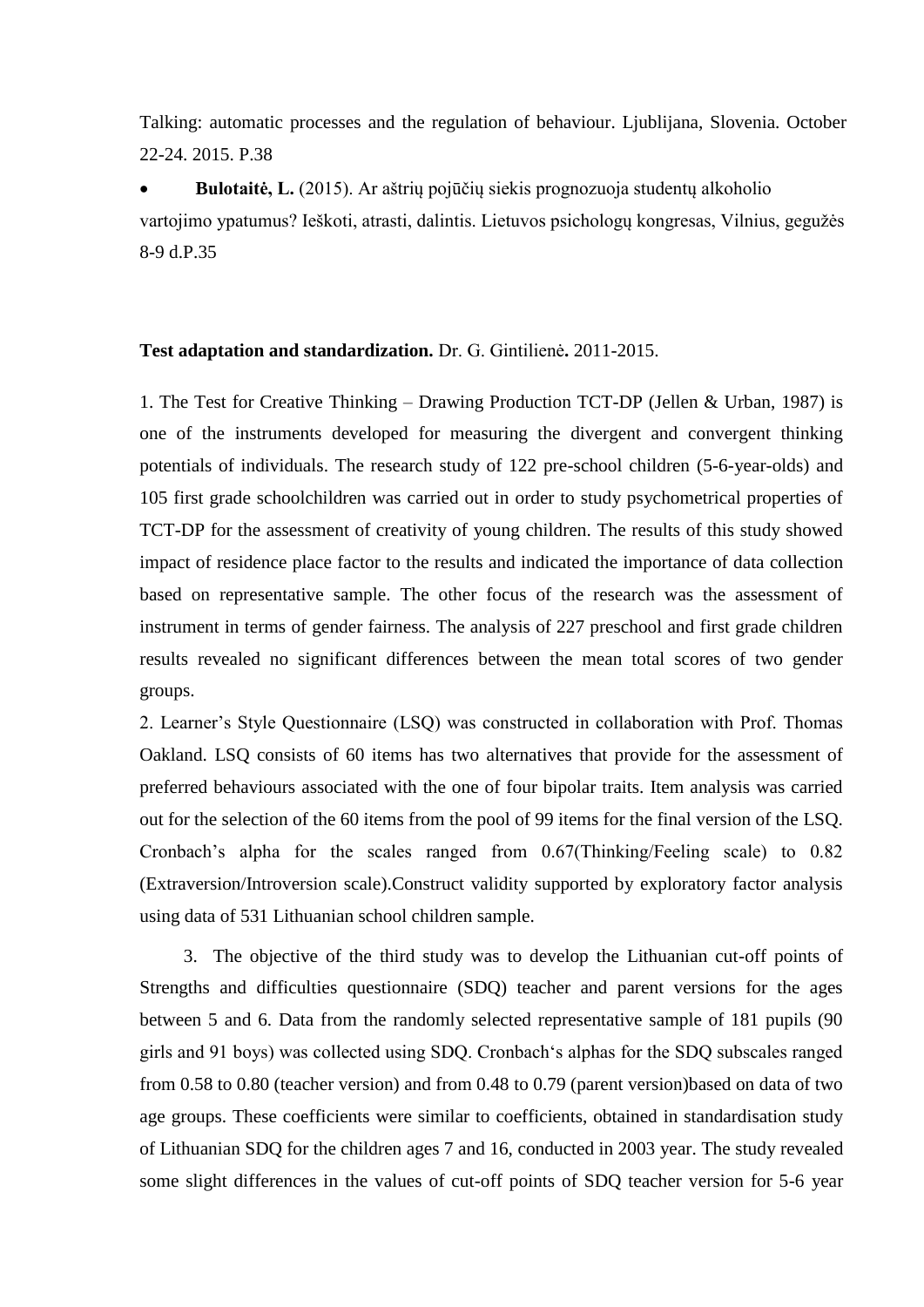olds compared to cut off points for 7-16 year olds derived in 2003 Lithuanian standardisation study. Teachers rated differently Social behaviour, Hyperactivity symptoms (for 5-6 year olds), Conduct problems and Problems with peers (for 6 year olds). The cut-off points of SDQ parent version for 5-6 year olds were similar to cut off points for 7-16 year olds, derived in 2003 Lithuanian standardisation study(except of Emotional symptoms and Social behaviour subscales for 5 year olds).

#### **National Research Projects**

**Biopsychosocial Factors of Well-Being in Later Life.** Contract No MIP-010/2015. Assoc. Prof. A. Kairys.2015-2017.

The research project "Biopsychosocial factors of well-being in later life" was started. The project is aimed to adapt and implement Lithuanian version of SHARE wave 7 pilot study assessment instrument and, based on the data obtained, analyse biopsychosocial factors of well-being in later life.

**The Relationship between Personality Traits and Criminal Risk Factors in a Sample of Incarcerated Violent Offenders.** Contract No MIP-004/2015. Assoc. Prof. I. Čėsnienė. 2015- 2017.

The purpose of the project is to analyse the relationship between personality traits of convicted violent offenders and risk of criminal reoffending. A random sample of 300 offenders in custody is planned to be evaluated using tools for evaluation of risk of reoffending (OASys) and personality inventory (MMPI-2). The comparison of the groups of convicted for violent and nonviolent offences will be carried out. On the basis of comparisons the characteristics of personality of violent offenders will be identified. A data about evaluated offenders' institutional misconduct and prosocial behaviour will be collected one year after the evaluation. The risk of reoffending and personality traits as predictors of institutional misconduct will be analysed.

**Psychosocial Antecedens of Student Professional Identity Formation.** Contract No MIP-017/2013/LSS-250000-854. Assoc. Prof. B.Pociūtė. 2013-2015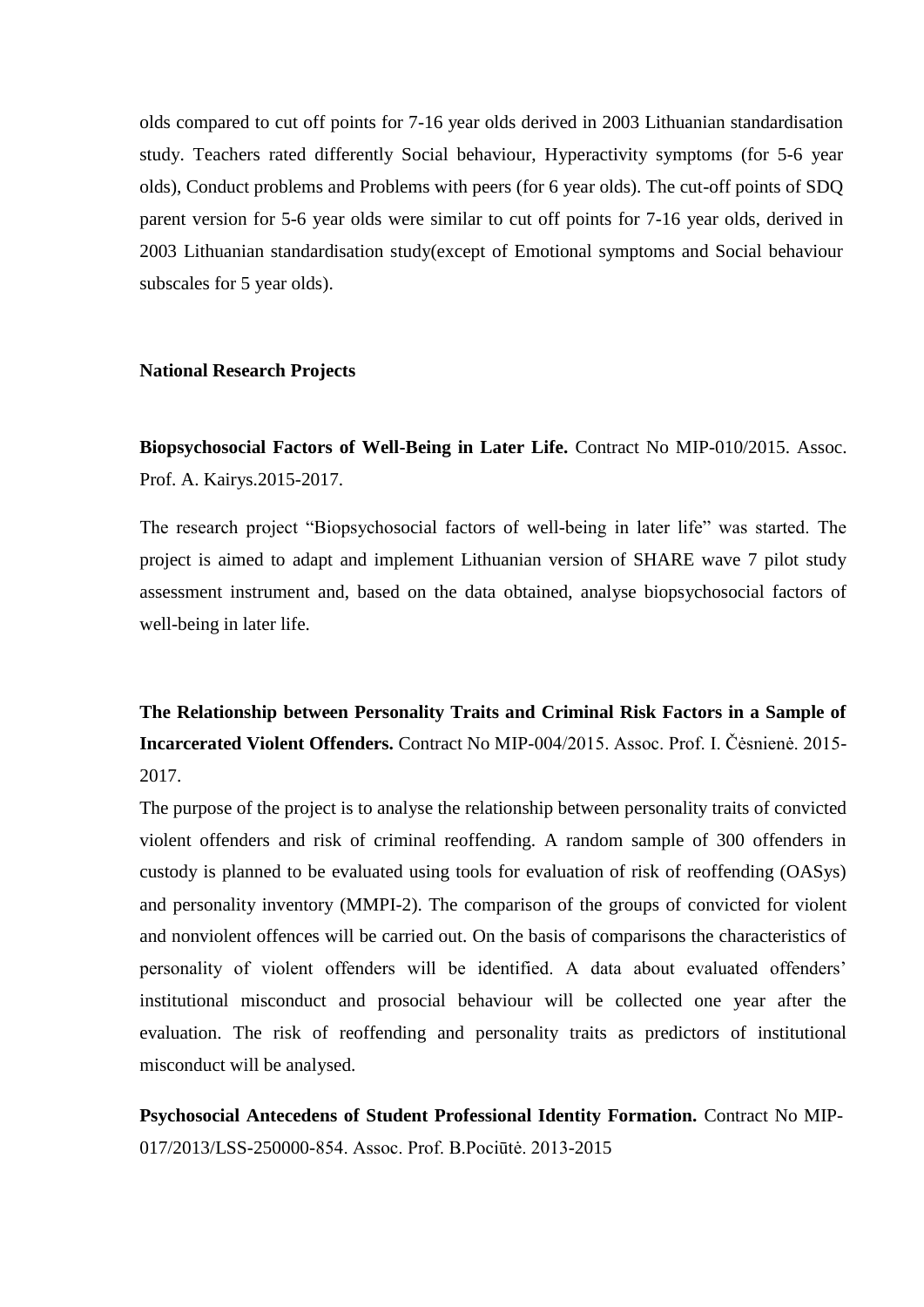This project was focused on high school and university students' vocational identity. Its principal aim was to analyze psycho-social antecedents of vocational identity in the context of school-to-further education transition. The study was mainly grounded on theoretical models of identity development (i.e. the works of Erikson, Marcia, Meeus, Crocetti, etc.) and the theory of career construction (Savickas, 2005; 2013). During the first project stage, a conceptual research model was built, based on recent scientific developments in the field. The model included the following variable groups, which were measured in relation to vocational identity: a) social-demographic variables, b) context variables, c) adaptation-related variables (e.g. time perspective, motivation, exploration behaviours), d) psychosocial resources (i.e. career adapt-abilities).

The following measures were used or developed specifically for this study: a) identity was measured by the U-MICS and the "Possible Selves" measure, b) career adapt-abilities were measured by the CAAS; c) time perspective was measured using the ZTPI, d) motivation was measured by academic and career choice motivation scales (both based on self-determination theory). In addition, scales measuring perceived career barriers and career exploration behaviours were developed specifically for this study.

The study sample was comprised of regular high school students  $(N = 505)$ , vocational school students ( $N = 198$ ), and college or university undergraduates ( $N = 762$ ). Various data analysis methods (analysis of variance, cluster analysis, SEM, and additionally, contents analysis on part of the data) were employed to investigate vocational identity and its relation to the abovementioned variables. The main findings were as follows:

 The results confirmed the three-factor model of identity proposed by Meeus and Crocetti (Meeus et al., 2012), which distinguishes in-depth exploration, commitment, and reconsideration of commitment as main identity dimensions. In this study, vocational identity was measured using the U-MICS (Crocetti et al., 2008), specifically adapting it for the Lithuanian sample.

 Cross-sectional comparisons provided support for the identity formation hypothesis, revealing vocational identity differences across different age groups. Moreover, regression analyses in all three subsamples showed academic and career choice motivation, career adaptabilities, and career exploration behaviours to be significant predictors of vocational identity.

 Social-demographic factors explained a very small share of variance in vocational identity.

 The Career Adapt-Abilities Scale was tested on Lithuanian sample. The results confirmed its original four-factor structure. The analysis of career adaptability provided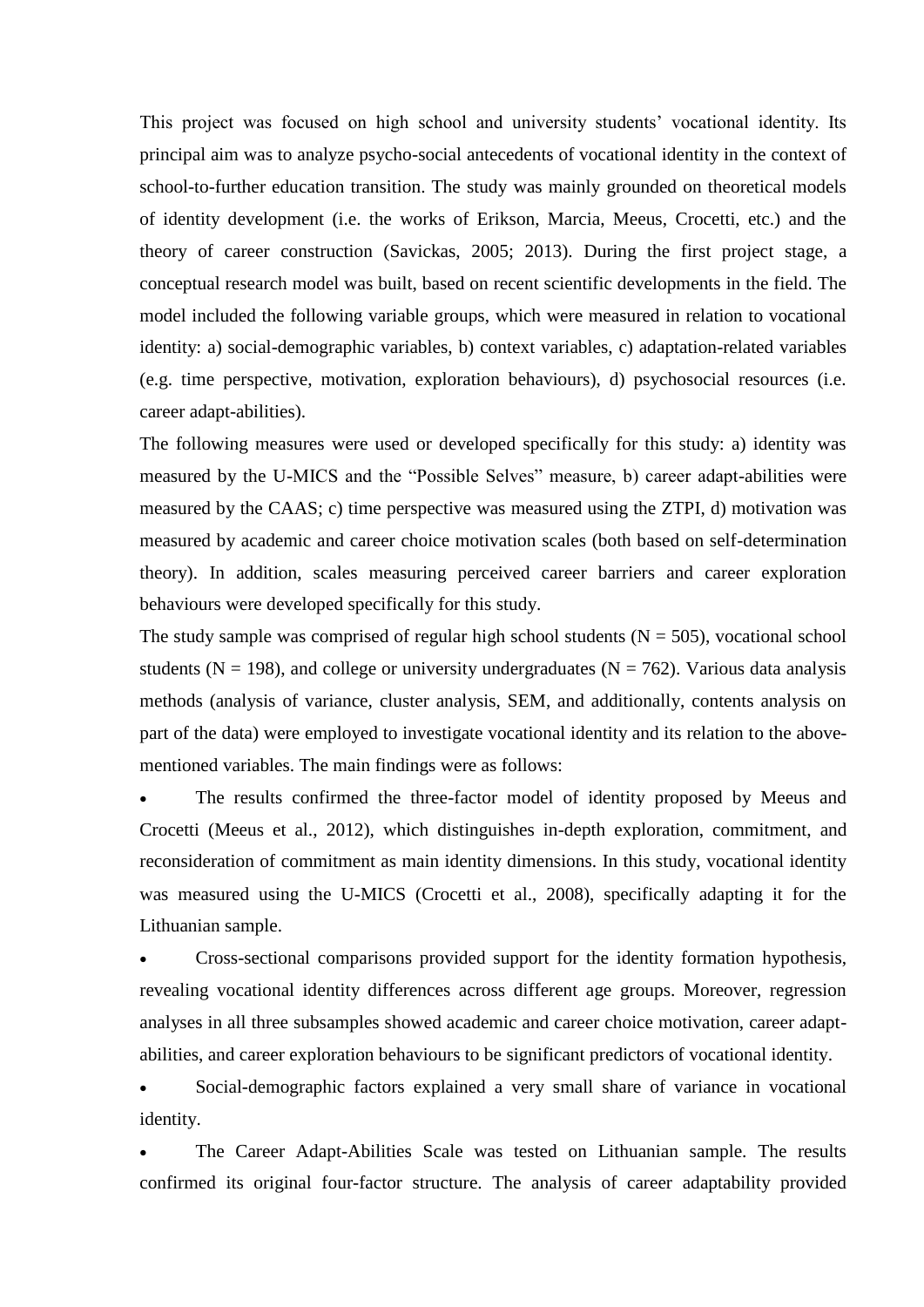support for the hypotheses based on career construction theory, which states that career adaptability is an important tool in career construction. In this study, it was positively related to such variables as career aspirations, career exploration behaviours, career decision status, etc.

 The analysis of time perspective revealed this variable to relate to both vocational identity (in-depth exploration, in particular) and career adaptability. Future time perspective and negative past time perspective were particularly salient as correlates of (in)adaptive career construction.

 A test of academic/career choice motivation revealed the distinction between intrinsic and extrinsic motivation types (thus, conforming to the internal-external motivation continuum postulated in self-determination theory). The results also showed motivation to be important in vocational identity.

Finally, an educational tool (student handbook) was prepared and published as an outcome of this project. It generalizes main theoretical approaches, presents some findings from this study and proposes practical guidelines for career guidance practitioners

**Social Perception of Judges' Behaviour and Image**. Contract No MIP-015/2013/LSS-250000-431. Prof. G.Valickas. 2013-2015

The main aims of this project was to evaluate: 1) the congruence between judges' behaviour and procedural justice requirements (and comparing them to results of 2006 and 2011 year studies); 2) the perceived procedural justice of different participants of litigation process; 3) the image of judges and courts among different age groups.

The following measures were adapted or developed for this study: a) method for the analysis of criminal court hearings was adapted to analyze audio records of criminal court hearings; b) methods for the analysis of audio records of civil and administrative law violations court hearings were created; c) questionnaires of the perceived procedural justice of participants of civil and administrative law violations court proceedings were developed; d) Draw  $- A -$ Judge – Test technique (a modified version of Draw –  $A$  – Scientist – Test) was developed; e) questionnaires of the perceived image of judges and courts for adolescents and adults were developed; some psychometric characteristics of the questionnaires were assessed (internal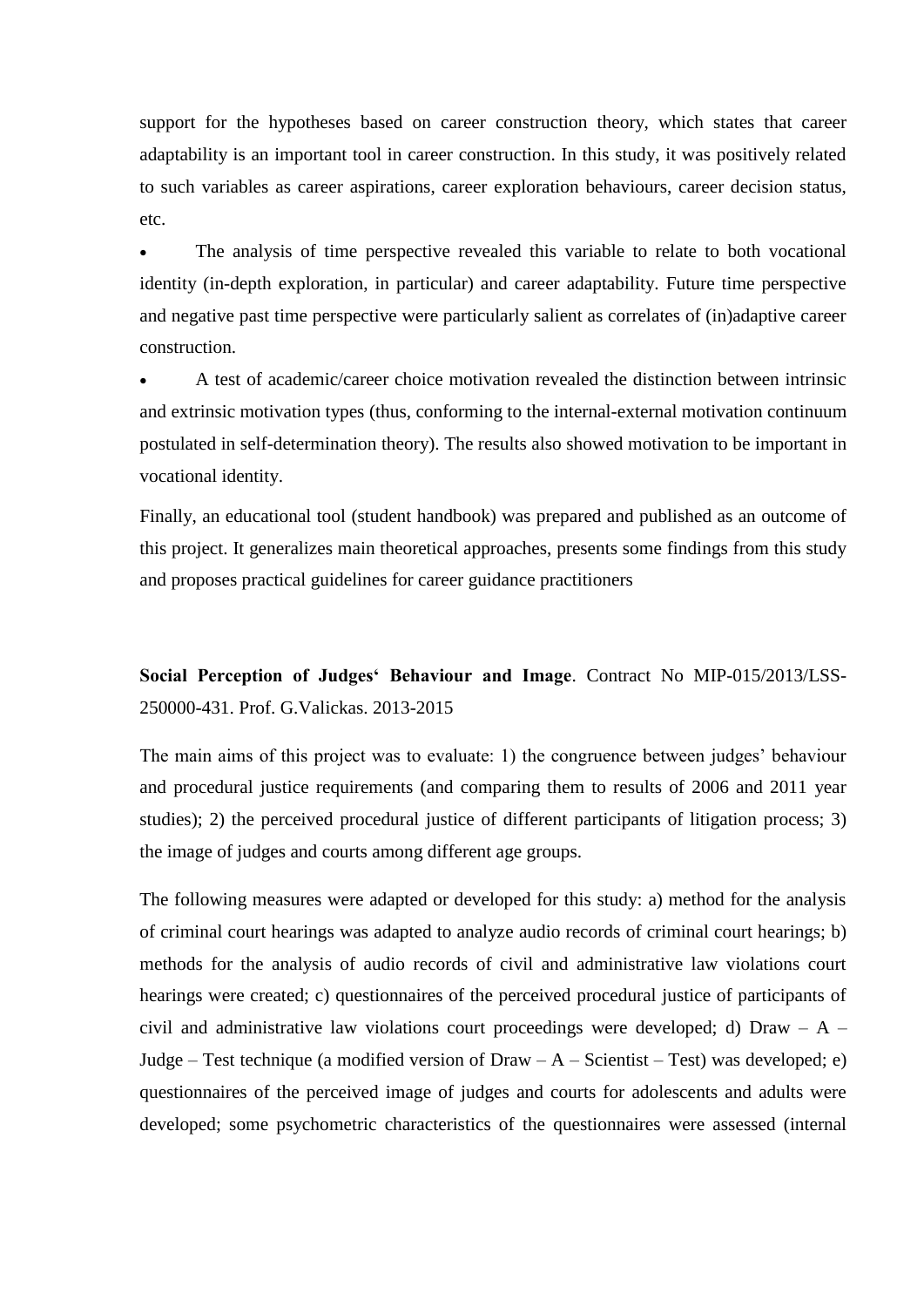reliability and construct validity), these results show that the questionnaires are suitable for scientific research purposes.

The main findings of the research are as follows:

 The congruence between judicial behaviour and the requirements of procedural justice in criminal justice was determined and compared to the research results, conducted in year 2004 and 2011. The results suggest that positive changes in the judicial behaviour are taking place.

 The congruence between judicial behaviour and the requirements of procedural justice in civil and administrative justice were determined. The results show that in some cases judicial behaviour meets the requirements of procedural justice quite well. However, there is still a large number of existing and target behaviours of judges in civil and administrative law processes.

 The perceived procedural justice of convicts and victims of crime was evaluated, as well as its changes (compared with research results in year 2004 and 2011). The results revealed developments of different nature (positive and negative) in pre-trial investigation officers and judges behaviours (both with convicts and victims of crime).

 The perceived procedural fairness of plaintiffs and defendants was evaluated (e.g., it was found that litigants perceived judicial behaviour and decisions as more or less fair).

 The perceived procedural justice of participants of the cases of the administrative law violations was evaluated (e.g., it was found that judgments of judicial behaviour fairness decreased after the court proceedings).

 The perceived image of judges and courts was evaluated among various age groups (7- 10, 18-25, 26-49, as well as 50 years of age and older). The results revealed that the perceived image of judges and courts (image of the environment, image of services provided by judges / courts and image of social services) of both the judges and subjects of all the external groups is positive.

 Relations among the judicial conduct, the perceived procedural justice of the court participants, as well as the image of the judges and courts were established (e.g., those participants, who indicated that the judge exerted pressure on them, has showed opinion on the outcome of the case in advance, showed anger or irritation, evaluated the fairness of judicial conduct after the court proceedings significantly worse than participants, who have not reported such judicial behaviours).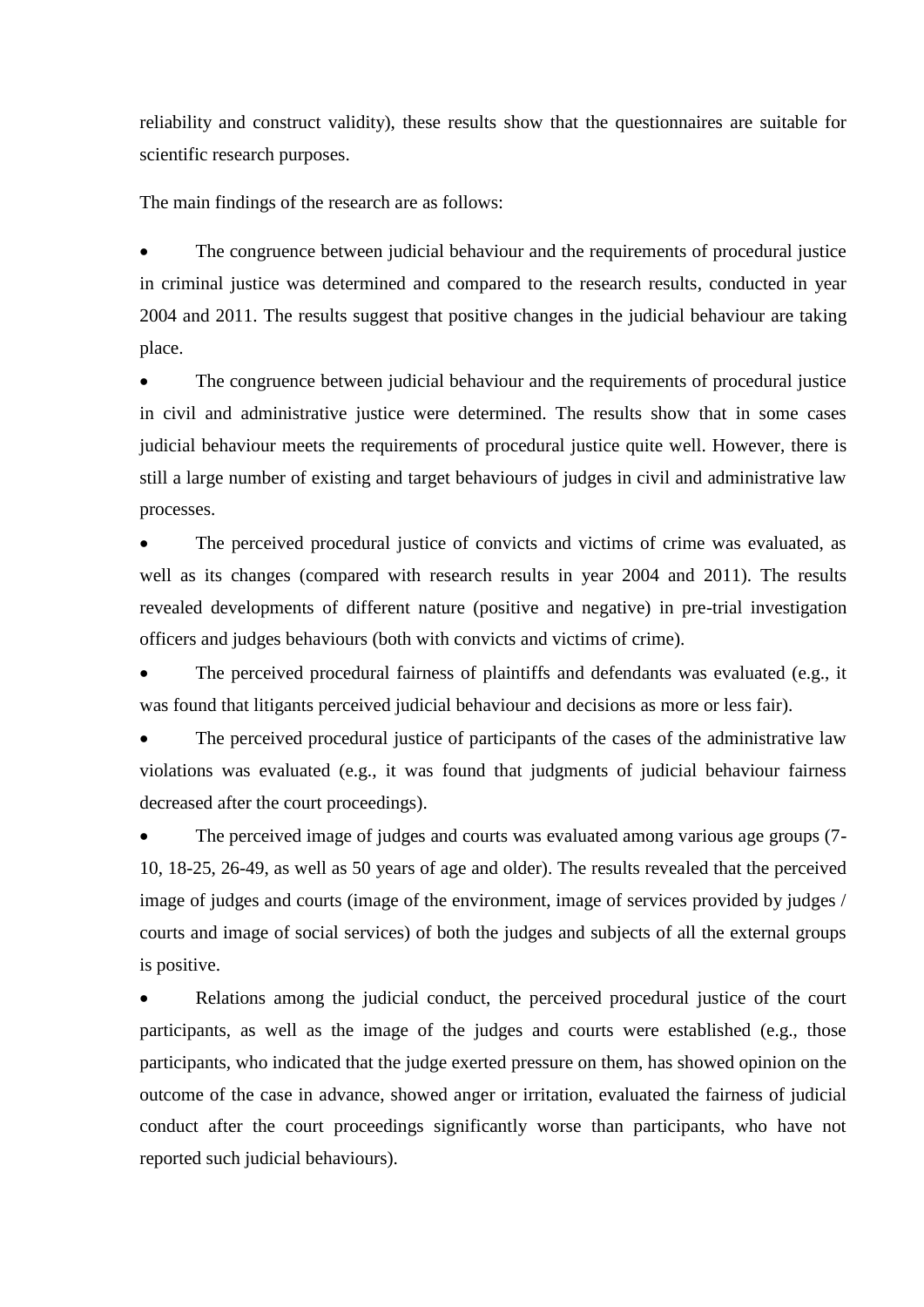Recommendations on how to ensure greater judicial behaviour compliance with the requirements of procedural justice and how to improve the image of the judges and courts, as well as guidelines for judicial training courses are presented.

#### Publications:

 Valickas G., Šeršniovaitė D., Mikuličiūtė V. The external and internal images of judges and courts // Teisė / Mokslo darbai. 2015, t. 97 (in Lithuanian, in press).

 Petkevičiūtė-Barysienė D., Valickas G. Procedural justice in civil court hearings // Linking technology and psychology: Feeding the mind, energy for life / The 14-th European congress of psychology. 7-10 July, 2015. Milan, 2015, p. 1493.

 Cunichina K., Valickas G., Pakalniskiene V., Navickas V. How 7-10 year old children perceive image of judges and courts // Current challenges for psychology and law / Psychology and law conference. 4-7 August, 2015. Nuremberg, 2015, p. 44–45.

**Delineating the moral domain: a study in cross-cultural moral psychology**. Contract No. SF-PD-2012-12-31-0394. PhD. R. Berniūnas. Supervisor Prof. G. Valickas. 2013-2015.

There are several positions that disagree about the scope of morality, ranging from complete monists to complete pluralists (the debate is reviewed in a theoretical article and published in philosophy journal *Problemos*). The goal of current research is to address this disagreement by providing cross-cultural empirical evidence from Mongolia and Lithuania. Following Turiel's moral-conventional task, we characterized moral transgressions in terms of two dimensions: authority independence and generality of scope. Different moral domains are then defined by grouping such moral transgressions in terms of their content (following Haidt's classification of morally relevant domains). The study was conducted in Mongolia. There are two main results of the study. First, since all five Haidtian domains were moralized by the participants, the study provides evidence in favor of pluralism about moral domains. However, the study also suggests that a significant number of participants indicated considerations of fairness across domains (the results are summarized in an academic paper and submitted to *Asian Journal of Social Psychology*). The study in Lithuania employed alternative qualitative methods. In particular, evidence from freelisting indicates of the most cognitively salient moral transgressions to Lithuanian participants. It seems that harm and fairness considerations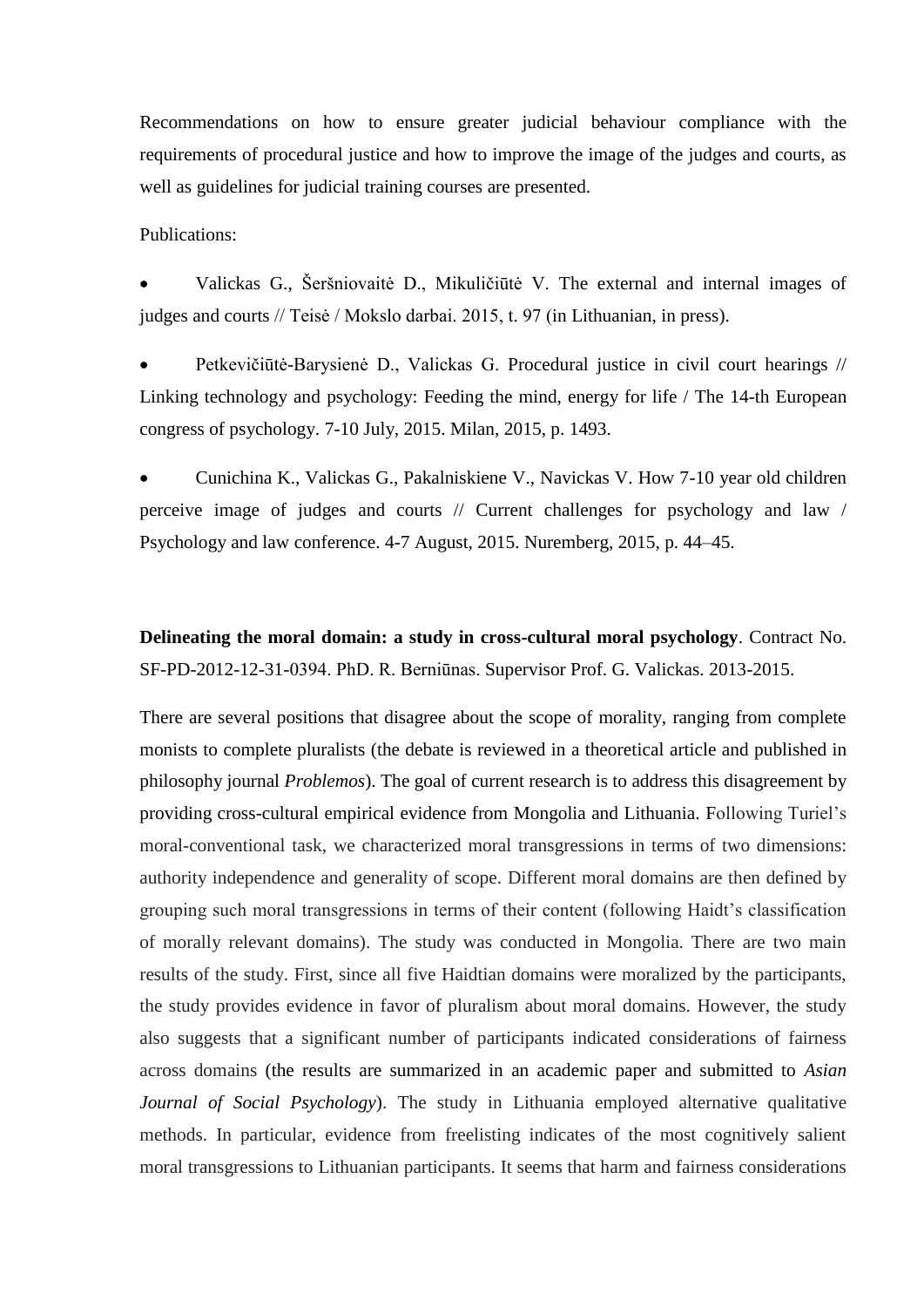are the most prototypical. The results have some bearing to the ongoing debate about the scope of morality that is discussed in the paper (which submitted to *Personality and Social Psychology Bulletin*).

#### Publications:

 Berniūnas, R. (2014). Delineating the moral domain in moral psychology. *Problemos* (Supplement).

- Berniūnas, R., Sousa, P., Dranseika, V. (*under review*). Are there different moral domain: evidence from Mongolia. *Asian Journal of Social Psychology.*
- Berniūnas, R., Dranseika, V. (*submitted*). Thou shalt not kill, steal and lie: Cognitively salient moral transgressions among Lithuanians. *Personality and Social Psychology Bulletin*

#### **International Research Projects**

# COST Action IS1302 "Towards an EU research framework on forensic psychiatric **care". Dr. Ilona Čėsnienė, MC Member**

The aim of the Action is to exchange, increase and deepen the knowledge on evidence-based practice and (cost) effective services in long-term forensic psychiatry in Europe. In order to achieve scientific progress leading to an improvement of evidence-based treatment in longterm forensic psychiatric services, the Action focuses on three main core areas:

- Characteristics of long-term forensic psychiatric patients
- Towards best practice in long-term forensic psychiatric care
- Meeting needs and optimizing quality of life in long-term forensic psychiatric care

From 15th until 17th of April, the Management Committee (MC) and Working Group (WG) meetings of COST Action IS1302 took place in Ayia Napa (Cyprus). During these meetings of the members of the European funded Research Framework on Forensic Psychiatric Care, progress and developments were discussed regarding patient characteristics, best practices in long-term forensic psychiatric care and patient needs and optimisation of quality of life.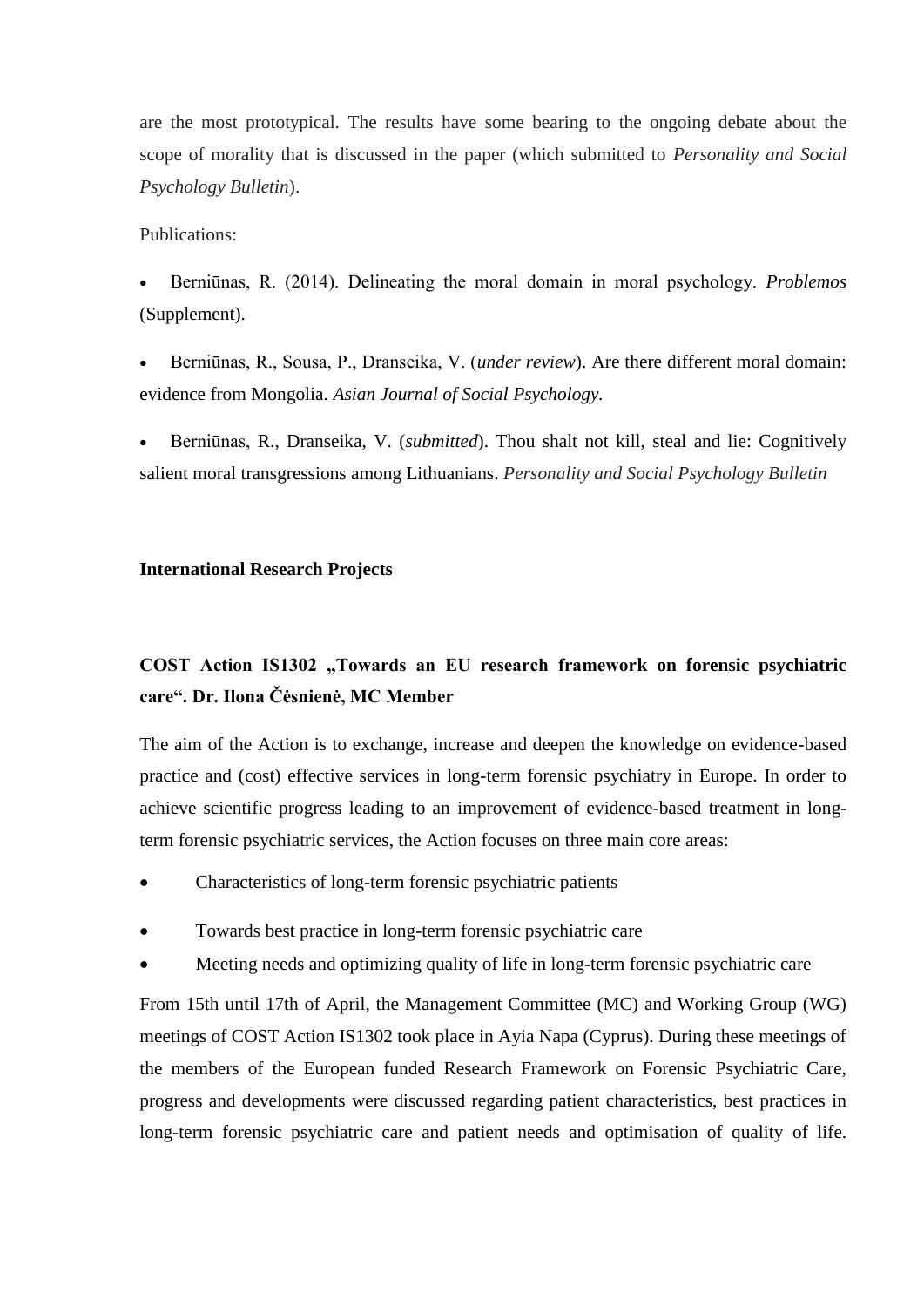Delegates from 19 countries of the European community gathered for the exciting and innovative exchange of ideas, information and research projects.

The 5th MC & 4th WG Meetings were held on the 7th & 9th of October in Split, Croatia. The second Annual Conference of the COST Action IS1302 "Patients, Research and EU Policy in LFPC" took place at the University of Split as well. WGs presented their latest progress they have made during the last 6 months. The objectives of the Action were evaluated and targets were set for the coming 6 months. Please find more information on website<http://lfpc-cost.eu/>

# **SPAN - Science for Prevention Academic Network (2012-2016). Members - Prof. L. Bulotaitė, prof. R. Jusienė, lekt. K. Dragūnevičius.**

Corrdinator - Oxford Brookes University. The project is working with the prevention science community across Europe to strengthen the connection between education, training and research. SPAN launched in 2012 with experts from 32 institutes across 25 European countries, and aims to support the integration of prevention science in higher education across Europe. [www.span-europe.eu.](http://www.span-europe.eu/)

#### *MAIN PUBLICATIONS*

## *MAIN RESEARCH, DEVELOPMENT AND INNOVATION PARTNERS*

Child Development Centre (Lithuania)

Mykolas Romeris University (Lithuania)

Faculty of Life Sciences, University of Manchester (Manchester, UK)

*OTHER SCIENTIFIC ACTIVITIES*

**Prof. A.Bagdonas –**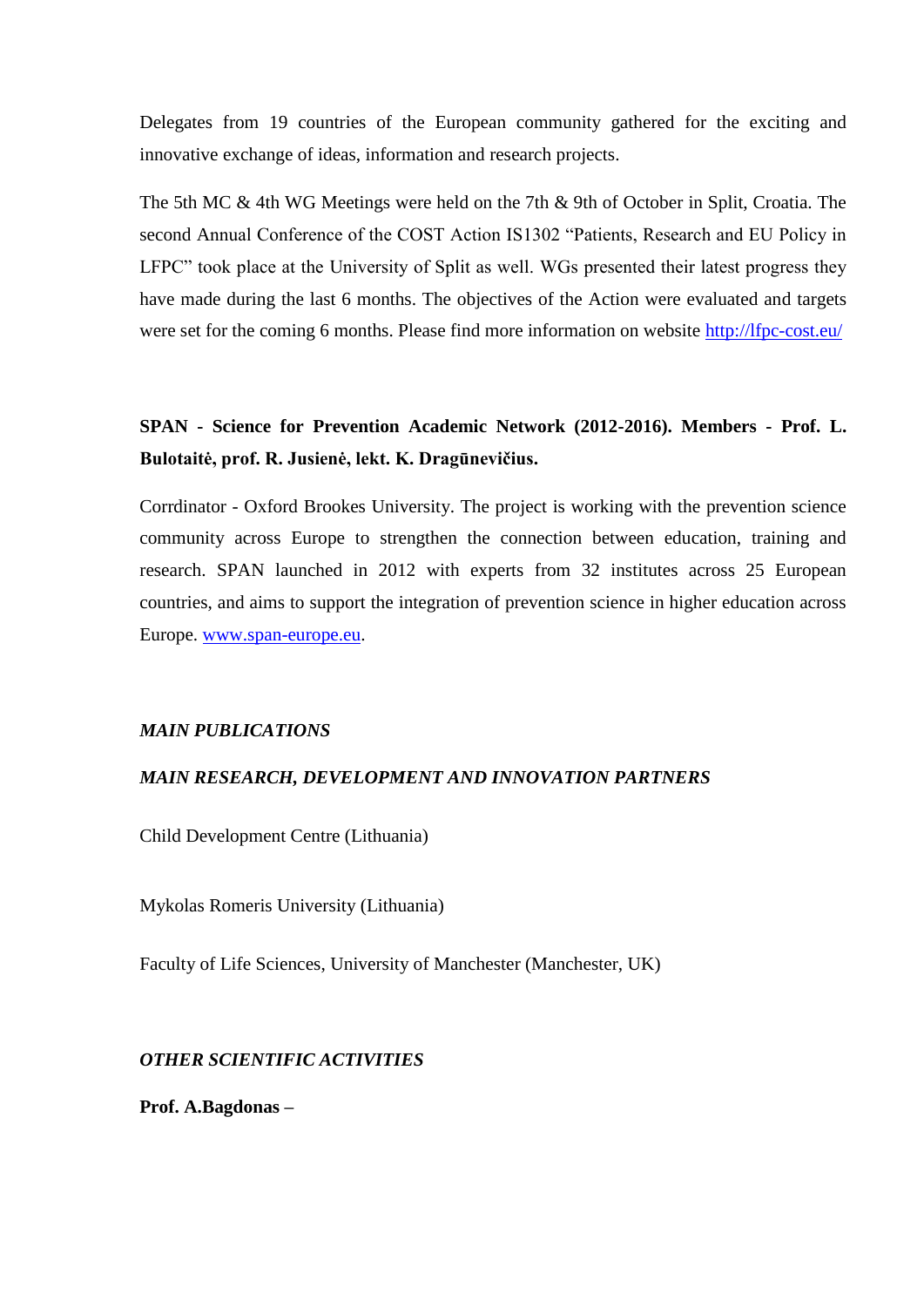Editorial Board Executive Secretary of the Journal *Psichologija (Psychology), <http://www.vu.lt/leidyba/lt/mokslo-zurnalai/psichologija/redakcine-kolegija>*;

- Member of Lithuanian Neurobiological Association;
- Member of General Education Council of Lithuanian Ministry of Education and Science.

## **Prof. G. Valickas –**

 Editor–in–chief of the Journal of *Psichologija* (*Psychology)*, Vilnius University, <http://www.vu.lt/leidyba/lt/mokslo-zurnalai/psichologija/redakcine-kolegija> ;

Member of the of the Board of the Journal *Psychology and Law* ("Психология и право"), Russia, <http://psyjournals.ru/psyandlaw/editorialboard/> ;

- Member of the Senate of Vilnius University;
- Member of the Committee of Science of Vilnius University;
- Expert of the Lithuanian Centre for Quality Assessment in Higher Education;
- Member of the Board of Centre for Criminological Studies of Vilnius University;
- Member of the Board of Lithuanian Association of Criminology;
- Member of the Lithuanian Psychological Association [http://www.psichologusajunga.lt/;](http://www.psichologusajunga.lt/)

 Member of the Committee of Prosecutors' Ethics, Prosecution Service of the Republic of Lithuania.

## **Doc. R. Bliumas –**

 Member of the of Lithuanian Psychological Association, [http://www.psichologusajunga.lt/;](http://www.psichologusajunga.lt/)

International Affiliate of the American Psychological Association, [www.apa.org/.](http://www.apa.org/)

## **Doc. L. Bulotaitė –**

- Member of the Lithuanian Psychological Association, [http://www.psichologusajunga.lt/;](http://www.psichologusajunga.lt/)
- Editorial Board Member of the Journal *Ugdymo psichologija* (Educational Psychology), [www.vpu.lt/.](http://www.vpu.lt/)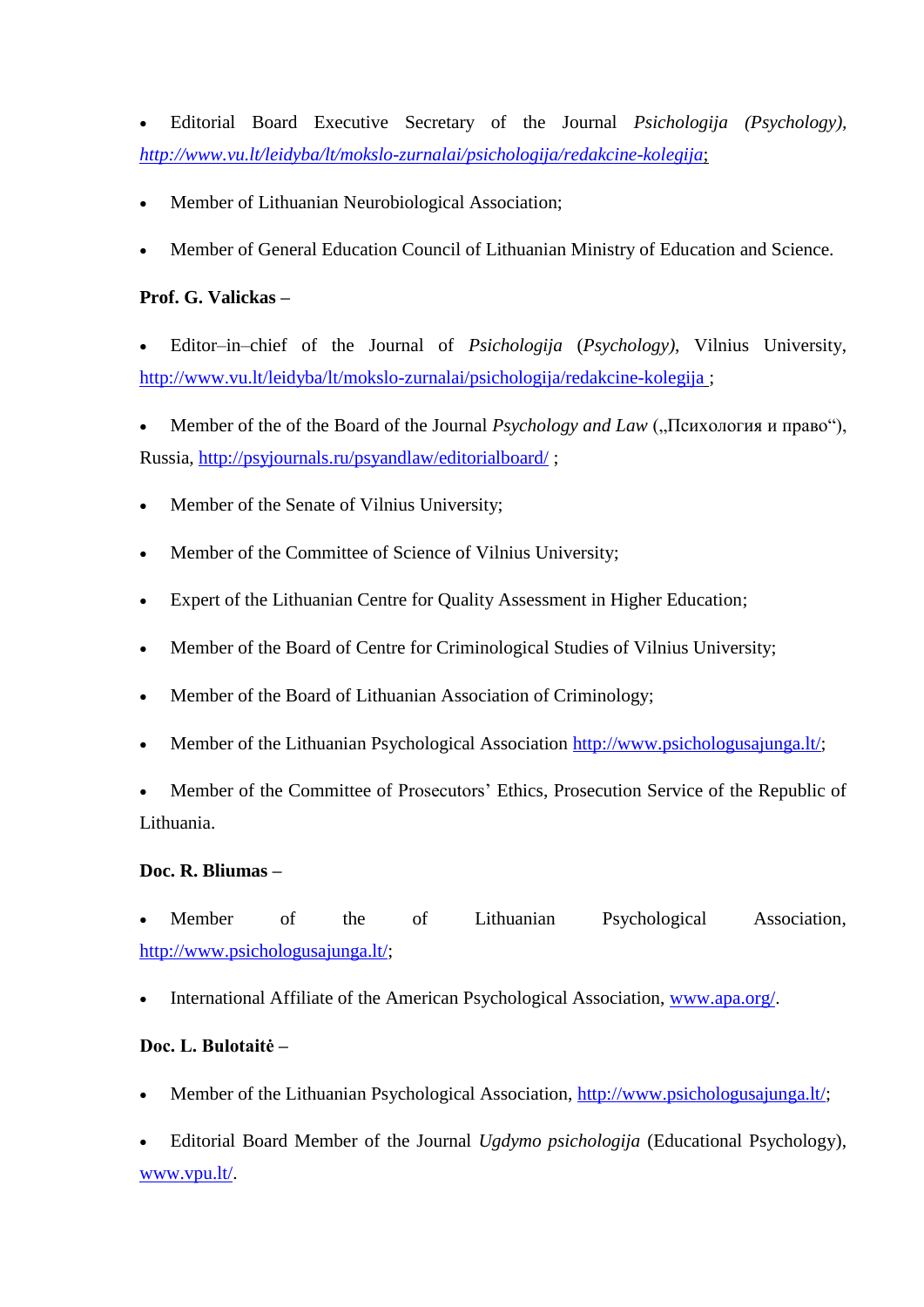- Mentor Scientific Advisory Network <http://www.mentorfoundation.org/people.php?nav=3-26-90>
- European Health Psychology society (EHPS)<http://www.ehps.net/membership>

# **Doc. D. Čekuolienė –**

- Member of Society for Research of Child Development (SRCD), [www.srcd.org/](http://www.srcd.org/) ;
- President of the Family Counseling Society;
- Member of the Lithuanian Psychological Association, [http://www.psichologusajunga.lt/.](http://www.psichologusajunga.lt/)

# **Doc. I. Čėsnienė –**

Member of the Lithuanian Psychological Association, [http://www.psichologusajunga.lt/;](http://www.psichologusajunga.lt/)

 Member of the Society for Police and Criminal Psychology, <http://psychweb.cisat.jmu.edu/spcp/> ;

- Editorial Board Member of the Journal "Socialinių mokslų studijos" ("Societal Studies"), [http://www.mruni.eu/lt/mokslo\\_darbai/sms/apie\\_leidini/;](http://www.mruni.eu/lt/mokslo_darbai/sms/apie_leidini/)
- Member of The International Association of Applied Psychology<http://www.iaapsy.org/> ;
- Member of The Board of Ethics of The European Federation of Psychologists' Associations (EFPA)<http://www.efpa.eu/ethics/board-of-ethics> .

# **Doc. M. Dovydaitienė –**

Member of Lithuanian Psychological Association [http://www.psichologusajunga.lt/.](http://www.psichologusajunga.lt/)

 Member of nettwork of Listening fitness Instructors network [http://www.listeningfitness.com/d\\_list.html](http://www.listeningfitness.com/d_list.html)

# **Doc. R. Jusienė –**

 Board Member of the Lithuanian Psychological Association, <http://www.psichologusajunga.lt/> ;

- Member of ISSBD, [www.issbd.org](http://www.issbd.org/) ;
- Member of European Society for Developmental Psychology, [www.esdp.info](http://www.esdp.info/) .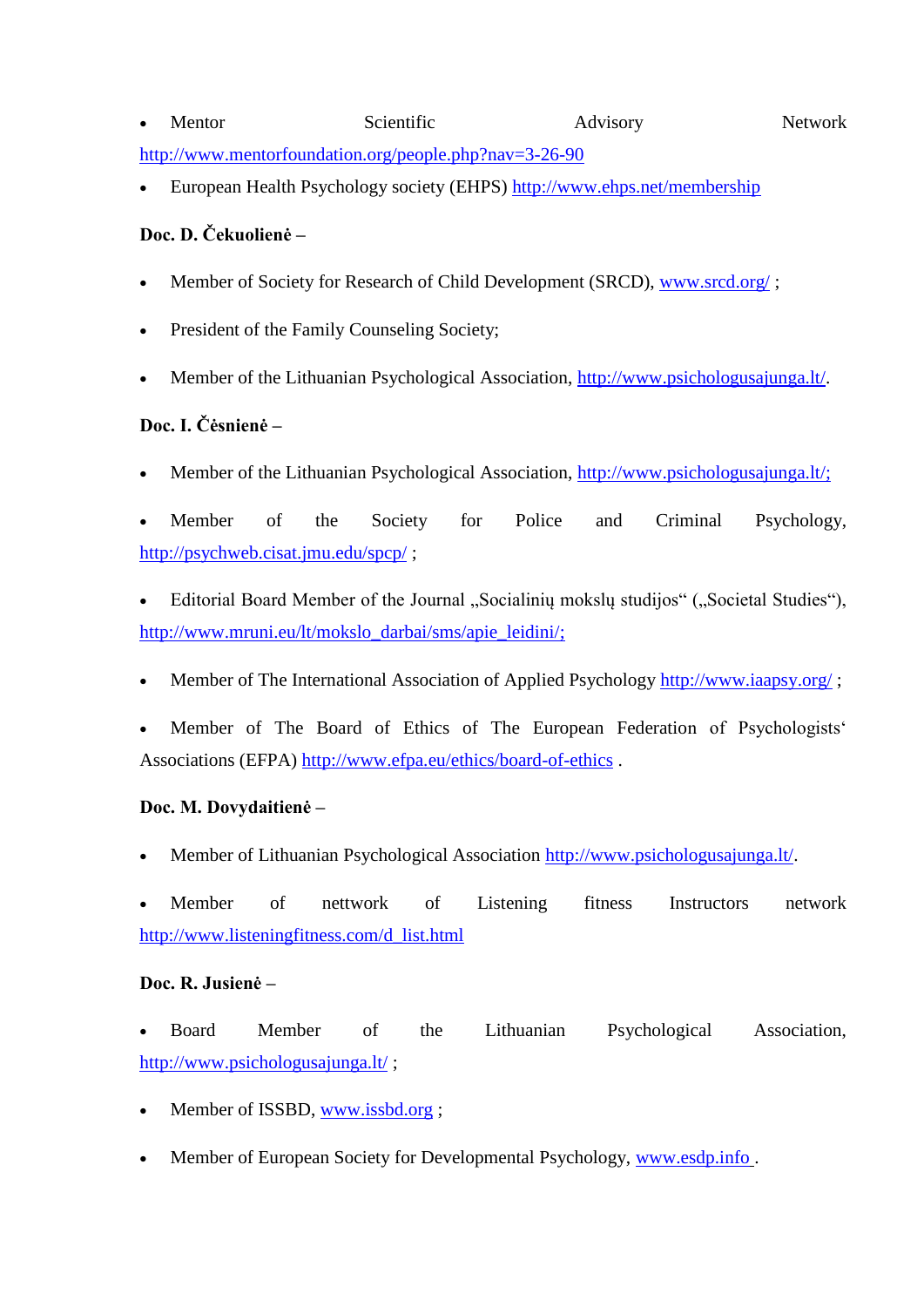## **Doc. G. Gintilienė –**

- Member of ISSBD, [www.issbd.org/;](http://www.issbd.org/)
- Member of the International Study Group on Special Education Needs;
- Member of the Lithuanian Psychological Association, [www.lps.vu.lt/](http://www.lps.vu.lt/);
- Affiliate Member International School Psychology Association, [www.ispaweb.org/](http://www.ispaweb.org/)

 Member of Editorial Team of the Journal "Ugdymo psichologija" (Educational Psychology)<http://www.ugdymopsichologija.leu.lt/index.php/Ugdymopsichologija>

## **Doc. S. Girdzijauskienė –**

- Member of ISSBD, [www.issbd.org](http://www.issbd.org/);
- Member of the Lithuanian Psychological Association,<http://www.psichologusajunga.lt/>

## **Dr. A. Kairys –**

- Editorial Board Executive Secretary of the Journal *Psichologija (Psychology),*  [http://www.vu.lt/leidyba/lt/mokslo-zurnalai/psichologija/redakcine-kolegija;](http://www.vu.lt/leidyba/lt/mokslo-zurnalai/psichologija/redakcine-kolegija)
- Member of the Lithuanian Psychological Association, [http://www.psichologusajunga.lt/.](http://www.psichologusajunga.lt/)

## **Doc. F. Laugalys –**

Member of ISSBD; [www.issbd.org](http://www.issbd.org/) .

#### **Dr. Vilmantė Pakalniškienė –**

- Member of the Lithuanian Psychological Association, [http://www.psichologusajunga.lt/;](http://www.psichologusajunga.lt/)
- Member of European Association for Research on Adolescence, [www.earaonline.org;](http://www.earaonline.org/)
- Member of ISSBD, [www.issbd.org](http://www.issbd.org/).

#### **Doc. B. Pociūtė –**

Member of ISSBD; [www.issbd.org](http://www.issbd.org/) ;

| $\bullet$ | <b>Board</b> | Member                            | the | Lithuanian | Psychological | Association, |
|-----------|--------------|-----------------------------------|-----|------------|---------------|--------------|
|           |              | http://www.psichologusajunga.lt/; |     |            |               |              |

## **Dr. K. Vanagaitė –**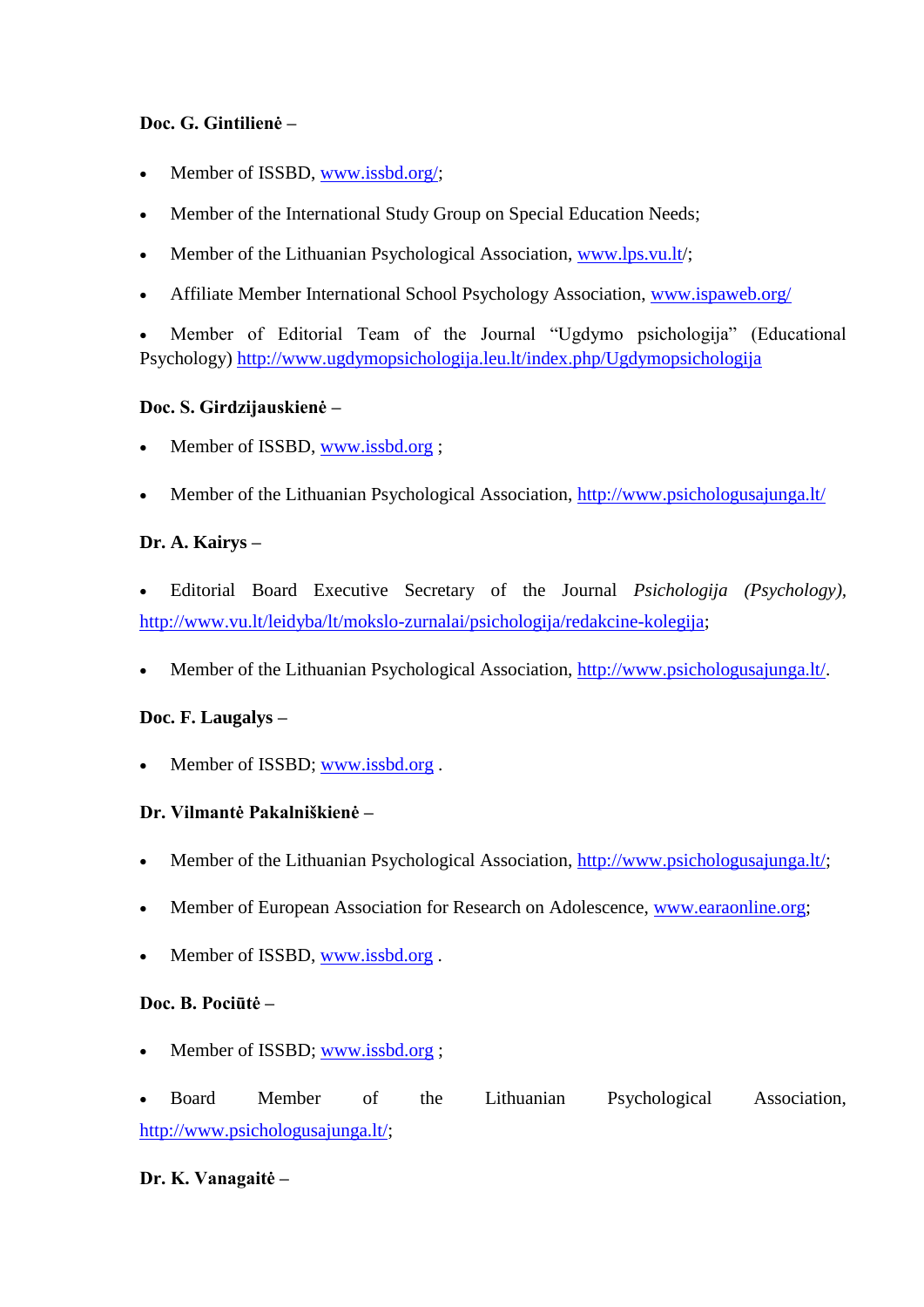• Member of the Lithuanian Association of Criminology, [http://kriminologija.lt;](http://)

• Editorial board member of the journal Kriminologijos studijos (Studies of Criminology), [http://www.zurnalai.vu.lt/index.php/kriminologijos-studijos/pages/view/editorial-board.](http://www.zurnalai.vu.lt/index.php/kriminologijos-studijos/pages/view/editorial-board)

## **Doc. R.Stanikūnas –**

- Member of the International Colour Vision Society (ICVS), [http://macboy.uchicago.edu](http://macboy.uchicago.edu/) **;**
- Member of the Vision Sciences Society (VSS),<http://www.visionsciences.org/>;
- Member of the Lithuanian Neuroscience Association (LNA), [www.neuromokslai.lt/en/](http://www.neuromokslai.lt/en/).

# **Doc. A. Švegžda –**

 Member of the Lithuanian Neuroscience Association (LNA), [www.neuromokslai.lt/en/.](http://www.neuromokslai.lt/en/)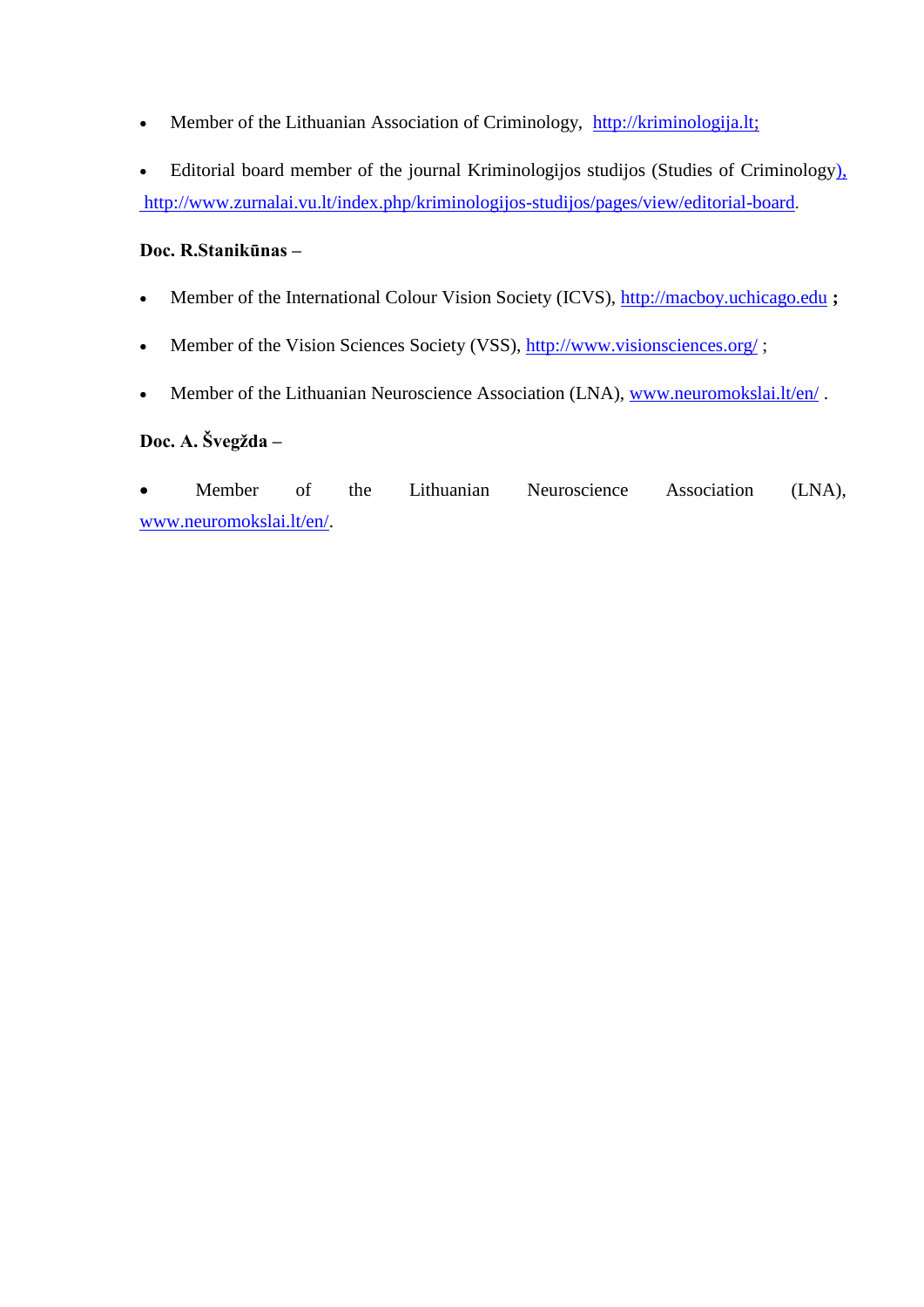## **DEPARTMENT OF EDUCOLOGY**

Universiteto str. 9/1, LT-01513 Vilnius

Tel. +370 5 266 7625

E-mail: [edukologija@fsf.vu.lt](mailto:edukologija@fsf.vu.lt)

**Head** – *prof. dr. Lilija Duoblienė*

## *STAFF*

**Professors:** Habil. dr. V. Targamadzė, Habil. dr. R. Želvys, dr. L. Duoblienė, Habil. dr. V. Aramavičiūtė.

**Docents:** dr. T. Bulajeva, dr. I. Stonkuvienė

**Lecturers:** dr. V. Venslovaitė (part-time), dr. Šarūnė Nagrockaitė, Olga Iljina (part-time).

**Doctoral students:** C. Barbierato, S. Bieliūnė, J. Garbauskaitė-Jakimovska, D. Gervytė, H. I. Tjatjitua Kaimu, S. Kairė, S. Kontrimienė, O. Iljina, V. Žilionė.

## **CENTRE FOR EDUCATION POLICY**

Universiteto str. 9/1, LT-01513 Vilnius

#### [www.svietimas.lt](http://www.svietimas.lt/)

Head of the centre – prof. habil. dr. R. Želvys

## *RESEARCH INTERESTS*

Culture of education

Education policy

Transformations of education policy in Lithuania

Research of curriculum development

Educational management in Lithuania

Sustainability in education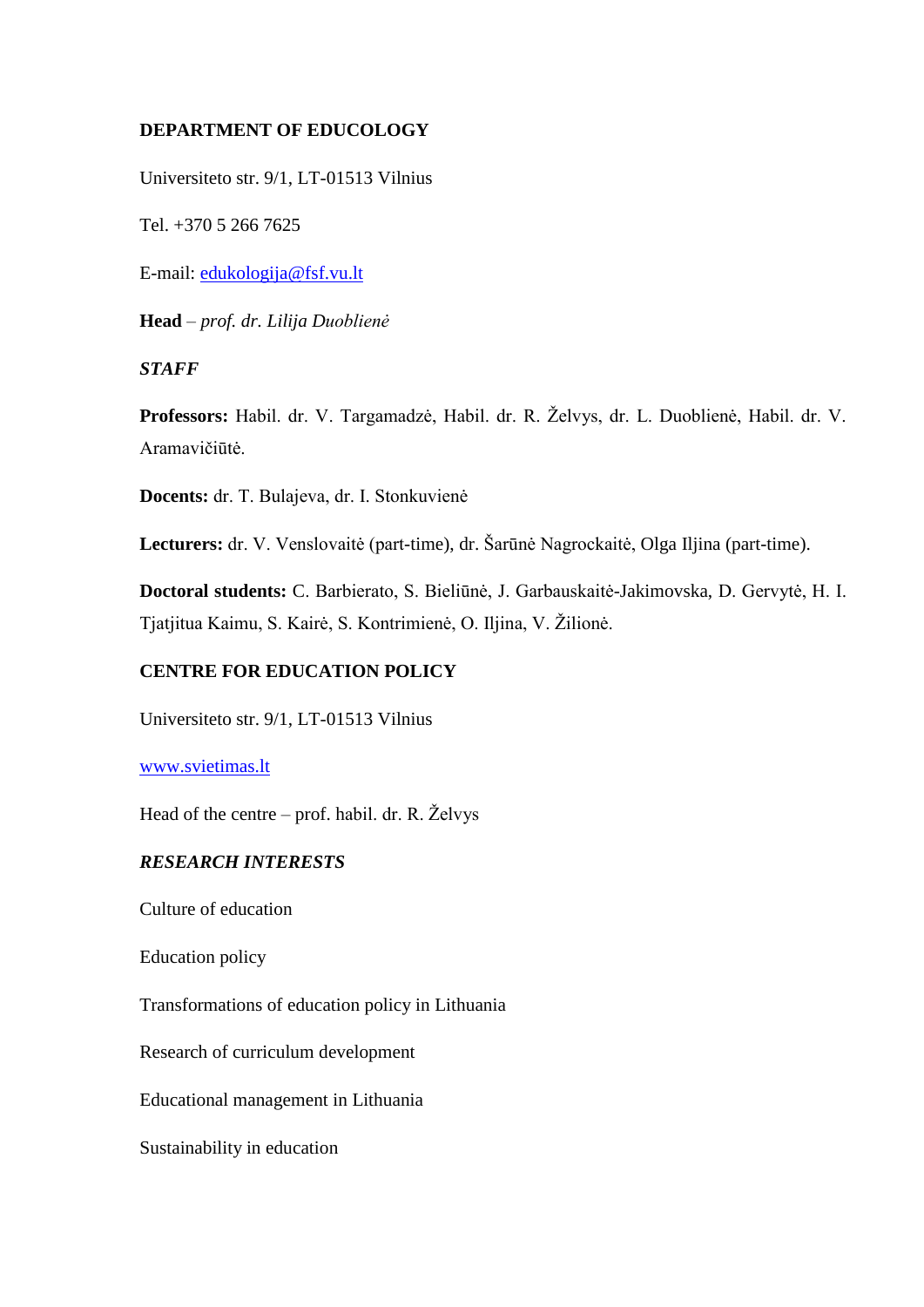Studies of Lithuanian educational heritage Dialogue between cultures in education Problems of personal identity Globalization and localization in education Philosophy of education Higher education Child's socialization Gender differences in education and science

# *RESEARCH PROJECTS CARRIED OUT IN 2015*

## **Projects Supported by University Budget**

## *Educational Policy and Educational Culture. 2015-2019.*

The main aim of the research in 2015 was to start the analysis of the tendencies of the educational politics in regard with the educational culture. Some data of theoretical and empirical research are published in research papers written by Lilija Duoblienė, Irena Stonkuvienė, Vilija Targamadzė, Rimantas Želvys and analyzing issues of education policy and culture. The papers were published in Lithuanian and international educational journals.

The staff of the Education Department presented their research findings at different national/ international conferences held in Lithuania and foreign countries (Belgium, Georgia, Latvia, Turkey etc.). All the international visits were supported by Vilnius University.

#### **Main publications in 2015:**

 Želvys, R., *Lithuania: Education Policy and Reforms, 1988-2014,* Education in the European Union: post-2003 Member States. - Series: Education around the world. Bloomsbury, Bloomsbury Academic. ISBN 9781472522283. 2015. p. 151-170.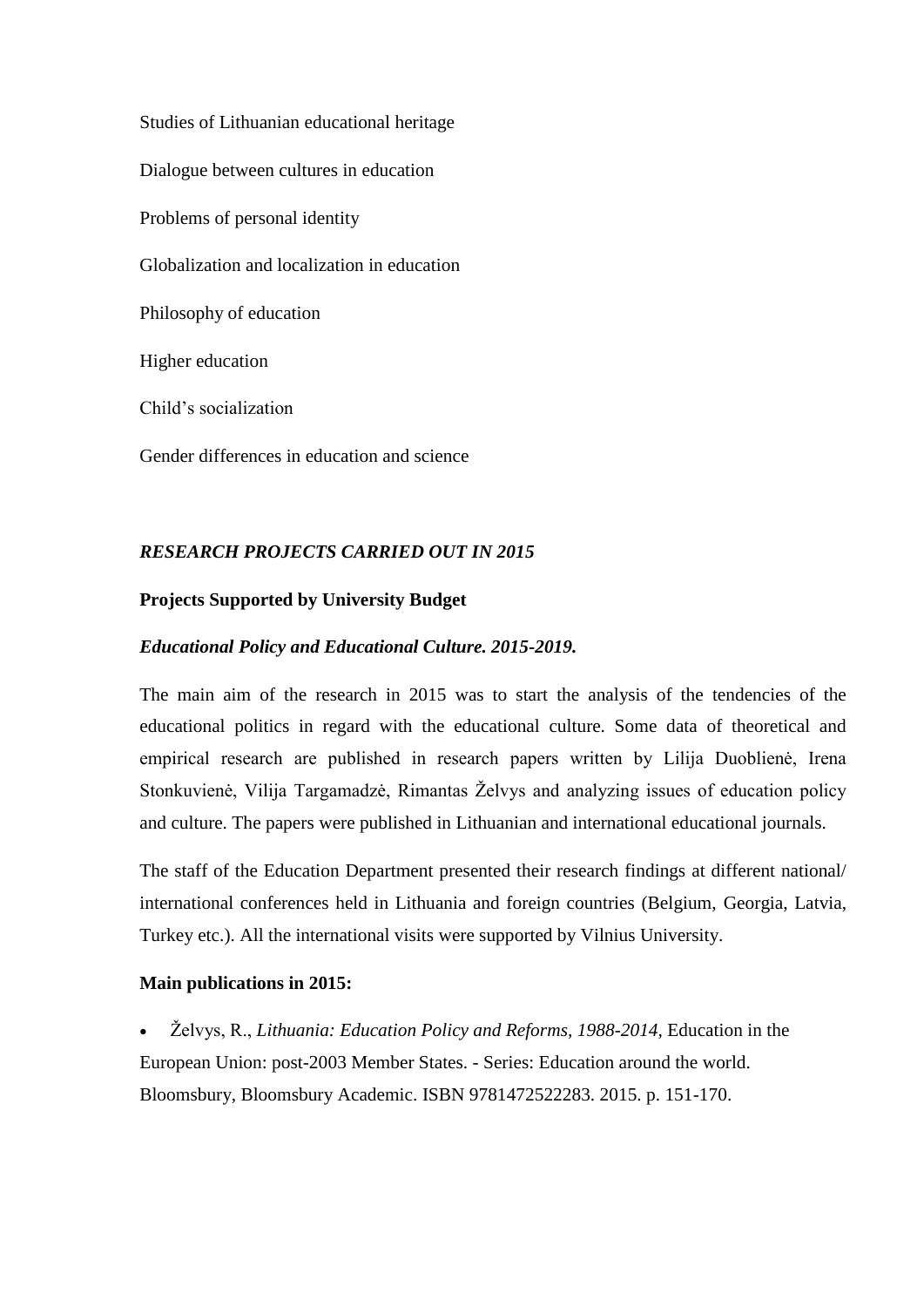Kestere, I.; Rubene, Z.; Stonkuvienė, I. (2015). *Introduction: power – invisible architecture of education.* Paedagogica Historica: International Journal of the History of Education*,* Vol. 51(1-2), p. 5-10, DOI: 10.1080/00309230.2014.997759 (ISI Web of Science).

 Targamadzė, V., Minkutė-Henrickson, R., *Cognizable or yet not discovered Generation*  Z: viewpoint of comprehensive school teachers (case of Lithuania). International Journal of Multilingual Education. Tbilisi, Center for Civil Integration and Inter-Ethnic Relations. ISSN 1987-9601. No. 5. 2015. p. 67-77.

#### **National Research Projects**

**Dominant and demotic school culture: analysis of tension fields.** Research project (2014- 2015), funded by Research Council of Lithuania. Research leader: prof. L. Duoblienė. The aim of this project is to reveal the links and intersections among teachers' dominant culture from the top and students' demotic culture from the bottom in Lithuanian schools. The main activities in 2015 are empirical data analysis and interpretation, dissemination of the research results in seminars and scientific publications.

**Modeling the status and causing factors of Lithuanian education system.** Research project (2015-2017) funded by Research Council of Lithuania, Research leader prof. R. Želvys. The aim of the project is to analyse causing factors influencing the results of the international OECD PISA study and to model the system of educational indicators for Lithuania based on the data available from OECD PISA study, National examination and testing databases.

#### **International Research Projects**

**TEMPUS. "Development and Introduction of Multilingual Teacher Education Programs at Universities of Georgia and Ukraine (DIMTEGU)".** Contract No 530360-TEMPUS-1- 2012-1-GE-TEMPUS-JPCR. The coordinator of the project is Ivane Javakhishvili Tbilisi State University (Georgia). VU – partner (coordinator prof. V. Targamadzė). 2012-2015.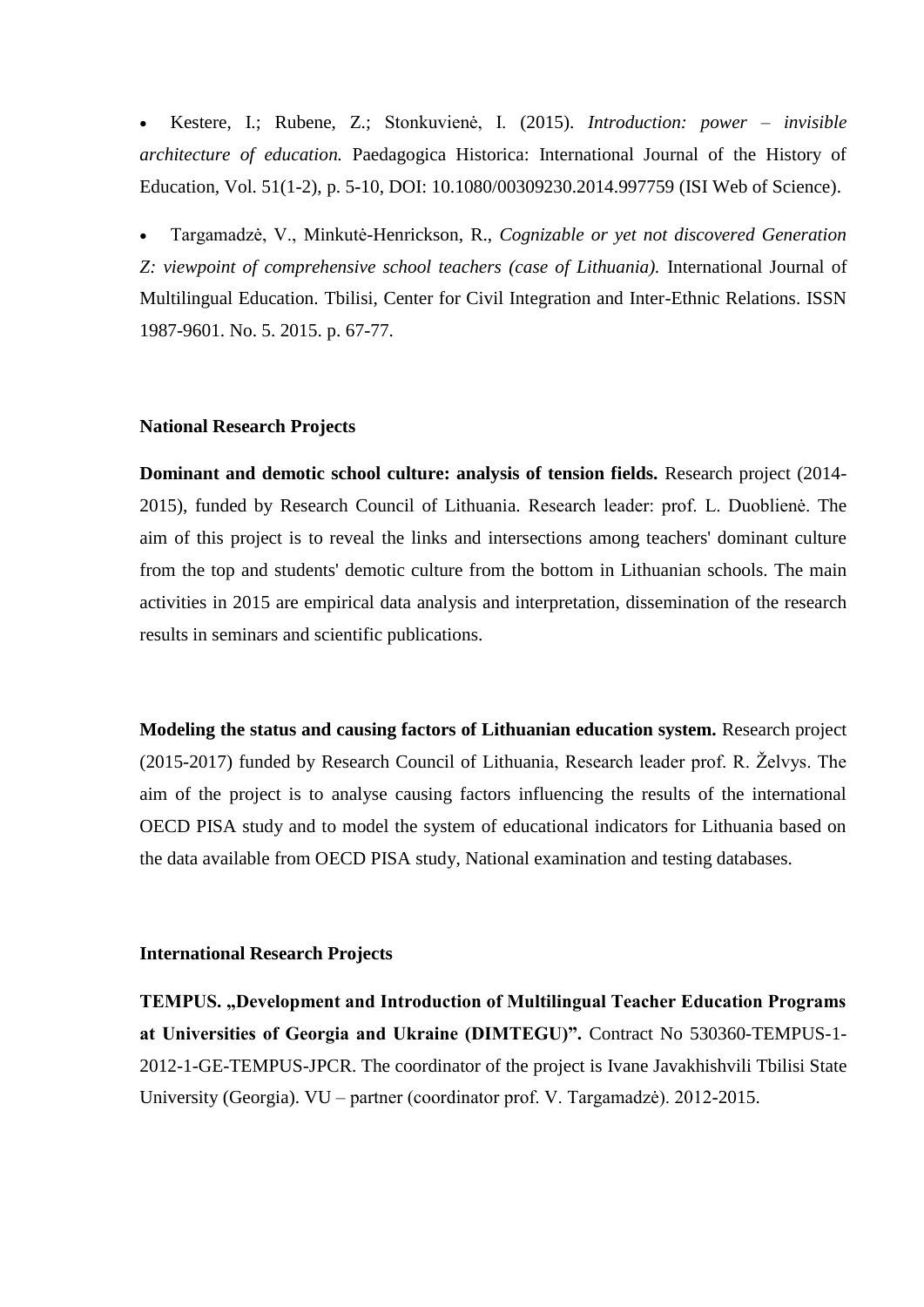# *MAIN R&D&I (RESEARCH, DEVELOPMENT AND INOVATION) PARTNERS*

Bristol University (United Kingdom)

TU Dortmund University (Germany)

University of Verona (Italy)

University of Haifa (Israel)

University of Nottingham (United Kingdom)

## *OTHER SCIENTIFIC ACTIVITIES*

## **Prof. V. Aramavičiūtė:**

Member of the Lithuanian Catholic Academy of Science, http:/[/www.lkma.lt/](http://www.lkma.lt/).

## **Doc. T. Bulajeva:**

 Editorial Board Member of the Journal *Acta Paedagogica Vilnensia,*  [http://www.vu.lt/leidyba/lt/mokslo-zurnalai/acta-paedagogica-vilnensia/redakcine-kolegija;](http://www.vu.lt/leidyba/lt/mokslo-zurnalai/acta-paedagogica-vilnensia/redakcine-kolegija)

## **Prof. L. Duoblienė:**

- Member of the Lithuanian Association of Teachers of Philosophy;
- Member of International Association of Teachers of Philosophy;
- Member of International Network of Philosophy of Education (INPE).
- Deputy Editor-in-chief of the journal *Acta Paedagogica Vilnensia*, [http://www.vu.lt/leidyba/lt/mokslo-zurnalai/acta-paedagogica-vilnensia/redakcine-kolegija.](http://www.vu.lt/leidyba/lt/mokslo-zurnalai/acta-paedagogica-vilnensia/redakcine-kolegija)
- Member of the editorial board of the journal *Religija ir Kultūra* (Religion and Culture);
- Member of VU Philosophy Faculty Board [http://www.fsf.vu.lt/lt/apie-fakulteta/taryba;](http://www.fsf.vu.lt/lt/apie-fakulteta/taryba)
- Member of Lithuanian Education Board at Lithuanian Parliament (Seimas).

# **dr. Š. Nagrockaitė**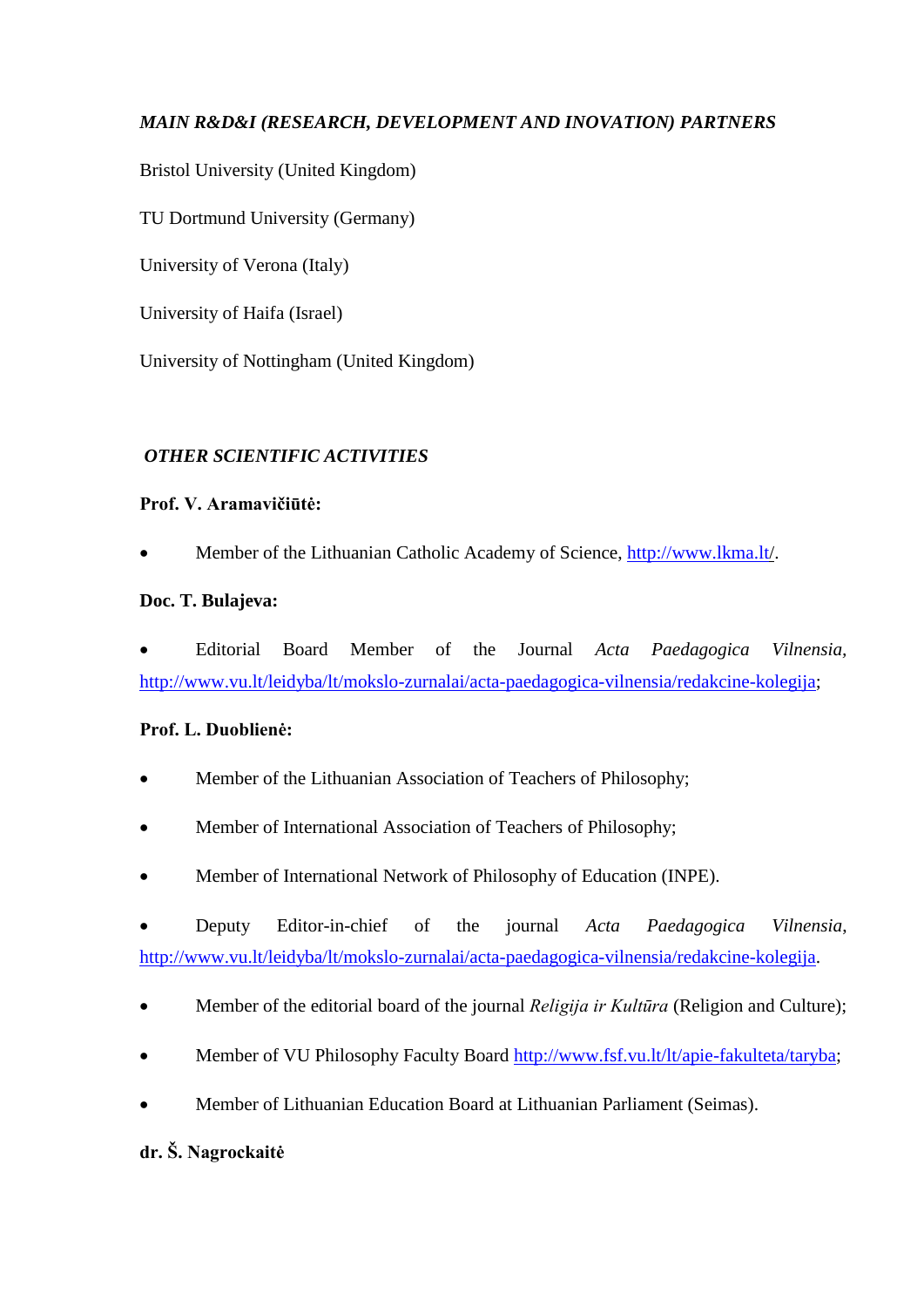Representative of Educology Department (Vilnius University) at the Ministry of Education and Science;

 Member of the working group for the Internship Regulations at the Faculty of Philosophy;

Member of the Association for Improvement of Schools [http://www.mtc.lt/lt/mtc](http://www.mtc.lt/lt/mtc-balsas/mokyklu-tobulinimo-asociacija)[balsas/mokyklu-tobulinimo-asociacija](http://www.mtc.lt/lt/mtc-balsas/mokyklu-tobulinimo-asociacija)

#### **Doc. I. Stonkuvienė:**

 Editor-in-chief of the Journal *Acta Paedagogica Vilnensia*, [http://www.vu.lt/leidyba/lt/mokslo-zurnalai/acta-paedagogica-vilnensia;](http://www.vu.lt/leidyba/lt/mokslo-zurnalai/acta-paedagogica-vilnensia)

 Member of ISCHE (International Standing Conference for the History of Education) http://www.ische.org/

 Member of the Baltic Association of Educational Historians, http://www.baltichistorians.lu.lv/;

 Editorial Board Member of the Journal *IJGE: International Journal of Global Education*; *http://www.ijge.net/ojs/index.php/ijge/about/editorialTeam.*

 Editorial Board Member of the Journal International Journal of New Trends in Arts, Sports  $\&$  Science Education (IJTASE) [http://www.ijtase.net/ojs/index.php/IJTASE/about/editorialTeam.](http://www.ijtase.net/ojs/index.php/IJTASE/about/editorialTeam)

## **Prof. V. Targamadzė:**

International PISTA, IMSCI Conferences Reviewer (USA, Florida) since 2006;

 Member of Editorial Board in *International Journal of Multilingual Education* (IJME), http://www.multilingualeducation.org/;

 Editorial Board Member of journal *Socialinis ugdymas* (Social education) (LEU, SKI) http://www.leidykla.vpu.lt/files/redakcija\_1392-9569.pdf;

 Editorial Board Member of journal *Acta Paedagogica Vilnensia* (VU), http://www.vu.lt/leidyba/lt/mokslo-zurnalai/acta-paedagogica-vilnensia/redakcine-kolegija;

Member of VU Philosophy Faculty Board [http://www.fsf.vu.lt/lt/apie-fakulteta/taryba;](http://www.fsf.vu.lt/lt/apie-fakulteta/taryba)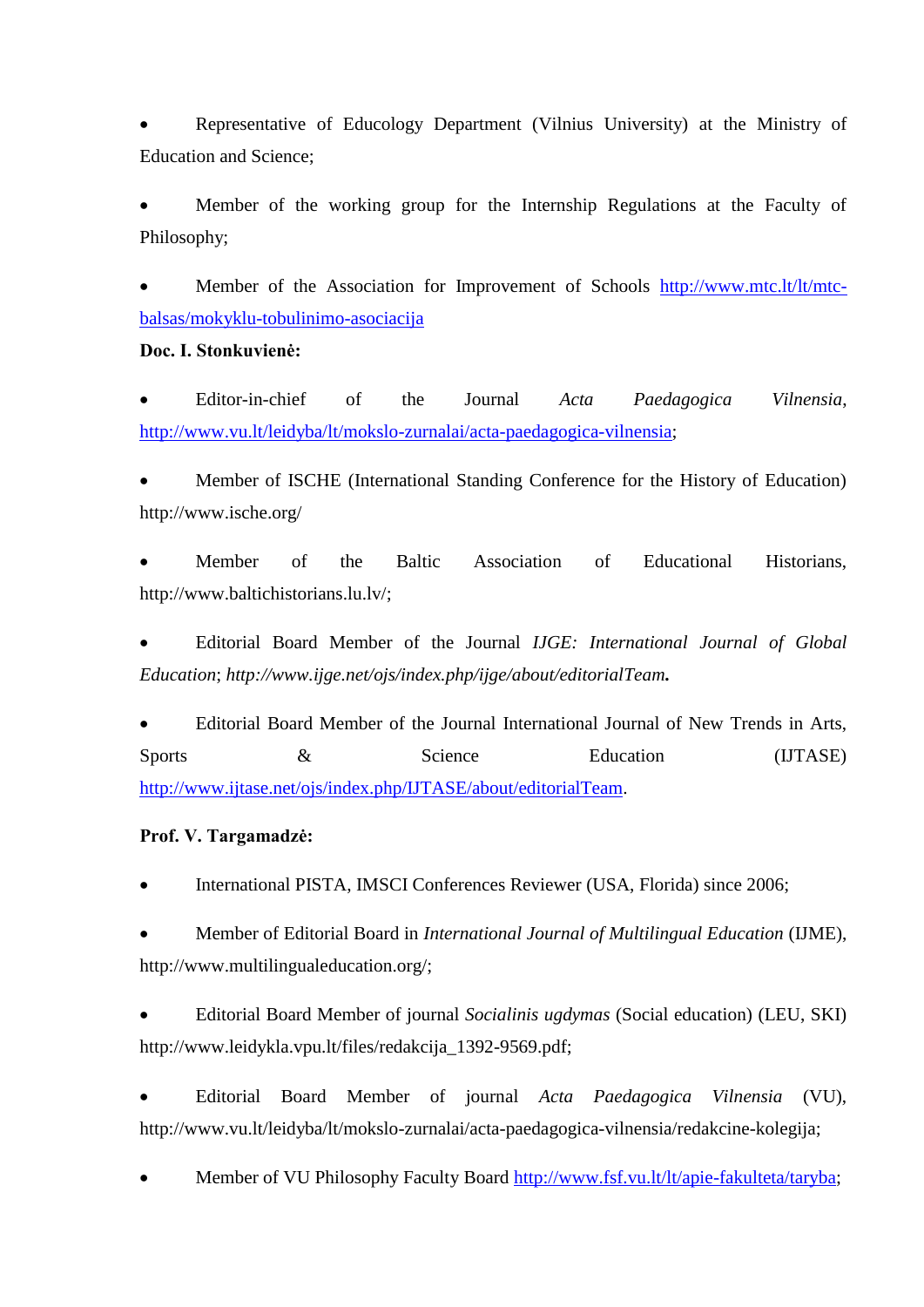## **dr. V. Venslovaitė:**

Member of International Network of Philosophers of Education (INPE).

# **Prof. R. Želvys:**

 Editorial Board Member of the journal *Acta Paedagogica Vilnensia*, [http://www.vu.lt/leidyba/lt/mokslo-zurnalai/acta-paedagogica-vilnensia;](http://www.vu.lt/leidyba/lt/mokslo-zurnalai/acta-paedagogica-vilnensia)

• Member of the editorial boards of scientific journal *"Pedagogika"*, [http://www.pedagogika.leu.lt/index.php/Pedagogika.](http://www.pedagogika.leu.lt/index.php/Pedagogika)

Member of the working groups of the Ministry of Education and Science.

 Representative of Education Policy Centre (Vilnius University) in Network of Education Policy Centers (NEPC).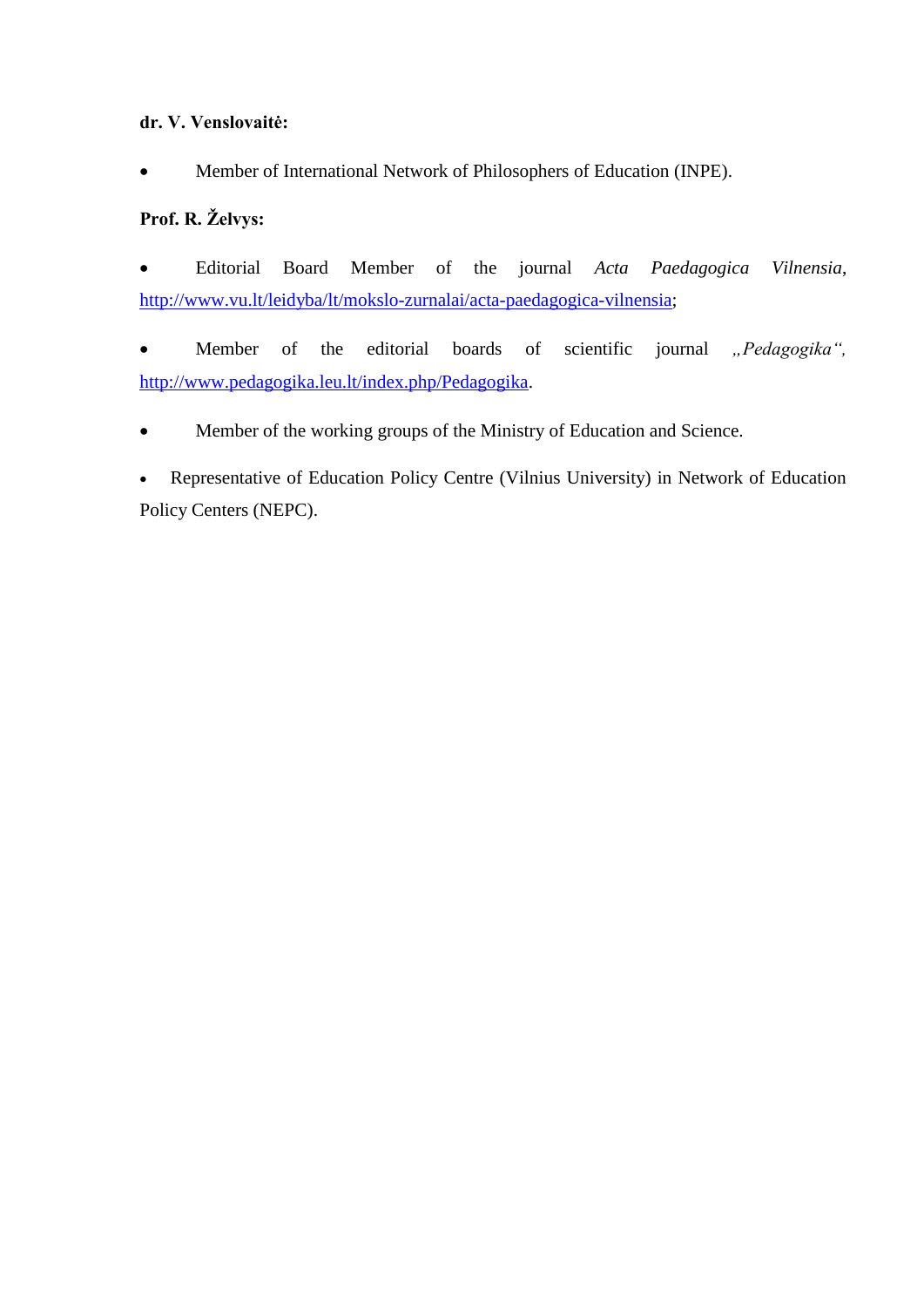#### **DEPARTMENT OF PHILOSOPHY**

9/1 Universiteto, LT-01513 Vilnius

Tel. +370 5 266 7617, fax +370 5 266 7600

E-mail: [albinas.plesnys@fsf.vu.lt](mailto:albinas.plesnys@fsf.vu.lt)

**Head** – Prof. dr. *Albinas Plėšnys*

#### *STAFF*

**Professors:** Habil. dr. emeritus E. Nekrašas, dr. A. Plėšnys, Habil. dr. emeritus A. Šliogeris, dr. S. Jankauskas

**Associated professors:** dr. M. Gutauskas, dr. L. Jakavonytė, dr. A. Mickevičius, dr. N. Milerius, dr. K. Sabolius.

**Lecturers:** dr. J. Čiurlionis, V. Pivorius, dr. M. Stoškus.

**Doctoral students:** A. Dovydėnas, A. Fediajevas, V. Gustas, A. Kaziliūnaitė, V. Kalkauskaitė, J. Kučinskas, A. Okunauskas, P. Rimkevičius, I. Šatkauskas, J. Tuleikytė, L. Valantiejūtė, V. Valinskaitė.

#### *RESEARCH INTERESTS*

Philosophical and hermeneutical premises of philosophy

The impact of metaphysics on the rise of modern natural science

Impact of the globalization on culture and transformation of values

Philosophical reflection of everyday world

Philosophy of cinema

Philosophical investigations of imagination

### *RESEARCH PROJECTS CARRIED OUT IN 2015*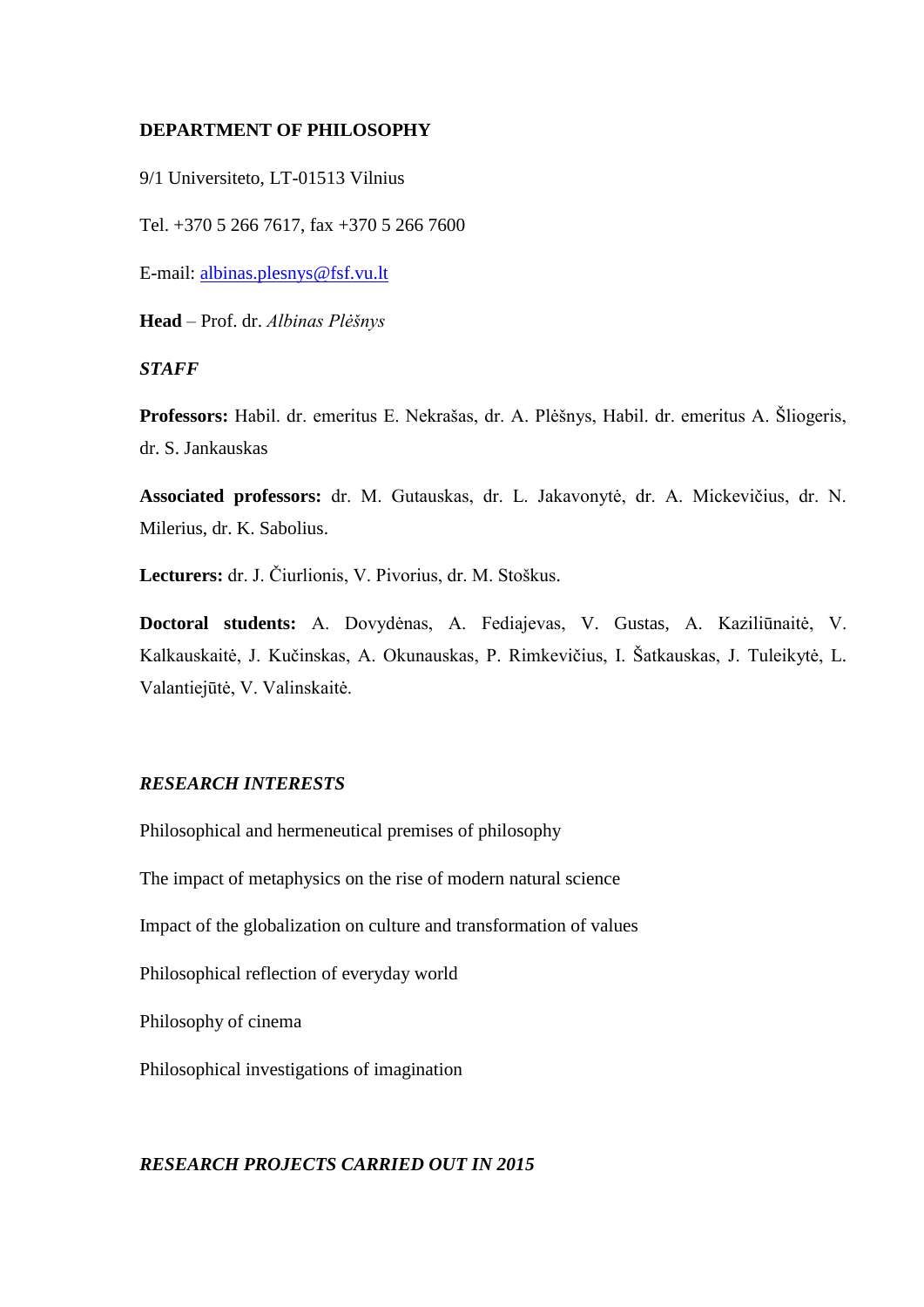## **Projects Supported by University Budget**

# **Contemporary Philosophy and Philosophical Investigations of Culture. Prof. dr. A. Plėšnys, 2015–2020.**

The main research titles accomplished in 2015: emancypatory role of hypnosis in imagiantion practises, questions of cinematic violence through lenses of Aristotle's "Poettics", influence of positivism on political theory of Evaldas Nekrašas.

 Sabolius, K. "Hypnosis and Emancipated Imagination", in *Problemos*, 2015, Issue 87, p. 117 – 132

 Milerius, N. "The Critique of Visual Violence and "Applied Aristotelianism" in M. Haneke's "Funny Games", in *Problemos*, 2018, Issue 88, p. 130 – 140

 Stoškus, M. "Reflections of Positivism in the Political Theory of Evaldas Nekrašas", in Problemos, 2015, Issue 88, p. 36 - 43

## *MAIN R&D&I (RESEARCH, DEVELOPMENT AND INOVATION) PARTNERS*

European Humanities University, Vilnius

Belarusian State University, Minsk

## **OTHER SCIENTIFIC ACTIVITIES**

## **Lekt. Jonas Čiurlionis –**

Member of Athens Institute for Education and Research,<http://www.atiner.gr/>

#### **Doc. M. Gutauskas** –

- Editorial board member of the journal Religija ir kultūra (Religion and Culture), <http://www.vu.lt/leidyba/lt/mokslo-zurnalai/religija-ir-kultura>
- Board member of the Lithuanian Association of Phenomenology.

## **Doc. L. Jakavonytė** –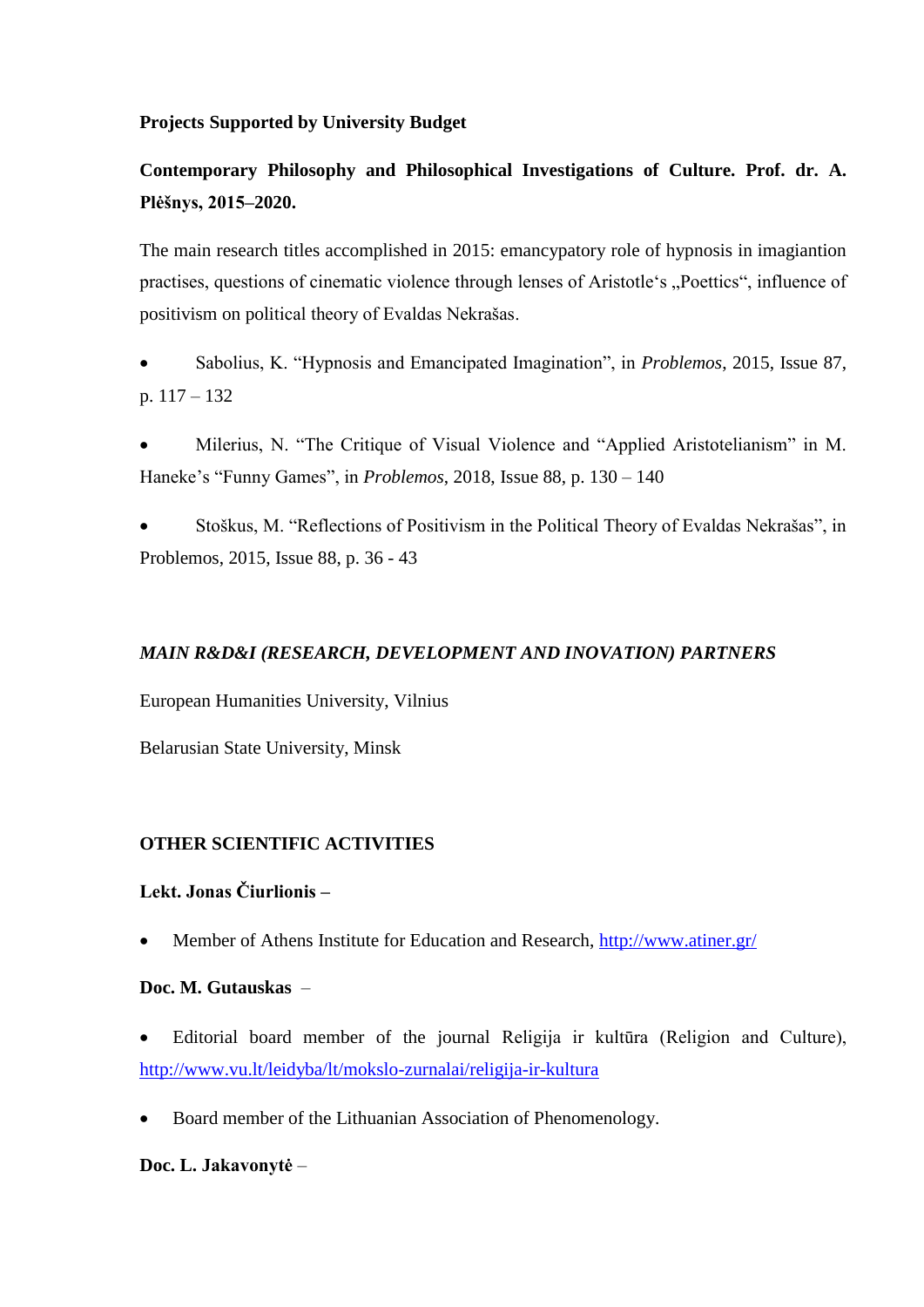- Board member of the Lithuanian Philosophical Society,<http://www.filosofai.lt/>
- Editorial board member of the international project The Encyclopaedia of Educational Philosophy and Theory, and Theory,

[http://www.ffst.hr/ENCYCLOPAEDIA/doku.php?id=on\\_encyclopaedia.](http://www.ffst.hr/ENCYCLOPAEDIA/doku.php?id=on_encyclopaedia)

## **Doc. K. Sabolius** –

- Member of the Lithuanian Philosophical Society,<http://www.filosofai.lt/>
- Member of the Lithuanian Association of Phenomenology.

# **Doc. A. Mickevičius** –

Member of the Lithuanian Philosophical Society,<http://www.filosofai.lt/>

## **Doc. N. Milerius** –

Board member of the Lithuanian Philosophical Society,<http://www.filosofai.lt/>

## **Prof. E. Nekrašas** –

- Editorial board member of the journal Problemos (Problems), [http://www.leidykla.vu.lt/index.php?id=39;](http://www.leidykla.vu.lt/index.php?id=39)
- Editorial board member of the journal Politologija (Political Science), *<http://www.leidykla.vu.lt/en/journals/politologija/politologija-2010-vol-4-60/editorial-board/>*);
- Member of the Lithuanian Academy of Sciences, [http://lma.lt/;](http://lma.lt/)
- Chairman of the Lithuanian Philosophical Society.

# **Prof. A. Plėšnys** –

- Editorial board member of the journal Soter, [http://biblioteka.vdu.lt/en/sp-soter.htm;](http://biblioteka.vdu.lt/en/sp-soter.htm)
- Member of the Lithuanian Catholic Academy of Science, [http://lkma.lt/.](http://lkma.lt/)

# **Prof. A. Šliogeris** –

 Editorial board member of the journal Problemos (Problems), [http://www.leidykla.vu.lt/index.php?id=39;](http://www.leidykla.vu.lt/index.php?id=39)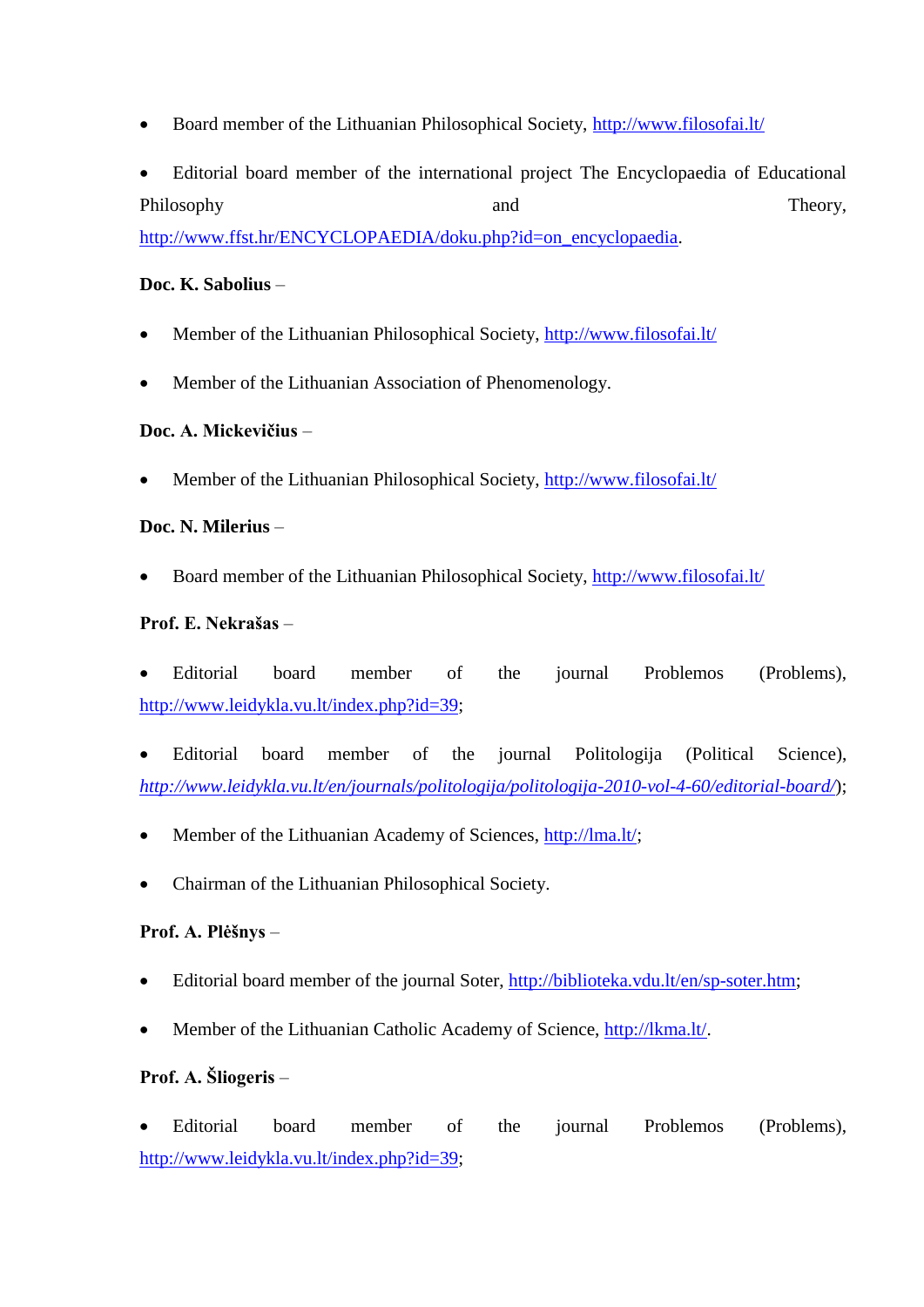- Editorial board member of the journal Filosofija. Sociologija (Philosophy. Sociology), [http://www.lmaleidykla.lt/filosofijasociologija/2010/3/;](http://www.lmaleidykla.lt/filosofijasociologija/2010/3/)
- Member of the Lithuanian Academy of Sciences, [http://lma.lt/.](http://lma.lt/)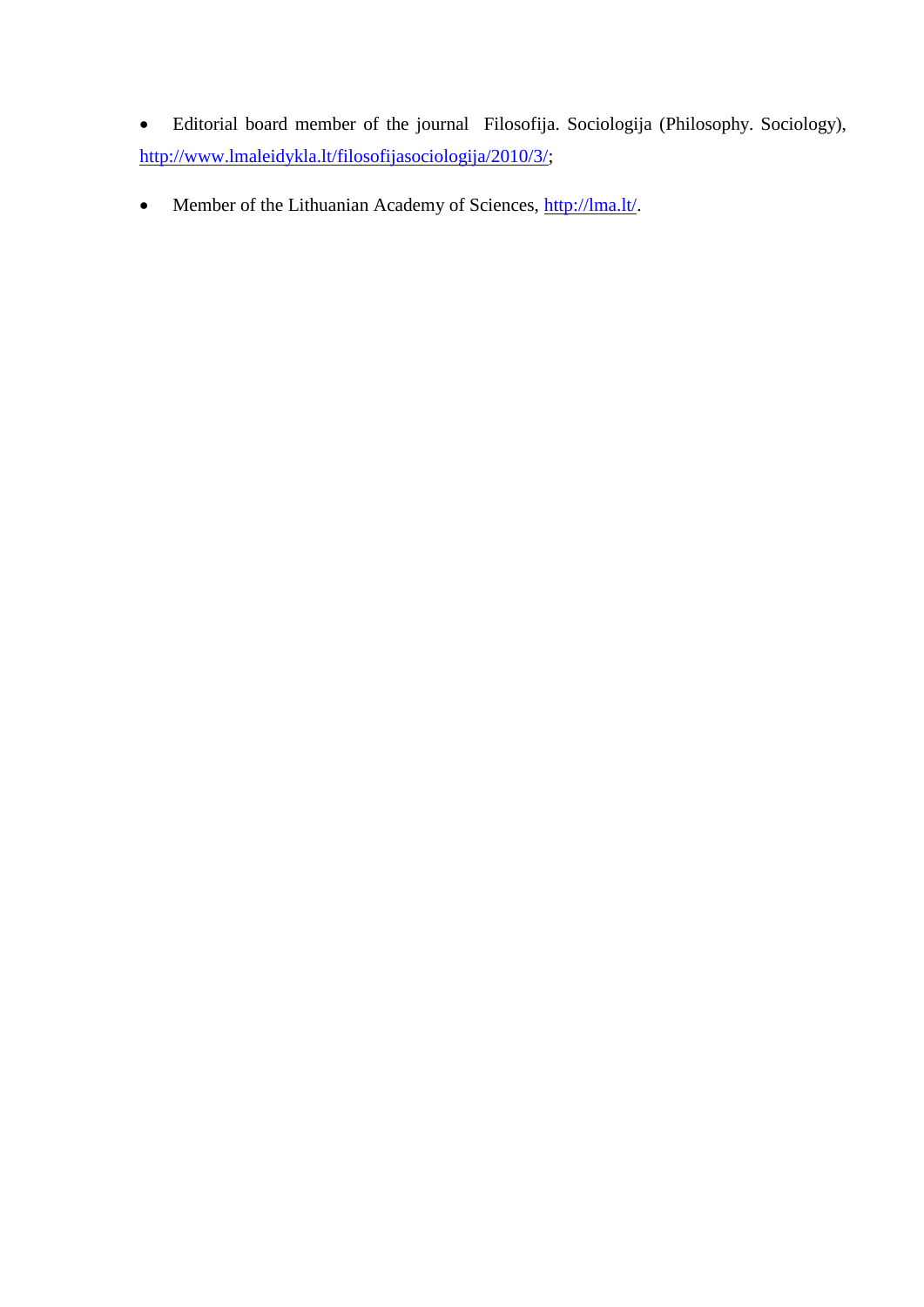## **DEPARTMENT OF LOGIC AND HISTORY OF PHILOSOPHY**

9/1 Universiteto, LT-01513 Vilnius

Tel. +370 5 266 7617

E-mail: [marius.saulauskas@fsf.vu.lt](mailto:marius.saulauskas@fsf.vu.lt)

**Head** – *Prof. Dr. (HP) Marius Povilas Šaulauskas*

### *STAFF*

**Professors:** Dr. (HP) M. P. Šaulauskas, Dr. (HP) A. Jokubaitis (part-time), Dr. (HP) V. Radžvilas (part-time), Habil. Dr. emeritus V. B. Pšibilskis.

**Associated professors:** Dr. J. Dagys, Dr. K. Dubnikas, Dr. N. Kardelis, Dr. K. Kirtiklis (parttime), Dr. N. Radavičienė, Dr. L. Šabajevaitė.

**Lecturers:** V. Dranseika (part-time), M. Kubilius, Dr. A. Navickas (part-time).

**Doctoral students:** L. Adomaitis, J. Bujokas, M. Burnytė, D. Caturianas, M. Gilaitis, G. Kurlavičiūtė, D. Markevičius, M. Markuckas, T. N. Mickevičius, V. Petuška, J. Žalgirytė.

#### *RESEARCH INTERESTS*

Philosophy in classical and modern civilizations

Modern – postmodern controversy

Information society studies

Analytical philosophy and hermeneutics

Logic

Postmodern philosophy

Social and political philosophy

Contemporary Christian philosophy

Ethics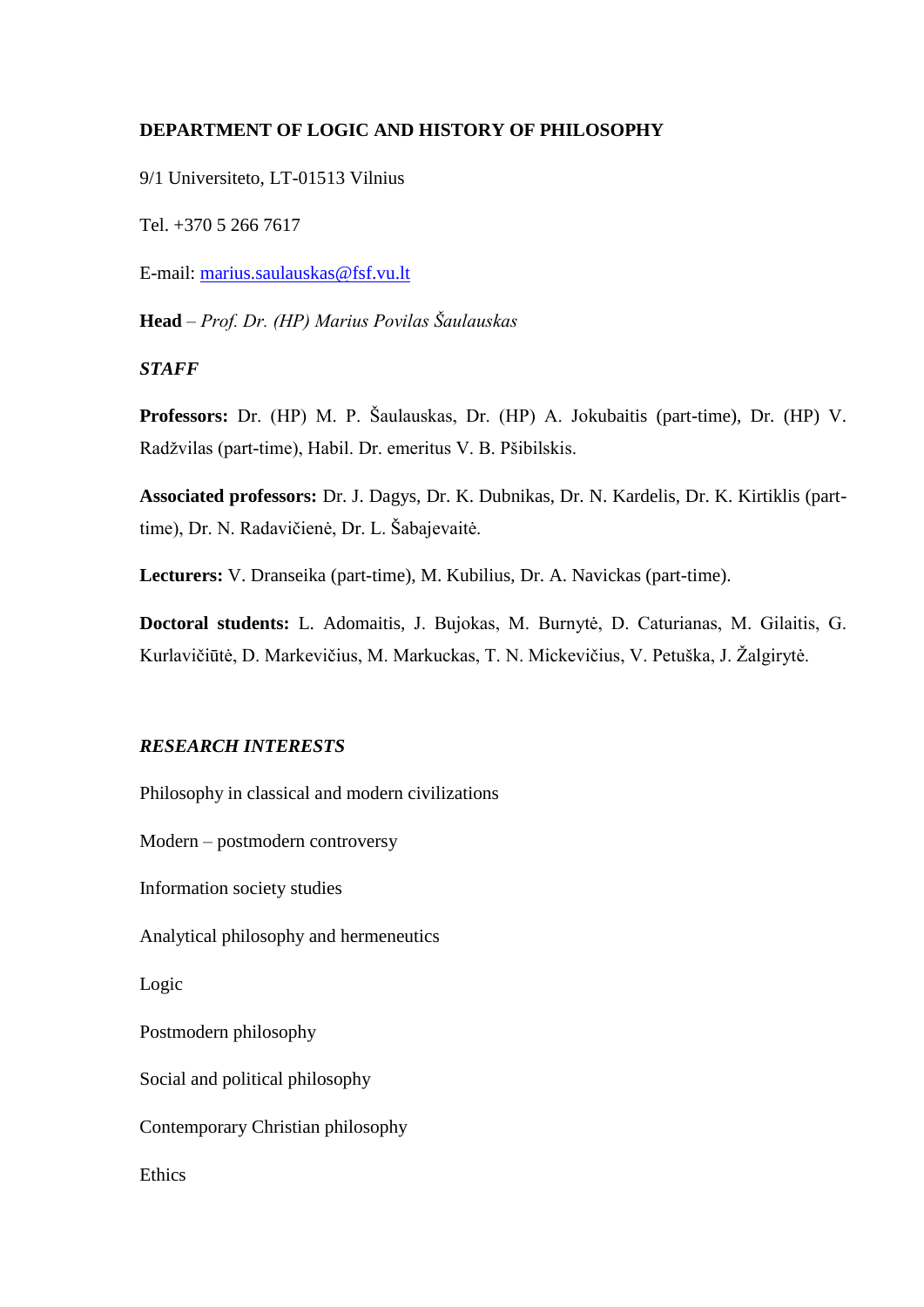### *RESEARCH PROJECTS CARRIED OUT IN 2015*

#### **Projects Supported by University Budget**

# **Methodological Research on the Historical and Contemporary Development of Philosophical Discourse. Prof. M. P. Šaulauskas, 2011–2015.**

The main research titles accomplished in 2015: fundamental issues of contemporary moral and political philosophy; recent development and the current stance of Lithuanian philosophy; metaphilosophy and bioethics.

Publications:

 Dranseika, V., Piasecki, J., Waligora, M. *2015 Non-Beneficial Pediatric Research: Individual and Social Interests*, in: Medicine, Health Care and Philosophy, Issue 18 (1), Dordrecht, Springer Netherlands, pp. 103-112.

 Noreikaitė, A., Jokubaitis, A. 2015 *Dworkin's Alternative to Berlin's Value Pluralism*, in: Problemos, Issue 88, Vilnius, VUL, pp. 153-165.

 Gilaitis, M. 2015 *Causal Theories of Mental Content: Where Is the 'Causal Element' and How Does It Make Intentionality Relational?*, in: Problemos, Issue 87, Vilnius, VUL, pp. 19-30.

#### **National Research Projects**

*Research Council of Lithuania. Publication of the Scholarly Philosophical Journal Problemos. Contract No. LIT-2-56. Assoc. prof. N. Radavičienė. 2013-2015.*

Project results  $2014 - 2$  vol (vol. 85, 86),  $2x170$  copies (35 author sheets) and the Supplement 2014 (10 author sheets, 170 copies) published. Journal included in DBs: Arts and Humanities Citation Index (Web of Science, Thomson Reuters list), Central & Eastern European Academic Source, Humanities International Complete, Humanities International Index (EBSCO list), The Philosopher's Index (OCLC list), CEEOL, SCOPUS.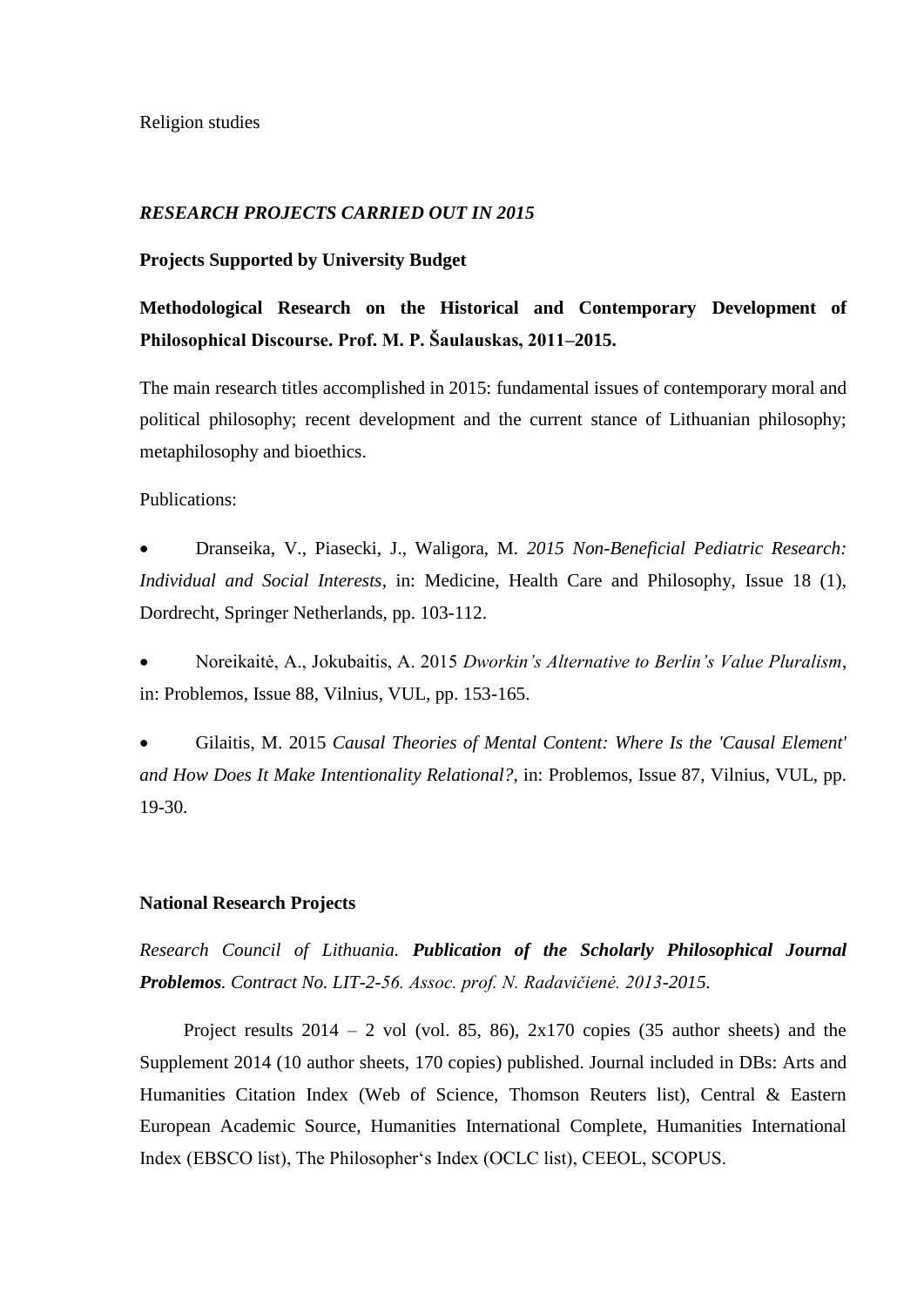*Research Council of Lithuania (the project is funded by The National Lithuanian studies development programme for 2009-2015). Translation of Classical Works in Philosophy into Lithuanian: Student Workshop. Project is funded by the Research Council of Lithuania (The National Lithuanian studies development programme for 2009-2015) Contract No. LIT-6- 16/LSS-250000-154. assoc. prof. dr. K. Kirtiklis, lect. V. Dranseika. 2013-2015.*

The workshop is run by young philosophers experienced in translation, a professional translator, and subject consultants who read lectures and provide help in solving practical problems of translation. In the year 2015, excerpts from Descartes' work "Olympica" and Ralph Waldo Emerson's "Nature" were translated. Translation is forthcoming in Problemos.

# *Research Council of Lithuania. Information Society Research: a New Methodological Paradigm? Contract No. MIP-072/2014. Assoc. prof. dr. K. Kirtiklis. 2014-2016.*

The present stage of the research project focused on the present situation of the discourse of information society. To reach this goal the research team set themselves three tasks:

- analyze the definitions of information society in the present discourse;
- analyze the theorizing of the new forms of sociality emerging in the cyberspace;
- analyze the principles of theorizing information society.

The results of the present stage were presented at the international conferences (ESA 2015 and NordMedia 2015).

*Research Council of Lithuania. Digitization and Generation of Access to the Journals of Humanities and Social Sciences. Contract No. LIT-8-87/LSS-250000-485. Assoc. prof. dr. J. Dagys. 2015-2015.*

There are five academic journals published by the Faculty of Philosophy of Vilnius University: 'Problemos', 'Psichologija', 'Sociologija. Mintis ir veiksmas', 'Acta Pedagogica Vilnensis' and 'S.T.E.P.P.'. Until recently the content of the above mentioned journals was not entirely available in the electronic form, complete open access was not ensured, an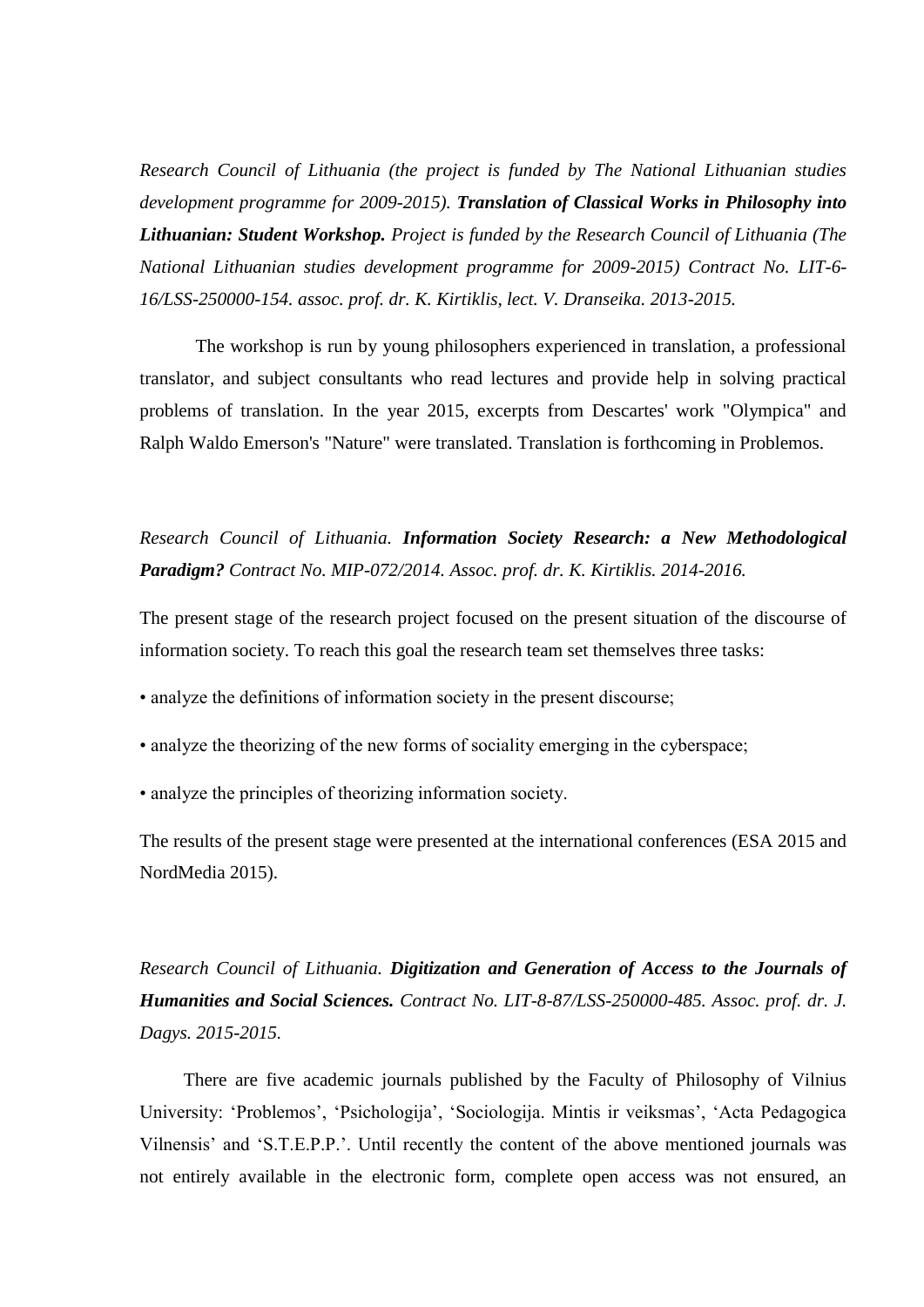effective bibliographical database was absent, and hence the limited visibility and recognition of the publications in the Lithuanian and foreign scientific databases. The situation was leading to an indirect incentive for (especially younger) scholars to be satisfied with the content of foreign databases and publications, and thus to neglect of the local tradition. The principle aim of this project, which is to be complete by the end of 2015, was to ensure the preservation and distribution of the scholarly articles by creating the complete and openly accessible electronic database of the papers published in the journals of the faculty since 1960 (more than 20000 pages). The creation of a suitable system for presenting the content, based on the scanned copy and metadata descriptions of each item, is an effective instrument of research that should contribute to improved conditions of work for researchers, as well as enhance accessibility and recognition of Lithuanian publications in the digital realm.

#### *MAIN R&D&I (RESEARCH, DEVELOPMENT AND INOVATION) PARTNERS*

University of Zurich (Switzerland)

Nitra University (Slovakia)

Bilkent University (Turkey)

Jagiellonian University (Poland)

Institute of Philosophy at the Nikolaus Copernicus University, Torun (Poland)

#### **OTHER SCIENTIFIC ACTIVITIES**

#### **Assoc. prof. J. Dagys** –

 Executive secretary of the editorial board of the journal Problemos, [http://www.leidykla.vu.lt/index.php?id=39;](http://www.leidykla.vu.lt/index.php?id=39)

- Member of the board of Lithuanian Philosophical Society, [http://www.filosofai.lt/;](http://www.filosofai.lt/)
- Member of the Appeals Committee of the Faculty of Philosophy at Vilnius University;
- Member of the Faculty Council;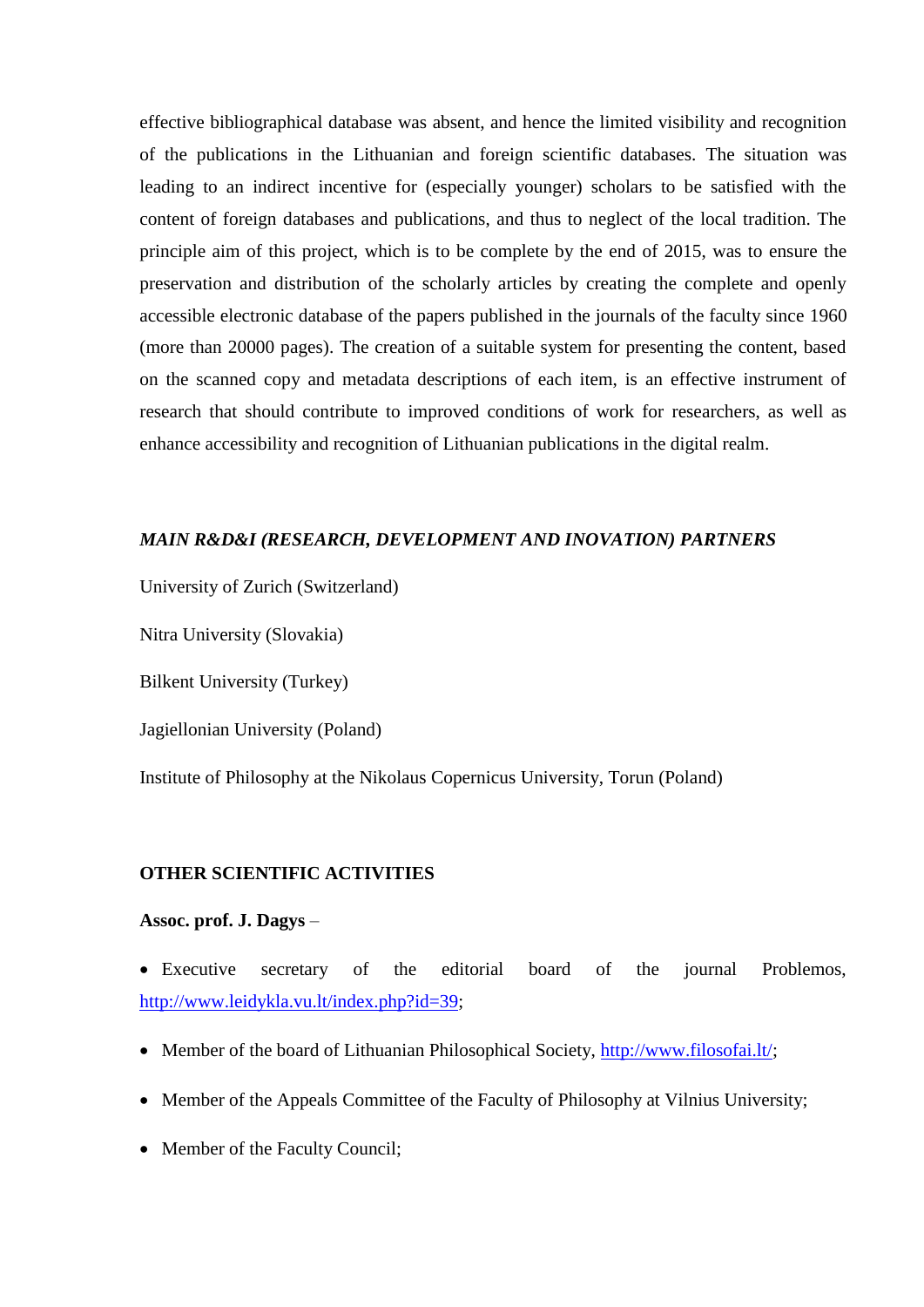Member of the Philosophy Master Study Programme Committee.

## **Lect. V. Dranseika** –

 Member of the European Society for Philosophy of Medicine and Healthcare (ESPMH), [http://www.espmh.org/;](http://www.espmh.org/)

• Secretary of the Lithuanian Philosophical Society, [http://www.filosofai.lt/;](http://www.filosofai.lt/)

 Member of the Lithuanian Society for History and Philosophy of Science, [http://www.bahps.org/contact-information;](http://www.bahps.org/contact-information)

• Network Coordinator of the Nordic Network for Philosophy of Medicine and Healthcare, [http://www.imh.liu.se/avd\\_halsa\\_samhalle/nnpmme/hem?l=en;](http://www.imh.liu.se/avd_halsa_samhalle/nnpmme/hem?l=en)

## **Assoc. prof. K. Dubnikas** –

- Editorial board member of the journal Religija ir kultūra (Religion and Culture), [http://www.vu.lt/leidyba/lt/mokslo-zurnalai/religija-ir-kultura;](http://www.vu.lt/leidyba/lt/mokslo-zurnalai/religija-ir-kultura)
- Member of the Philosophy Master Study Programme Committee;
- Chairman of the Philosophy Bachelor Study Programme Committee.

## **Prof. A. Jokubaitis –**

- Editorial board member of the Baltic Journal of Political Science, [http://www.vu.lt/leidyba/lt/mokslo-zurnalai/baltic-journal-of-political-science;](http://www.vu.lt/leidyba/lt/mokslo-zurnalai/baltic-journal-of-political-science)
- Editorial board member of the journal Politologija, [http://www.vu.lt/leidyba/lt/mokslo](http://www.vu.lt/leidyba/lt/mokslo-zurnalai/politologija)[zurnalai/politologija;](http://www.vu.lt/leidyba/lt/mokslo-zurnalai/politologija)
- Advisory board member of the journal Horyzonty Polityki (Horizons of Politics), [http://www.ignatianum.edu.pl/horyzonty.polityki;](http://www.ignatianum.edu.pl/horyzonty.polityki)
- Advisory board member of the journal Politeja, [http://www.politeja.wsmip.uj.edu.pl/.](http://www.politeja.wsmip.uj.edu.pl/)

## **Assoc. prof. N. Kardelis** –

- Vice-President of the Lithuanian Philosophical Society, [http://www.filosofai.lt/;](http://www.filosofai.lt/)
- Member of the Lithuanian Society of the Study of Religions, [http://religijotyra.lt/about/;](http://religijotyra.lt/about/)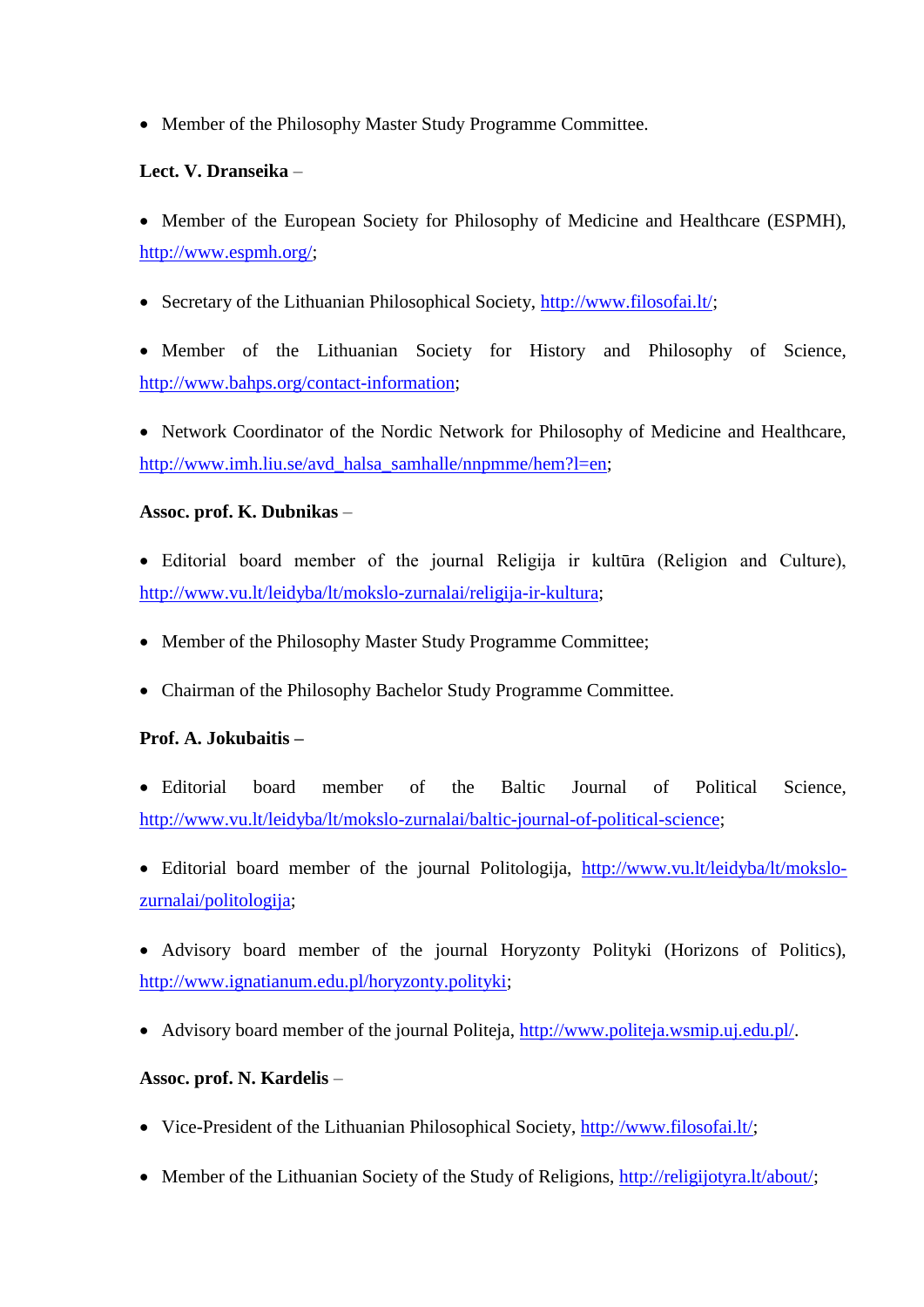Member of the Commission for the Advancement of Lithuanian Studies headed by the Lithuanian Prime Minister;

Member of the Societas Classica (*Classical Association*), [http://www.klasikai.lt/;](http://www.klasikai.lt/)

 Deputy Editor of the journal Filosofija. Sociologija (*Philosophy. Sociology)*, [http://www.lmaleidykla.lt/filosofijasociologija/2014/3/;](http://www.lmaleidykla.lt/filosofijasociologija/2014/3/)

- Editorial board member of the journal Athena: Filosofijos studijos (*Athena: Philosophical Studies*), [http://lkti.lt/athena/?no=apie-leidini;](http://lkti.lt/athena/?no=apie-leidini)
- Editorial board member of the journal Sovijus: tarpdalykiniai kultūros tyrimai (*Sovijus. Interdisciplinary Studies of Culture*), [http://www.sovijus.lt/wordpress/?page\\_id=21;](http://www.sovijus.lt/wordpress/?page_id=21)
- Editorial board member of journals Lietuvos kultūros tyrimai (*Investigations of Lithuanian Culture*), Ars et praxis.

## **Assoc. prof. K. Kirtiklis** –

- Member of the Lithuanian Social Science Forum, [http://www.socforumas.lt/?lang=en;](http://www.socforumas.lt/?lang=en)
- Member of the Lithuanian Philosophical Society, [http://www.filosofai.lt/;](http://www.filosofai.lt/)
- Member of Lithuanian Communication Society.

 Member of the organising committee of the ECREA Philosophy of Communication Section [\(www.philosophyofcommunication.eu\)](http://www.philosophyofcommunication.eu/) workshop "Models of Communication: Theoretical and Philosophical Approaches" (2015 10 8-11).

## **Assoc. prof. N. Radavičienė** –

• Editor-in-Chief of the journal Problemos, [http://www.vu.lt/leidyba/lt/mokslo](http://www.vu.lt/leidyba/lt/mokslo-zurnalai/problemos/apie-zurnala)[zurnalai/problemos/apie-zurnala;](http://www.vu.lt/leidyba/lt/mokslo-zurnalai/problemos/apie-zurnala)

- Member of the Lithuanian Philosophical Society, [http://www.filosofai.lt/;](http://www.filosofai.lt/)
- Member of the Centre for Information Society Studies, Vilnius University, [http://www.infovi.vu.lt/;](http://www.infovi.vu.lt/)
- Vice-Chairman of the VU Commission for Academic Ethics: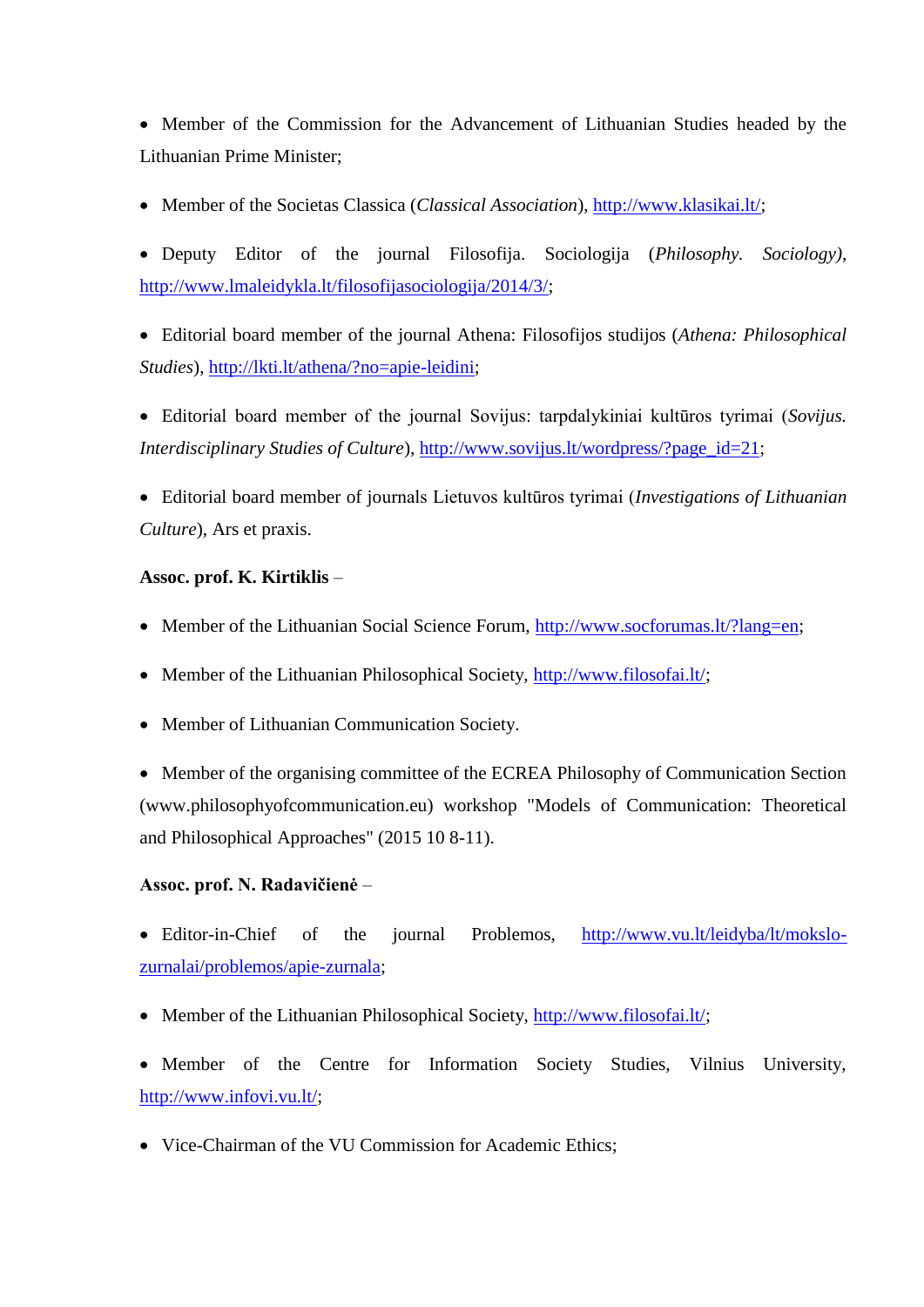- Member of the Faculty Council;
- Member of the Philosophy Master Study Programme Committee;
- Member of the Academic Commission of Faculty of Philosophy, Vilnius University.

# **Prof. M. P. Šaulauskas** –

• Director of the Centre for Information Society Studies, Vilnius University, [http://www.infovi.vu.lt/mps/index.html;](http://www.infovi.vu.lt/mps/index.html)

 Editorial board member of the journal Sociologija. Mintis ir veiksmas (Sociology. Thought and Action), [http://www.vu.lt/leidyba/lt/mokslo-zurnalai/sociologija-mintis-ir-veiksmas;](http://www.vu.lt/leidyba/lt/mokslo-zurnalai/sociologija-mintis-ir-veiksmas)

 Editorial board member of the journal Informacijos mokslai (Information Sciences), [http://www.leidykla.vu.lt/mokslo-darbai/informacijos-mokslai/;](http://www.leidykla.vu.lt/mokslo-darbai/informacijos-mokslai/)

- Editorial board member of the journal Problemos, [http://www.vu.lt/leidyba/lt/mokslo](http://www.vu.lt/leidyba/lt/mokslo-zurnalai/problemos/apie-zurnala)[zurnalai/problemos/apie-zurnala;](http://www.vu.lt/leidyba/lt/mokslo-zurnalai/problemos/apie-zurnala)
- Member of the Faculty Council;
- Chairman of the Philosophy Master Study Programme Committee;
- Member of the Philosophy Bachelor Study Programme Committee.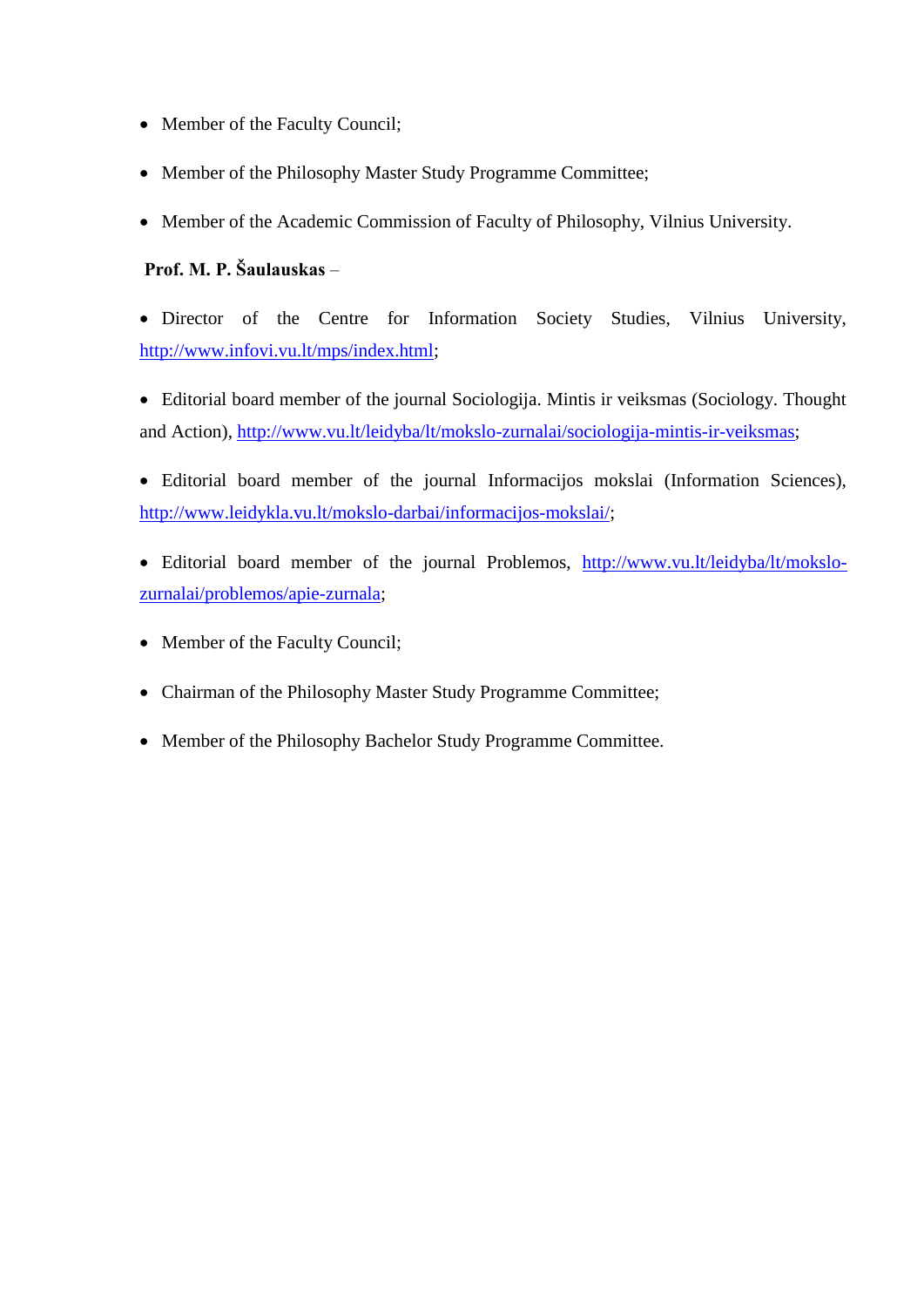## **DEPARTMENT OF CLINICAL AND ORGANIZATIONAL PSYCHOLOGY**

9/1 Universiteto, LT-01513 Vilnius

Tel. +370 5 266 7605, fax +370 5 266 7600

E-mail [danute.gailiene@fsf.vu.lt](mailto:danute.gailiene@fsf.vu.lt)

**Head –** *Prof. Habil. Dr. Danutė Gailienė*

### *STAFF*

**Professors:** Habil. Dr. D. Gailienė, Dr. R. Kočiūnas, Dr. G. Gudaitė.

**Docents:** Dr. D. Bagdžiūnienė, Dr. R. Barkauskienė, Dr. R. Bieliauskaitė, Dr. N. Grigutytė, Dr. E. Kazlauskas, Dr. A. Laurinavičius, Dr. R. Sargautytė.

**Senior assistant:** Dr. J. Lazauskaitė – Zabielskė, dr. R.Rekašiūtė-Balsienė, Dr. P. Skruibis, Dr. A. Zbarauskaitė, Dr. I. Žukauskaitė.

**Doctoral students:** S. Dadašev, I. Dulinskaitė, J. Eimontas, O. Geležėlytė, R. Geležinytė, L. Gervinskaitė-Paulaitienė, I. Grauslienė, D. Grigienė, J. Latakienė, E. Mažulytė, M. Miselytė, D. Petronytė-Kvedarauskienė, R. Tomkevičienė, P. Želvienė.

## *RESEARCH INTERESTS*

Investigation of the DSH (deliberate self-harm) and effects of long lasting traumatisation Research in existential-phenomenological psychology and psychotherapy in cross cultural context

Developmental psychopathology

Work and organizational characteristics as antecedents of employee work motivation, attitudes toward work and organization, citizenship and in role behaviour, job insecurity

## *RESEARCH PROJECTS CARRIED OUT IN 2015*

#### **Projects Supported by University Budget**

**Psychological disfunction and experience of extreme stress: psychosocial background, psychodinamics and coping.** Prof. D. Gailienė. 2011-2015.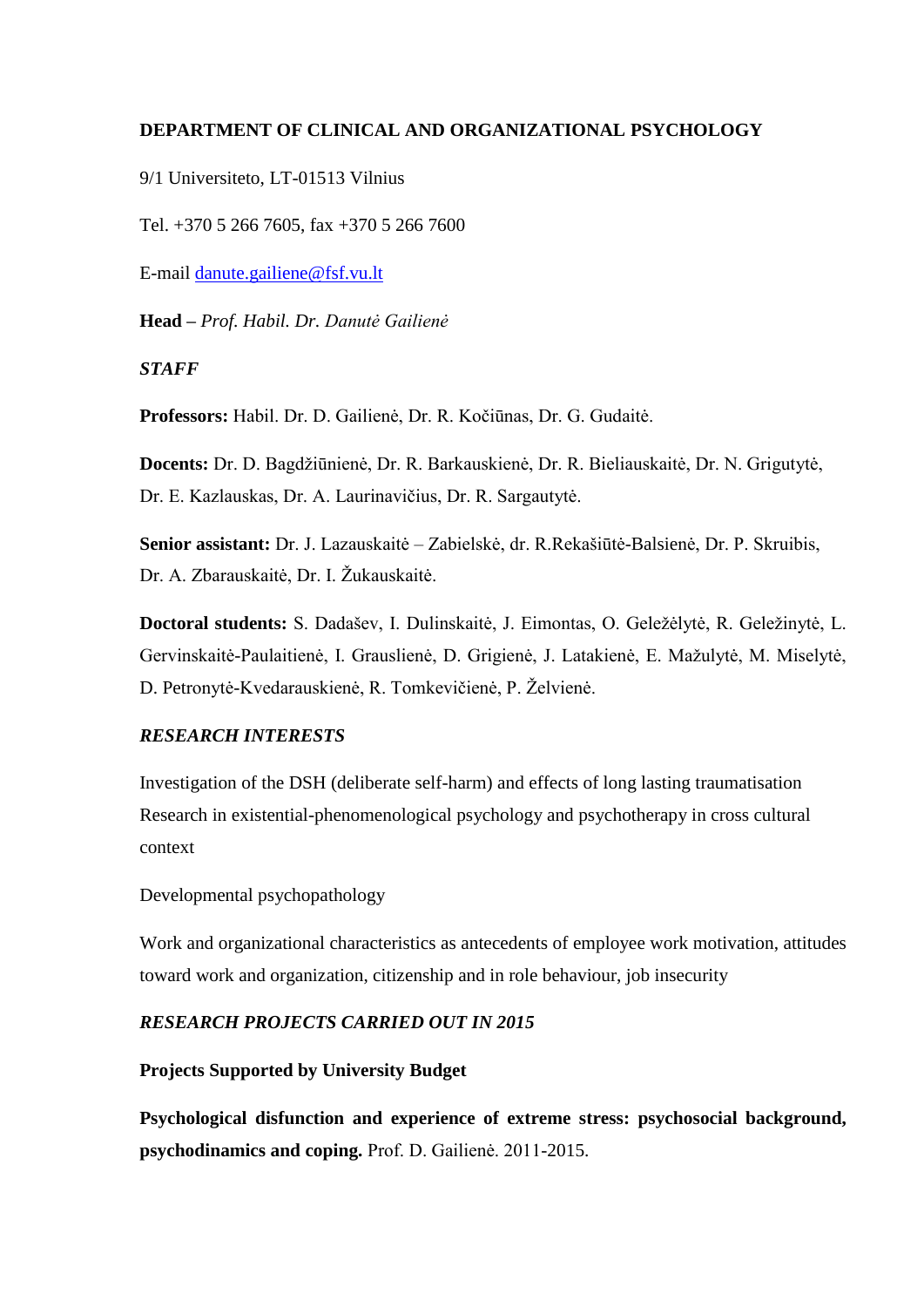During the last year of the Project, the main task is to analyse the data of the empirical research and present it at the national and International scientific conferences and in peerreviewed scientific journals; and to organize a scientific conference.

#### **Projects, Programmes, Issues Supported by Research Council of Lithuania**

**Psychological Effects and Coping of Extreme Trauma and Social Transformations.** Contract No Nr. VP1-3.1-ŠMM-07-K-02-023/ LSS-250000-2257. Prof. D. Gailienė. 2012- 2015.

The main goal of the study was to analyze the factors of traumatic experiences, psychological health and coping in various groups in the context of social transformations. Exploratory studies and methodological designs were composed for 3 tasks of the Project: to analyze factors of traumatic experiences, mental health and coping in different age groups; links between unresolved traumas and suicide risk; traumatic experiences and coping factors of specific social and ethnic groups. 766 participants took part in qualitative and quantitative research. Three national conferences were organized in three years and 22 papers were presented in international conferences.

#### Publications

 Lithuanian Faces After Transition: Psychological Consequences of Cultural Trauma (2015), Edited by Danutė Gailienė. Vilnius: Eugrimas, 264 p. ISBN 9786094372940. Prieiga: [http://www.fsf.vu.lt/dokumentai/Projektai/LMT/Sunkios\\_traumos\\_Gailiene/Lithuanian\\_faces\\_](http://www.fsf.vu.lt/dokumentai/Projektai/LMT/Sunkios_traumos_Gailiene/Lithuanian_faces_after_transition_c_1.pdf) after transition c 1.pdf

 Skeryte-Kazlauskiene M., Mazulyte E., Eimontas J., Kazlauskas E., Gailiene D. (2015) The Effect of Retrospectively Perceived Parental Bonding on Resilience in Adulthood. International Journal of Psychological Studies, 7(2), p. 174-179. Prieiga: <http://www.ccsenet.org/journal/index.php/ijps/article/view/46959>

 Latakienė J., Skruibis P., Dadašev S., Grižas A., Dapševičiūtė I., Gailienė D. (2015). "They don't take it seriously": Perceived reactions of surrounding people to suicide communication. Illness, Crisis & Loss, online doi:10.1177/1054137315589691. Prieiga: <http://icl.sagepub.com/content/early/recent>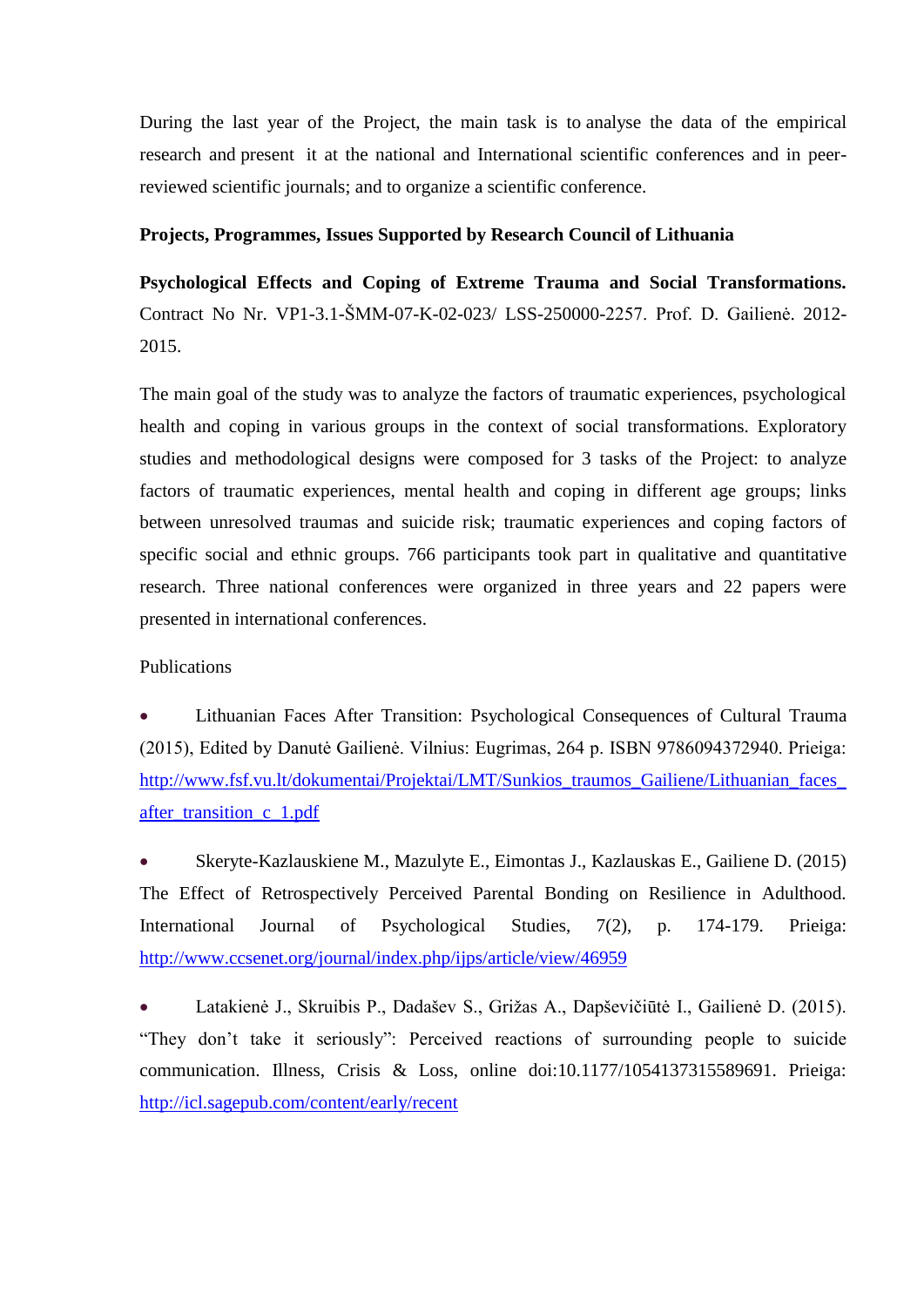#### **Revelation of personality's integrity: problem of relation with authority and**

**psychotherapy.** Contract No NR. MIP–080/2014/LSS-250000-488. Prof. G. Gudaitė. 2014- 2016.

The aim of the project is to explore the experience of relation with the authority (in connection with the consequences of Lithuanian historical heritage) and reconstruction of this relation in psychotherapy. As the aim of the project is to explore a dynamic phenomenon, which depends on objective and subjective conditions, quantitative and qualitative (thematic and case analysis) research methods are combined in the project design. 240 participants took part in (200 in quantitative research and 40 in qualitative one). Four presentations (two oral and two posters) based on the results of the primary data analysis were presented in international scientific conferences.

#### Publication

 Gudaitė G. (2015) Issues of Cultural identity and Authorship When Receiving Training from Other Cultures. In: From Tradition to Innovation Jungian Analysts Working in Different Cultural Settings. Ed. by C. Crowter and J. Wiener. Spring Journal and Spring Books publication.

**Brief Adjustment Disorder Psychosocial Intervention Effectiveness Study.** Contract No MIP-079/2014/ LSS-250000-644/03-21. Dr. P. Skruibis. 2014-2016.

During the second year of this scientific project, researchers have carried out the preparatory phase of the study and began collecting the empirical data. During the preparatory phase of the study, necessary preparations for the execution of the empirical research were carried out: structural analysis of adjustment disorder construct in Lithuanian population; analysis of evidence-based psychosocial interventions for individuals affected by various stressors; based on these analyses, a brief adjustment disorder psychosocial intervention (BADI) was developed along with a methodological package of its effectiveness assessment and a plan of assessment procedures; BADI program was implemented online via internet website specifically created for this project; the program has been tested and a manual for BADI was created. Scientific results obtained during the preparatory phase were presented in national and international scientific conferences (Annual Conference of Young Psychology Scientists, Lithuanian Congress of Psychologists, Conference of European Society for Traumatic Stress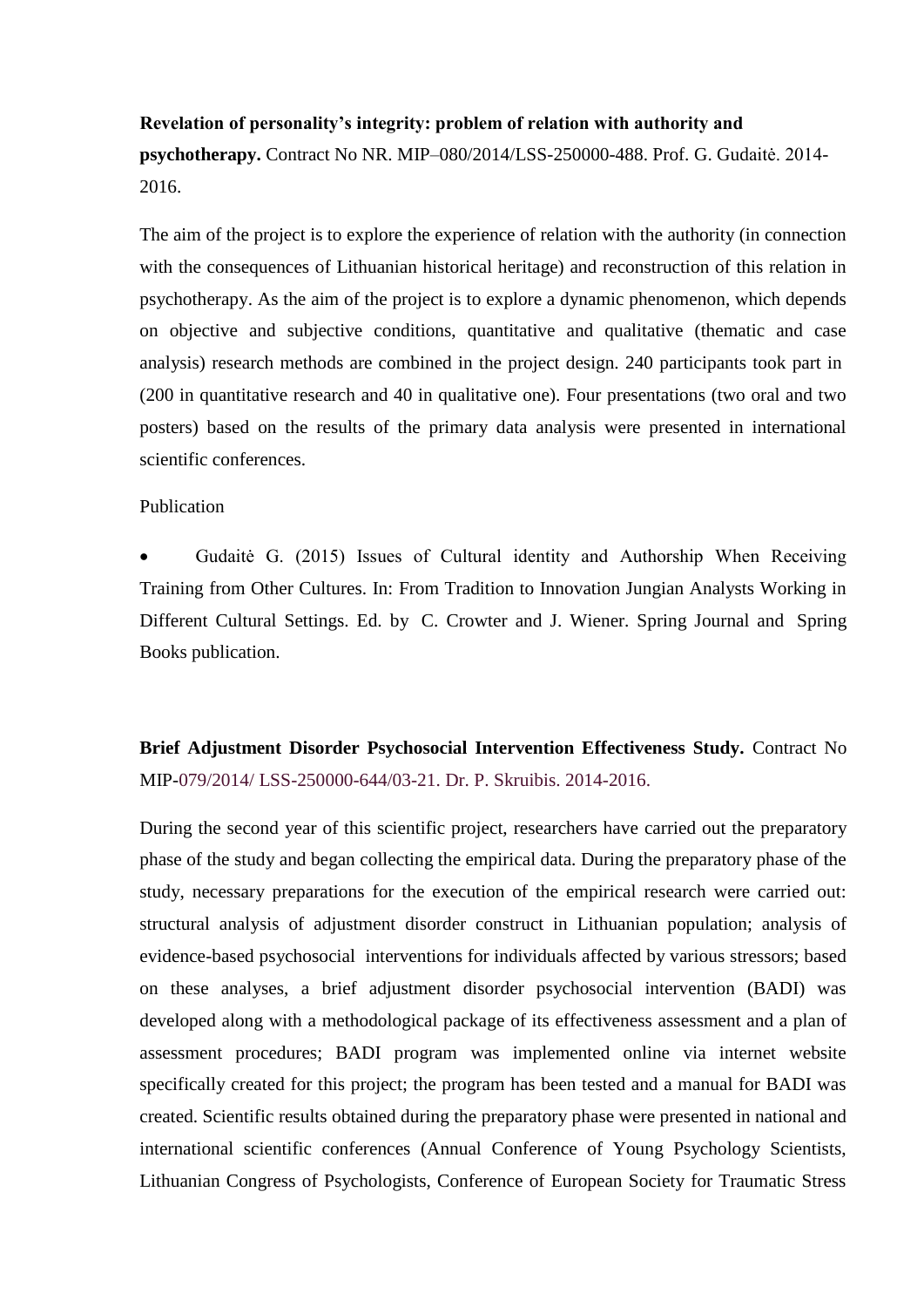Studies, European Congress of Psychology), two scientific publications were prepared, and one of them published in a peer-reviewed journal Works of Young Psychology Scientists. The project is carried out further by collecting empirical data, i.e. applying BADI program for individuals who experienced various stressors.

**Mediating effects of psychosocial factors on stress and trauma related psychological after-effects in the context of social psychotraumatology.** MIP-15266. Principal investigator dr. E.Kazlauskas. 2015-2017.

Research group that proposed this research project is analyzing stressful reactions within the framework of the draft version of the new upcoming version of the World Health Organization's (WHO) 11th edition of International Classification of Diseases (ICD-11). Project is conducted in cooperation with prof. A. Maercker from the University of Zurich. This study would provide more understanding of important psychosocial factors: social acknowledgment, attitudes toward social changes, social support in the context of stressful situations and interactions with other stressful reactions. During the first year of the study dr. E. Kazlauskas visited University of Zurich for a short-term scientific visit. Pilot study methods were selected and procedures planned.

#### *COOPERATION*

Oslo University (Norway)

Umea University (Sweden)

University of Ljubljana (Slovenia)

University of Trondheim (Norway)

University of Zurich (Switzerland)

Lithuanian University of Health Sciences (Lithuania)

#### *OTHER SCIENTIFIC ACTIVITIES*

**Prof. D. Gailienė –**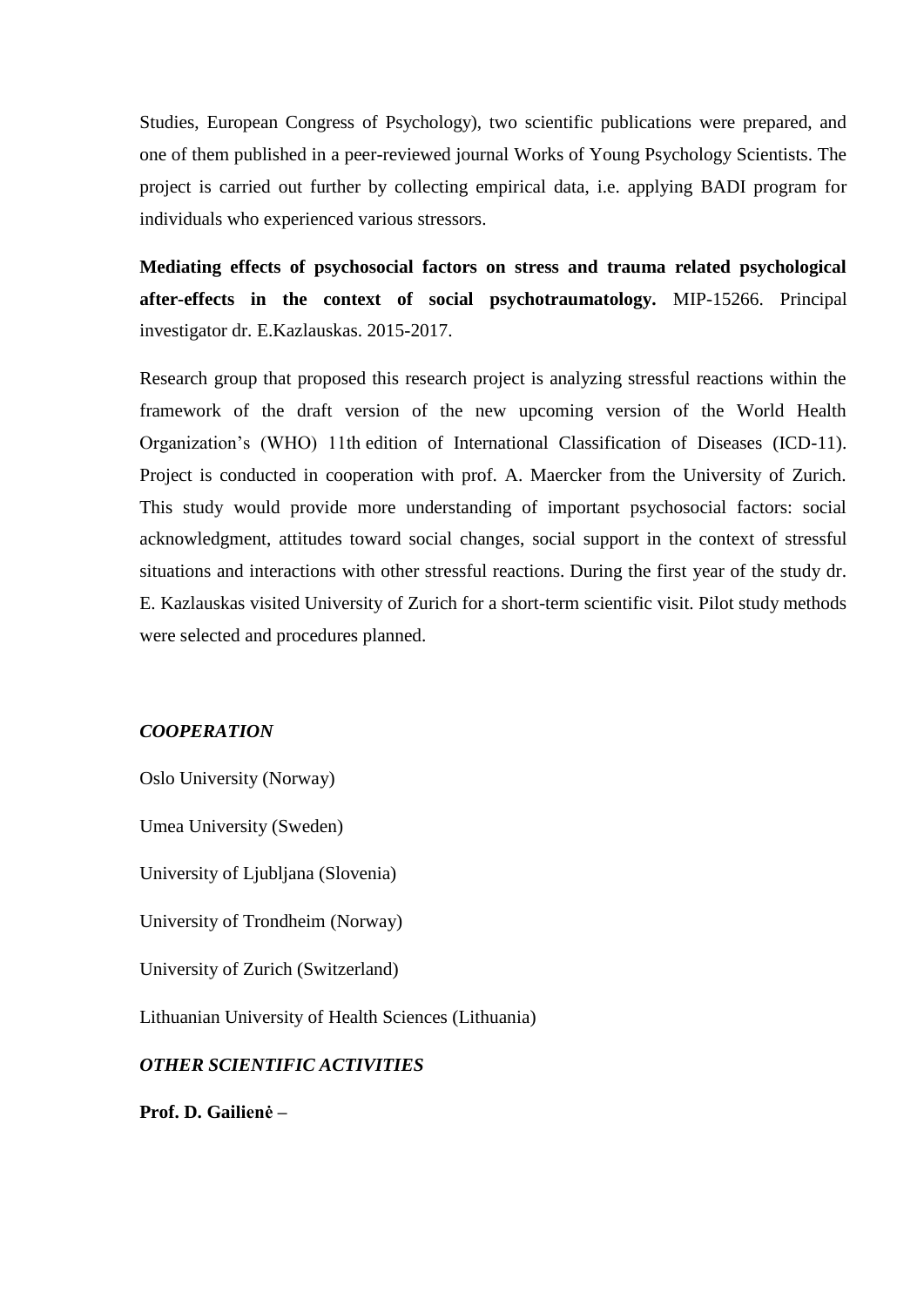Consulting Editor of the Journal *Archives of Suicide Research* 

http://www.tandfonline.com/action/aboutThisJournal?show=editorialBoard&journalCode=usu i20;

- Associate Editor of the Journal *European Psychologist,* [www.hhpub.com/journals/ep/journals.html;](http://www.hhpub.com/journals/ep/journals.html)
- International Association of Suicide Prevention (IASP),<http://www.iasp.info/>
- Associate Editor of the Journal *Psichologija* (*Psychology)*, [www.leidykla.vu.lt](http://www.leidykla.vu.lt/) ;
- Member of the Lithuanian Committee of Medical Bioethics, [www.bioetika.sam.lt;](http://www.bioetika.sam.lt/)
- Member of International Association of Suicide Prevention (IASP),

[www.med.uio.no/iasp/;](http://www.med.uio.no/iasp/)

 Member of Deutsche Gesellschaft für Suizidprophylaxe (DGSP), [www.suizidprophylaxe.de/;](http://www.suizidprophylaxe.de/)

Member of American Association of Suicidology (AAS);

[http://www.suicidology.org/home;](http://www.suicidology.org/home)

- Member of Lithuanian Psychological Association, [http://www.psichologusajunga.lt/;](http://www.psichologusajunga.lt/)
- Member of European Society for Traumatic Stress Studies (ESTSS), [www.estss.org.](http://www.estss.org/)

# **Prof. G. Gudaitė –**

- Member of Lithuanian Psychological Association, [http://www.psichologusajunga.lt/;](http://www.psichologusajunga.lt/)
- Individual and Full Member of the International Association of Analytical Psychology, [www.iaap.org/;](http://www.iaap.org/)
- Member of the Lithuanian Association of AP;
- Board Member of the Lithuanian Society of Psychotherapy;
- Board Member of Lithuanian Association of Gestalt Therapy.

# **Prof. R. Kočiūnas –**

Member of Lithuanian Psychological Association, [http://www.psichologusajunga.lt/;](http://www.psichologusajunga.lt/)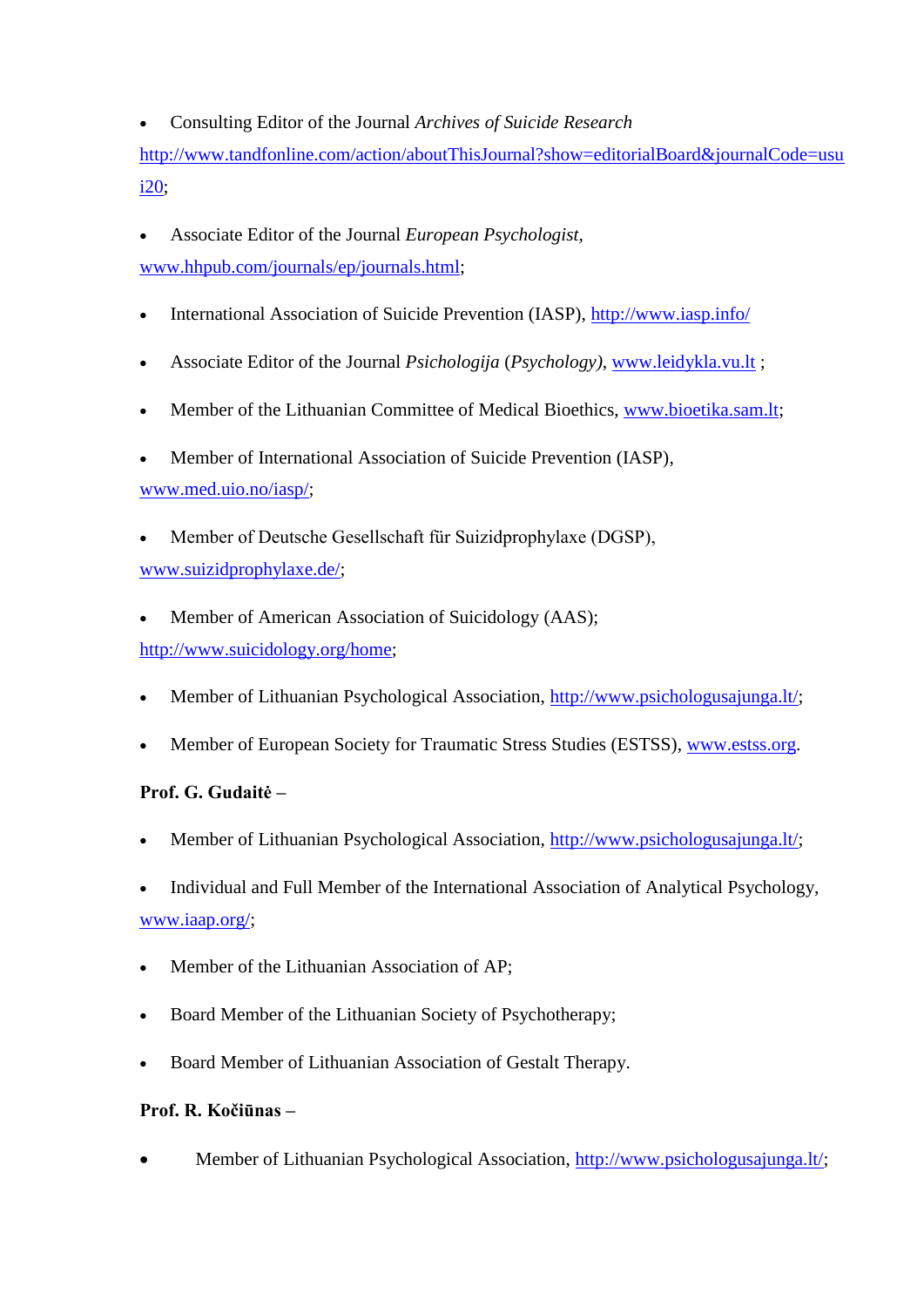Member of Society for Existential Analysis (Great Britain), <http://www.existentialanalysis.org.uk/>

 General Secretary of East European Association for Existential Therapy, [www.exist](http://www.exist-assotiation.eu/)[assotiation.eu](http://www.exist-assotiation.eu/) ;

Editorial Board Member of the Journal Psichologija (Psychology), [www.leidykla.vu.lt;](http://www.leidykla.vu.lt/)

 Editorial Board Member of the Journal of Baltic Psychology (Latvia); [http://www.lu.lv/apgads/izdevumi/elektroniskie-izdevumi/zurnali-un-periodiskie](http://www.lu.lv/apgads/izdevumi/elektroniskie-izdevumi/zurnali-un-periodiskie-izdevumi/baltic-journal-of-psychology/)[izdevumi/baltic-journal-of-psychology/;](http://www.lu.lv/apgads/izdevumi/elektroniskie-izdevumi/zurnali-un-periodiskie-izdevumi/baltic-journal-of-psychology/)

 Editorial Board Member of the Journal Existential Analysis (Great Britain), [www.existentialanalysis.co.uk;](http://www.existentialanalysis.co.uk/)

Editorial Board Member of the Journal Psychotherapy (Russia);

 Editorial Board Member of the International Journal Existential Tradition: Philosophy, Psychology, Psychotherapy; [www.existradi.ru;](http://www.existradi.ru/)

 Editorial Board Member of the Journal Counselling Psychology and Psychotherapy (Russia);

 Editorial Board Member of the International Journal Existentia: Psychology and Psychotherapy, [existentia\\_editor@inbox.lv;](mailto:existentia_editor@inbox.lv)

 Editorial Board Member of the Journal Theory and Practice of Psychotherapy (Canada).

# **Doc. D. Bagdžiūnienė –**

- Member of the International Association of Applied Psychology, [http://www.iaapsy.org/;](http://www.iaapsy.org/)
- Editorial Board of the Journal Psichologija *(*Psychology*),*  [http://www.vu.lt/leidyba/lt/mokslo-zurnalai/psichologija/redakcine-kolegija;](http://www.vu.lt/leidyba/lt/mokslo-zurnalai/psichologija/redakcine-kolegija)

 Member of the European Association of Work and Organizational Psychology, [www.eawop.org;](http://www.eawop.org/)

Member of the Lithuanian Psychological Association, [http://www.psichologusajunga.lt/.](http://www.psichologusajunga.lt/)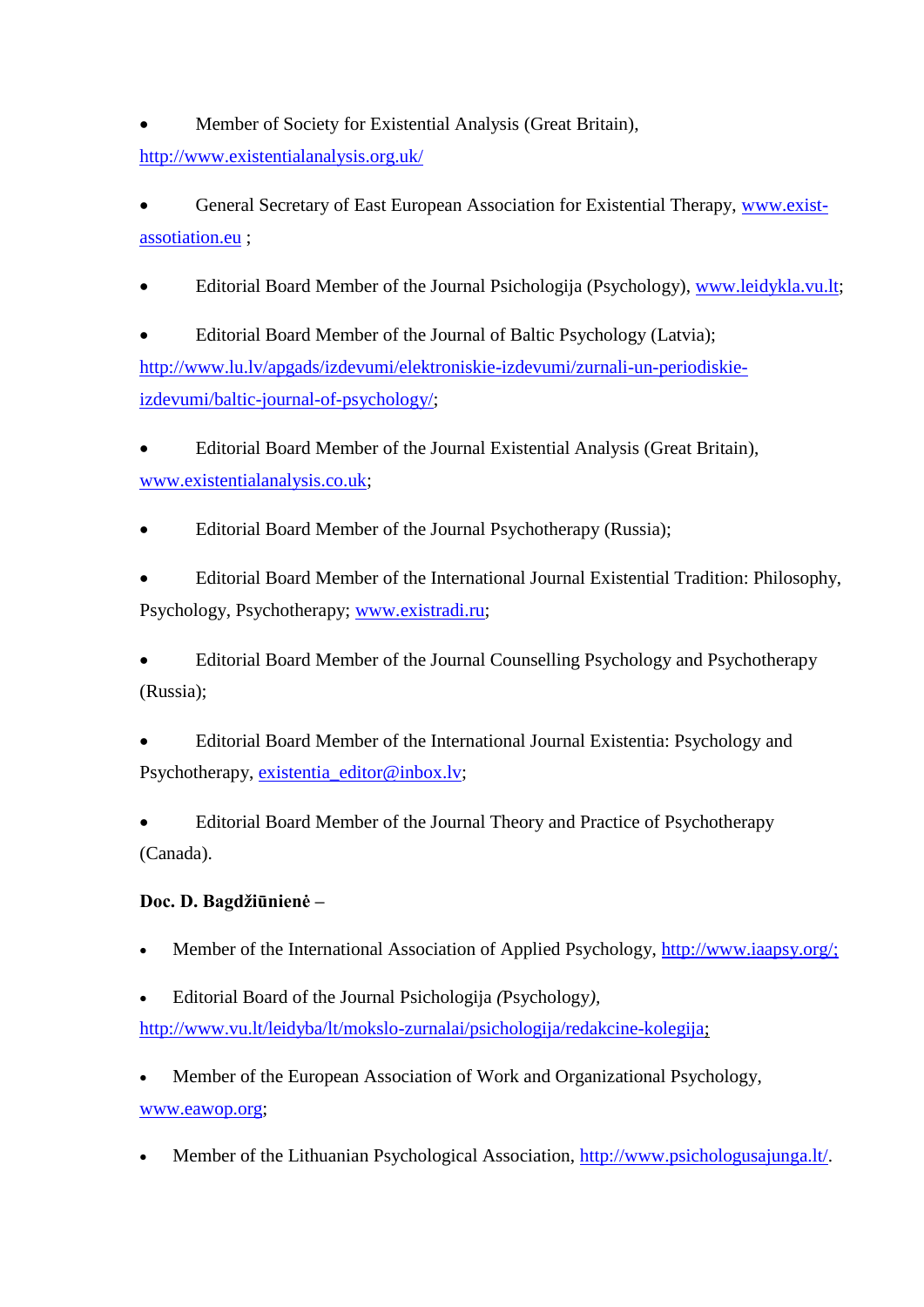## **Doc. R. Barkauskienė –**

- Member of Lithuanian Psychological Association, [http://www.psichologusajunga.lt/;](http://www.psichologusajunga.lt/)
- National Representative at EFPA Standing Committee of Ethics;
- Member of the International Academy for Research in Learning Disabilities, [www.iarld.com;](http://www.iarld.com/)
- Member of International Society for the Study of Behavioral Development, [www.issbd.org;](http://www.issbd.org/)
- Member of Lithuanian Dyslexia Association.
- Representative from Lithuania in the Psychotherapy Committee of European Federation of Psychological Assotiations;<http://www.efpa.eu/>

### **Doc. R. Bieliauskaitė –**

- Member of the Lithuanian Psychological Association, [http://www.psichologusajunga.lt/;](http://www.psichologusajunga.lt/)
- Member of the Lithuanian Society of Individual Psychology;

## **Doc. E. Kazlauskas –**

- President of the Lithuanian Psychological Association, [http://www.psichologusajunga.lt/;](http://www.psichologusajunga.lt/)
- President of the Lithuanian Society for Traumatic Stress Studies, traumupsichologija.lt ;
- Expert of the Lithuanian Bioethics Committee,
- Board Member of the European Society for Traumatic Stress Studies (ESTSS), [www.estss.org/;](http://www.estss.org/)
- Chair of the 14th Conference of European Society for Traumatic Stress Studies, Vilnius 2015 June, [www.estss2015.eu](http://www.estss2015.eu/) ;
- Member of the Society of Ambulatory Assessment (SAA),<http://www.saa2009.org/>;
- Member of the European Society for Research on Internet Interventions, <http://www.esrii.eu/>;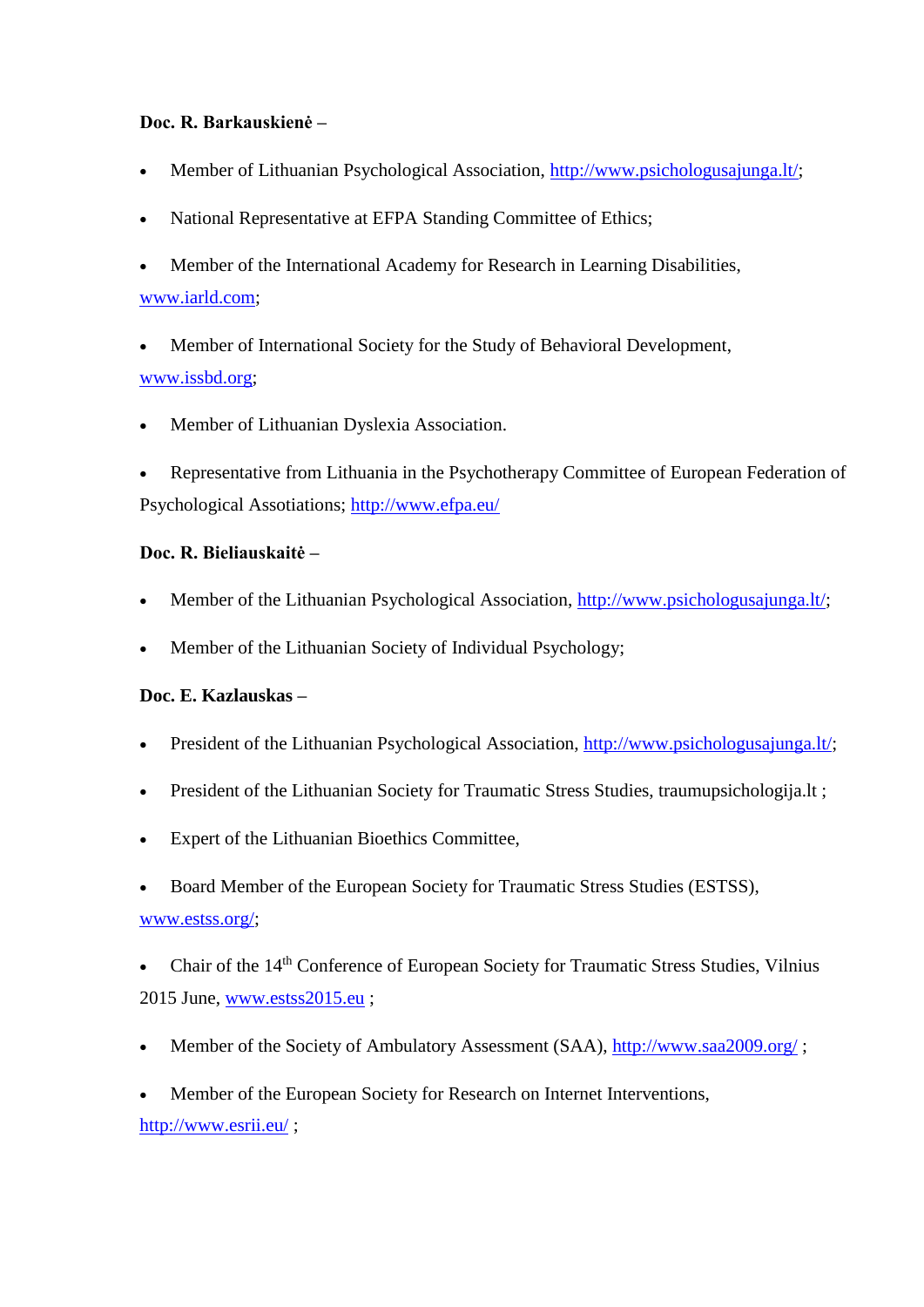Editorial Board member of the European Journal of Psychotraumatology, <http://www.ejpt.net/index.php/ejpt> ;

 Editorial Board member of the International Journal of Psychology: A Biopsychosocial Approach,<http://ejournals.vdu.lt/index.php/IJPBPSA/index> ;

## **Doc. A.Laurinavičius –**

- Member of Lithuanian Psychological Association, [http://www.psichologusajunga.lt/;](http://www.psichologusajunga.lt/)
- Member of European Association of Psychology and Law, [https://eapl.eu/.](https://eapl.eu/)

## **Doc. N. Grigutytė –**

- Member of Lithuanian Psychological Association, [http://www.psichologusajunga.lt/;](http://www.psichologusajunga.lt/)
- Member of the European Society for Traumatic Stress Studies (ESTSS), [www.estss.org/;](http://www.estss.org/)
- Member of the Lithuanian Association of Analytical Psychology, [http://www.lapa.lt;](http://www.lapa.lt/)
- Board member of Lithuanian Society of Traumatic Stress Studies, [www.traumupsichologija.lt.](http://www.traumupsichologija.lt/)

## **Lect. J. Lazauskaitė-Zabielskė –**

- Member of the European Association of Work and Organizational Psychology, [www.eawop.org;](http://www.eawop.org/)
- Board Member of Baltic Area Alliance Board at European Association of Work and Organizational Psychology;
- Member of International Society for Justice Research, [www.isjr.org;](http://www.isjr.org/)
- Member of the Lithuanian Psychological Association, [www.lps.vu.lt/;](http://www.lps.vu.lt/)
- Chair of Organizational Psychology Committee at Lithuanian Psychological Association;
- Member of Lithuanian Society of Young Researchers.

## **Doc. R. Sargautytė –**

Member of the Lithuanian Pain Society (LSD);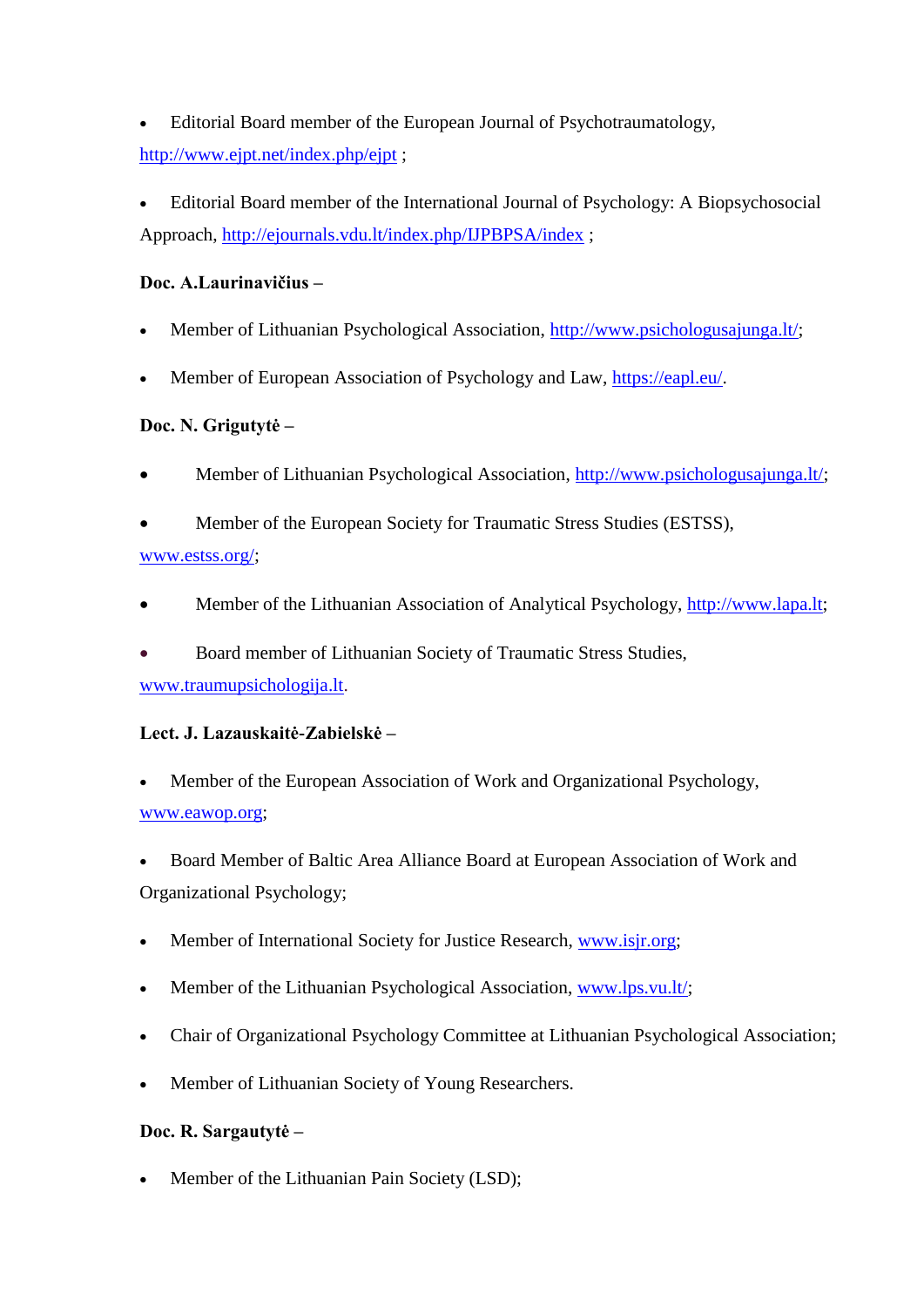- Member of the International Association for the Study of Pain (IASP), [www.iasp](http://www.iasp-pain.org/defsopen.html/)[pain.org/defsopen.html/;](http://www.iasp-pain.org/defsopen.html/)
- Member of Lithuanian Psychological Association, [http://www.psichologusajunga.lt/;](http://www.psichologusajunga.lt/)
- Member of Steering Committee CEESBM (Central and Eastern Europe Society for Behavioural Medicine (CEESBM);<http://www.ceebm-net.hu/>

# **Dr. P. Skruibis –**

- Member of International Association for Suicide Prevention,<https://www.iasp.info/>
- Board Member, Befrienders Worldwide,<http://www.befrienders.org/>
- Board Member, Lithuanian Association of Emotional Support Services, <http://www.klausau.lt/>
- Board Memeber, Youth Line, [www.jaunimolinija.lt](http://www.jaunimolinija.lt/)
- Member of Lithuanian Association of Psychologists,<http://www.psichologusajunga.lt/>

## **Lect. A.Zbarauskaitė**

- Member of Lithuanian Psychological Association, [http://www.psichologusajunga.lt/;](http://www.psichologusajunga.lt/)
- Individual and Full Member of the International Association of Analytical Psychology, [www.iaap.org/;](http://www.iaap.org/)
- Member of the Lithuanian Association of Analytical Psychology [http://www.lapa.lt](http://www.lapa.lt/) ;
- Member of the European Association of Work and Organizational Psychology, [www.eawop.org;](http://www.eawop.org/)
- Board Member of Baltic Area Alliance Board at European Association of Work and Organizational Psychology;
- Member of International Society for Justice Research, [www.isjr.org;](http://www.isjr.org/)
- Member of the Lithuanian Psychological Association, [www.lps.vu.lt/;](http://www.lps.vu.lt/)
- Chair of Organizational Psychology Committee at Lithuanian Psychological Association;
- Member of Lithuanian Society of Young Researchers.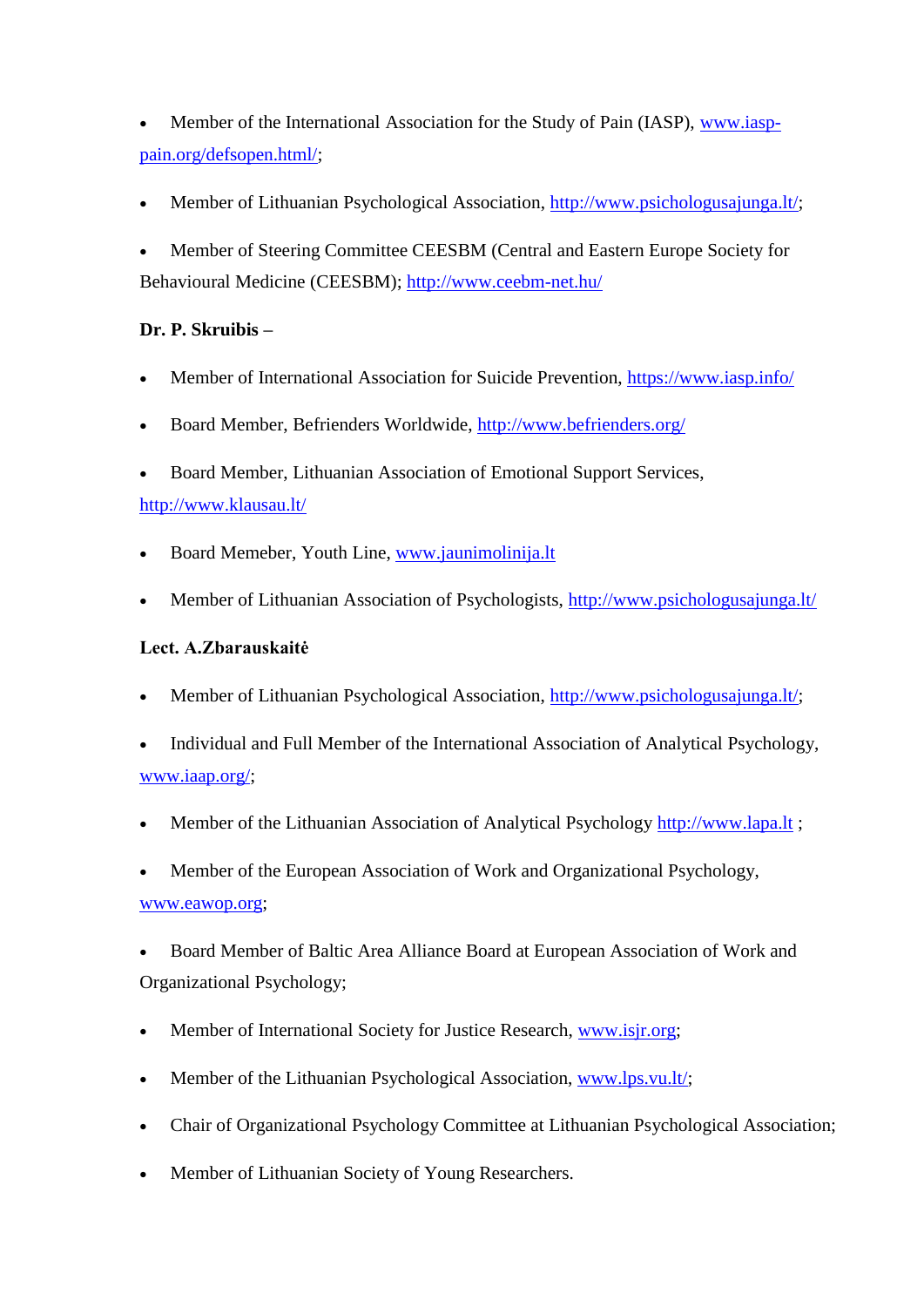# **Dr. I. Žukauskaitė –**

- Member of the Lithuanian Psychological Association, [http://www.psichologusajunga.lt/.](http://www.psichologusajunga.lt/)
- Member of International Association of Applied Psychology, [http://www.iaapsy.org/.](http://www.iaapsy.org/)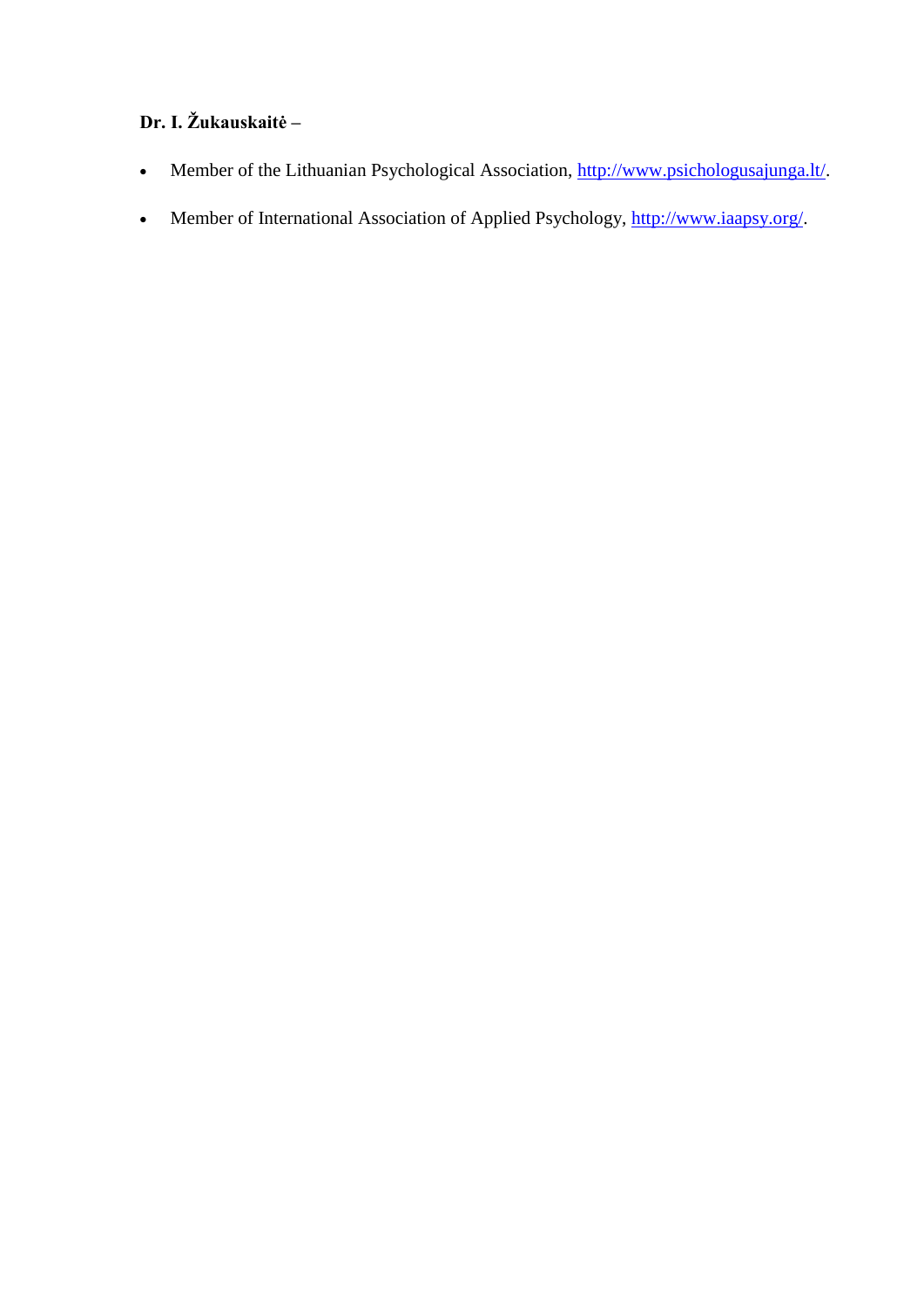## **DEPARTMENT OF SOCIAL WORK**

9/1 Universiteto, LT-01513 Vilnius

Tel. 266 7610,

E-mail: [laima.zalimiene@fsf.vu.lt](mailto:laima.zalimiene@fsf.vu.lt)

**Head –** Prof. Dr. *Laimutė Žalimienė*

*STAFF*

**Professors:** Dr. (HP) B. Gruževskis (part-time), Dr. (HP) R. Lazutka (part-time), Dr. (HP) L. Žalimienė, Dr. (HP) J. Aidukaitė (part-time).

**Docents:** Dr. J. Buzaitytė-Kašalynienė, Dr. V. Gevorgianienė, Dr. L. Gvaldaitė, Dr. E. I. Laumenskaitė (part-time), Dr. V. Lepeškienė (part-time), Dr. D. Skučienė, Dr. E. Šumskienė.

**Lecturers:** Dr. E. Dunajevas, V. Jakutienė (part-time), Dr. J. Mataitytė-Diržienė (part-time), dr. U. L. Orlova (part-time), dr. D. Petružytė, L. Šumskaitė (part-time), V. Ivaškaitė-Tamošiūnė.

#### **Senior assistants: D. Beliukevičiūtė, T. Kukuraitis, T. Kurapkaitis.**

**Doctoral students:** I. Adomaitytė-Subačienė, S. Krutulienė, D. Mažeikaitė, J. Navickė, S. Šabanovas, J. Charenkova.

#### *RESEARCH INTERESTS*

Development of social services in Lithuania

Analysis of social policy, social security, pensions

Social support for vulnerable people

Social rehabilitation and integration

Social inclusion

Community development and empowerment

Social prevention and work in dealing with family problems

Rehabilitation and integration of drug and alcohol users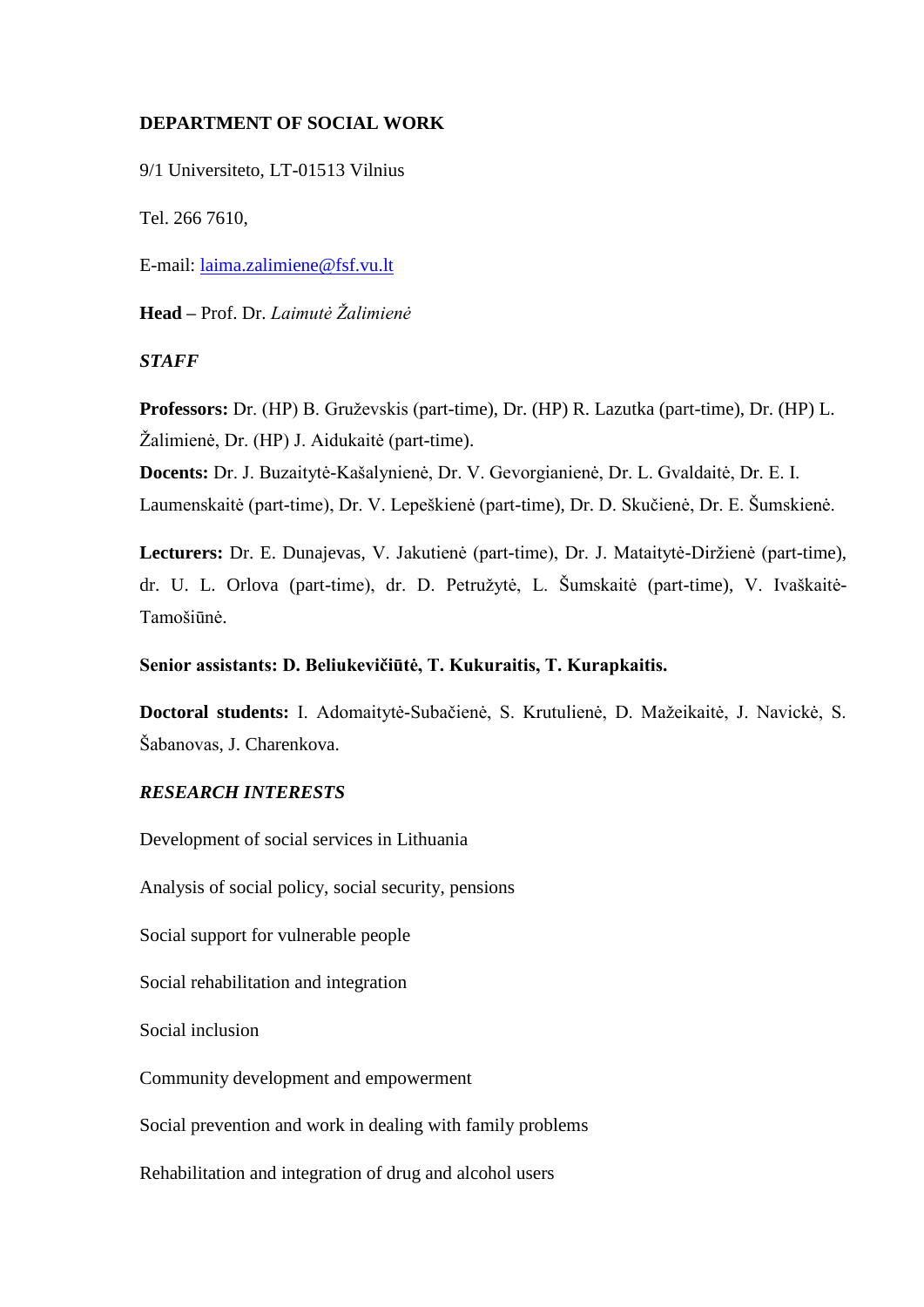Social and cultural integration of disabled Dealing with consequences of migration Intercultural learning and communication History of social work Integration into labour market Labour market policy Evaluation of the effectiveness of programs and services Risk factors of young people's successful socialization Promoting factors of youth participation Human rights Stigma, stereotypes and discrimination Policy of mental health Developmental cooperation and education in social work Motivation, identity, development of social work profession Power relations in social work Gender equality and social work

## *RESEARCH PROJECTS CARRIED OUT IN 2015*

#### **Projects Supported by University Budget**

**Research on social policy, innovative paradigms and models of social work and social services in response to societal changes and the aims to create welfare society.** Dr. (HP) L. Žalimienė 2015-2018.

Social work research in interdisciplinary context was carried out, encompassing issues about children and youth welfare, interprofessional intervention practice, emancipation of social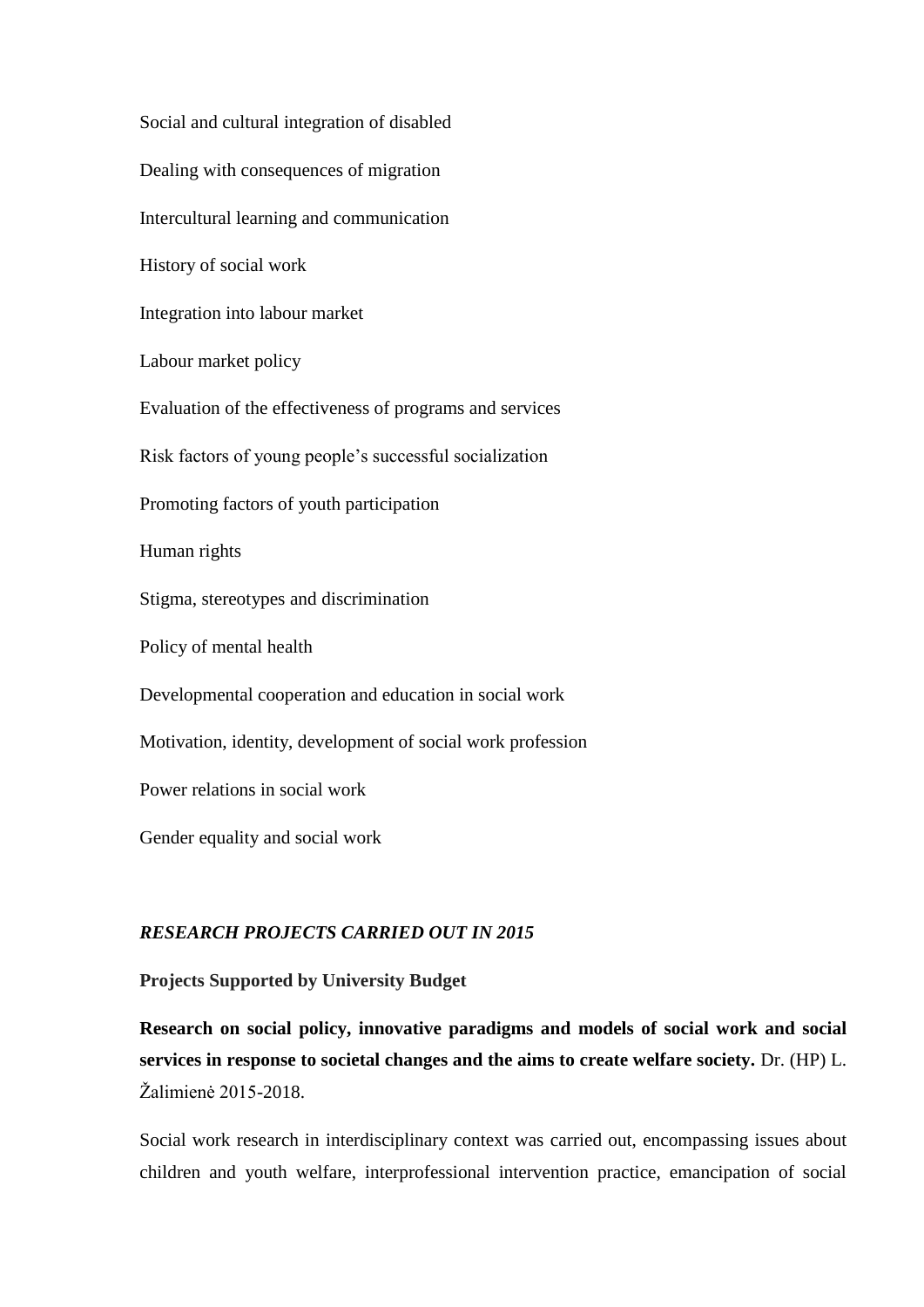work profession. Another branch of research has been focused on dilemmas of social support policy, labour sphere trends in Baltic states, the rise of dual labour market, quality of social services. Results of research were published at national or international scientific journals, monograph, presented on national or international conferences or used in preparation of practical recommendations for social policy, social work practice or teaching aids.

### Publications:

 J. Buzaitytė Kašalynienė, B. Švedaitė-Sakalauskė, L. Gvaldaitė, Emancipation of Social Work Profession and Professional Identity, Motivation and Self-Esteem. Social Work Education in Europe: towards 2025: Abstract book, 2015, p. 26. ISBN 9788890975318

 Labor share trends in three Baltic countries: literature review and empirical evidence / Aušra Razgūnė, **Romas Lazutka**; Vilniaus universitetas. Ekonomika. Vilnius, Vilniaus universiteto leidykla. ISSN 1392-1258. T. 94, Nr.1.

 Laimutė Žalimienė, Eugenijus Dunajevas. 2015. Dilemma of Social Support: between Autonomy and Paternalism. Monograph. Vilnius University. 335 p.

#### *International Research Projescts*

Fundamental Rights and Citizenship Programme of the European Union. Title of the project: "Access to Justice for Children with Mental Disabilities"

#### **Publications (outside of the abovementioned project):**

 Sumskiene, E., Orlova, L. Forbidden Sexuality of Women with Intellectual Disabilities Residing in Closed Residential Care Institutions in Post-Soviet Countries" 2015 "Sexuality and Culture", 19, p. 369-387, DOI 10.1007/s/12119-014-9262-1

Sumskiene, E. "No More Disco: the Rise and Development of Organizations of Parent of Children who Have Intellectual Disabilities in the Baltic States". Forthcoming in 1915 in "Parental Movements: The Politicization of Motherhood and Fatherhood in Eastern Europe and the Post-Soviet Region" Eds: Fabian, K. and Korolczuk, E. p. 12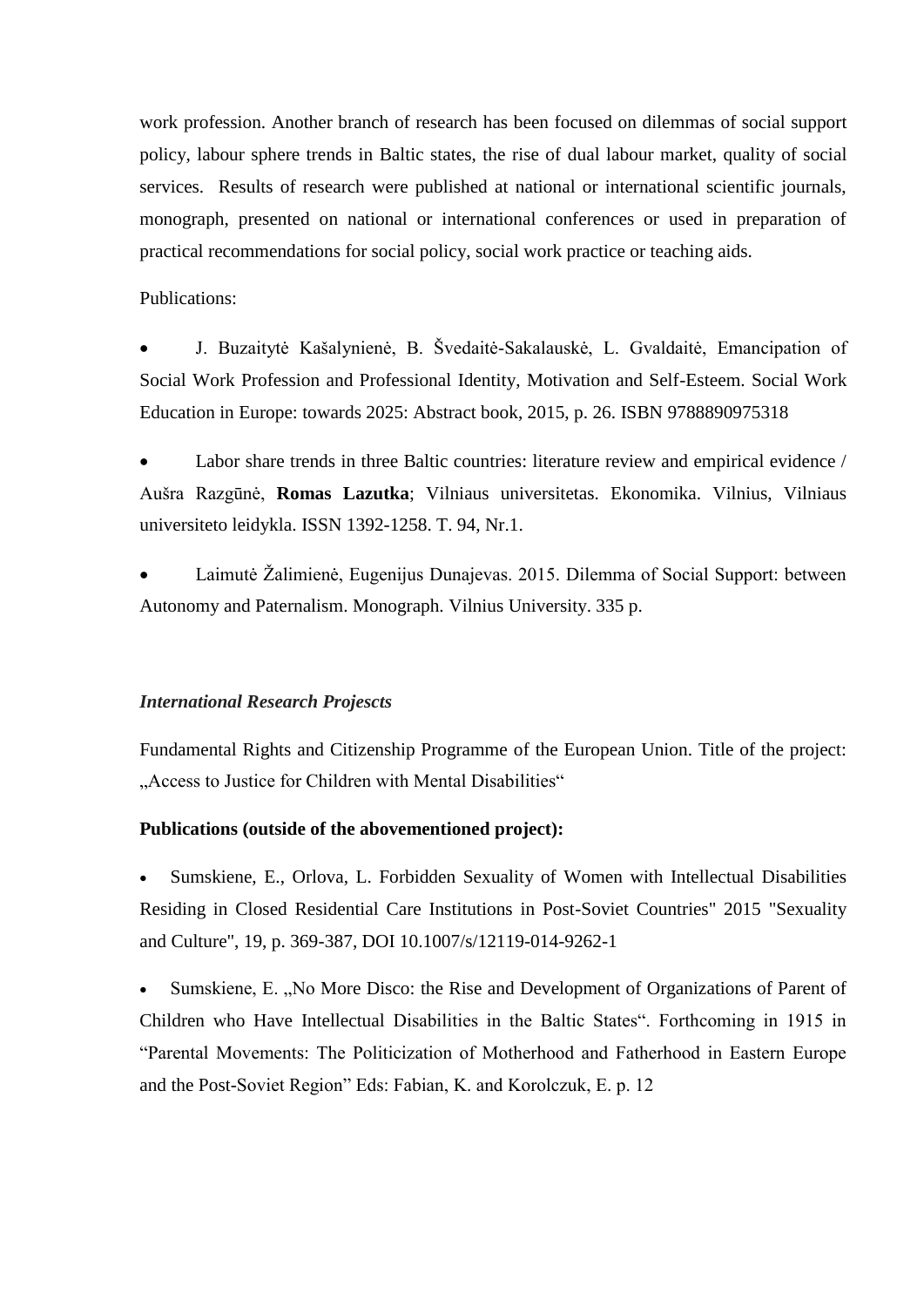J. Buzaityte Kasalyniene, M. Sher, Developing a group relations institute in Lithuania. In Group Relations Work: Exploring the Influence and Relevance within and Beyond its Network Vol. IV, ed. By E. Aram, R. Baxter, A. Nutkevitch. Karnack, 2015, 127-141. ISBN 978 1 78220 197 7

#### *Contractual Research*

 The rise of the dual labour market: fighting precarious employment in the new member states through industrial relations. Dublin City University (2015-2016);

 Labor relations and social insurance legal administrative model (Ministry of Social Security and Labour, 2013-2015);

A Systematic Study on Poverty in Lithuania (CARITAS Lithuania, 2014-2015).

**Publication:** Zabarauskaitė R., Gruževskis B. (2015). *The systematic study of the problem of poverty in Lithuania*. Lithuania Caritas, Kaunas. p. 74 , ISBN 978-609-95667-1-9.

 Laureckis K., Petružytė D. (2015) Recommendations for institutions and organizations who works with youth having difficult behavior in Molėtai district municipality, 30 p.

 **Eglė Šumskienė**, Jurga Jonutytė, Rita Augutienė, Rūta Karaliūnienė. Multiple Discrimination in Health Sector: the Case of Women with Disabilities. STEPP, 2015, Nr. 11. Pp 98-113. Vilniaus Universitetas.

 External Evaluation of the EC financed PROGRESS project implemented by the Lithuanian Office "Towards the Society Free of Violence".

 LKMA project "Christians in Lithuania before and after the Independence (LMT, National Lituanus Development 2009-2015. Program, 2013-2015.). Part of the project "Christianity as a Social Posture Factor in the Totalitarian and Post-Soviet Society.

**Publication:** I. E. Laumenskaitė "The Role of Formal Belief and Religious Indifference in Accepting the Conformist Social Orientation in Post-Soviet Society: The Lithuanian Case" In: *Zarządzanie w Kulturze*, 2015, vol 16, N 4, p. 403–426.

Buzaitytė – Kašalynienė J. Švedaitė – Sakalauskė B., Gvaldaitė L. Emancipation of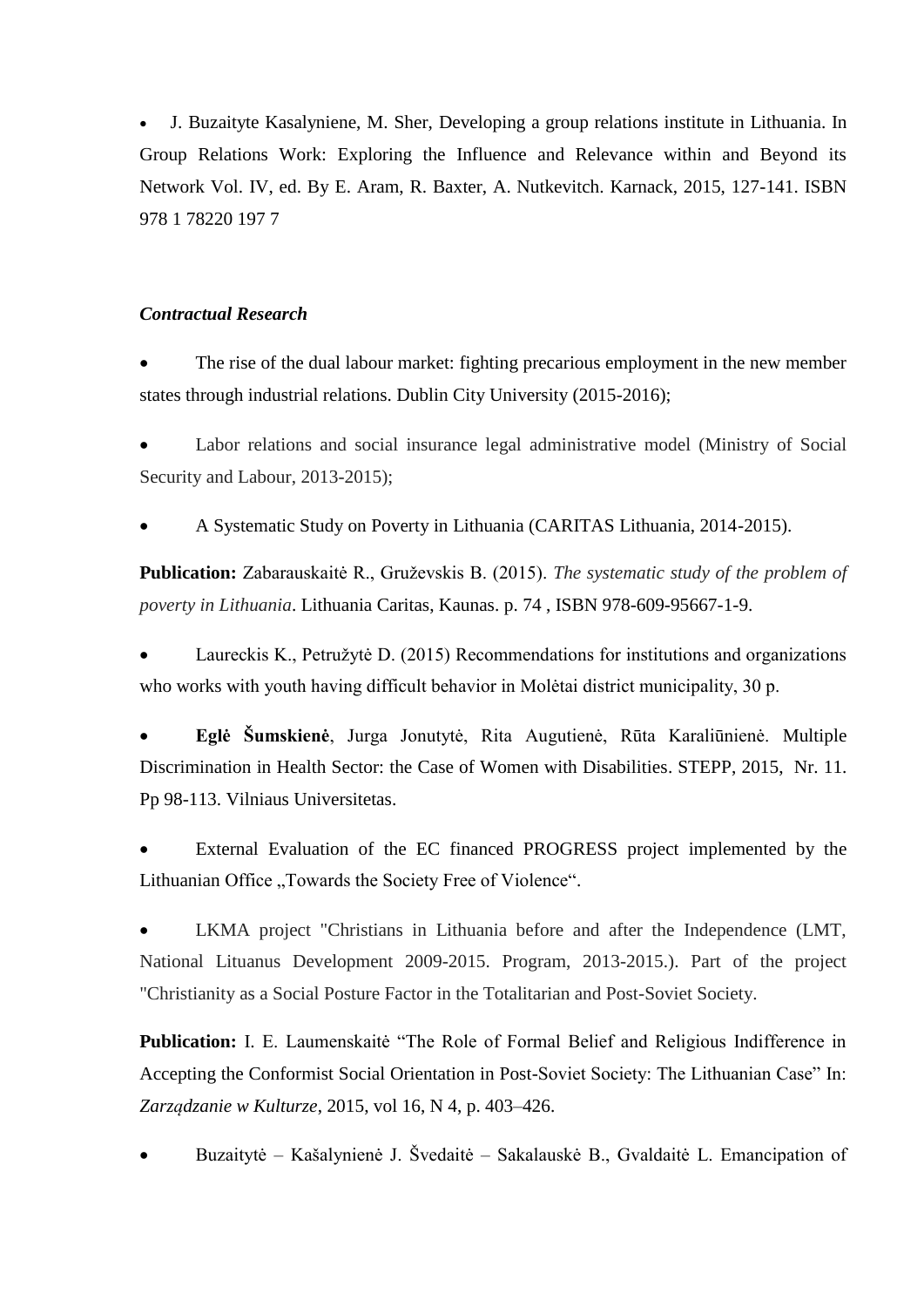Social Work Profession and Professional Identity, Motivation and Self-Esteem//Social Work Education in Europe: towards 2025//Pranešimo tezės. 2015, p. 26-26.

 Focus groups with representatives of governmental, nongovernmental and private sector representatives about NGO sector issues in Lithuania, Transparency International, Department of Lithuania, October 2015.

 European Social Policy Network - Lithuanian expert, European Commission DG Employment and Social Affairs.

 "Lithuanian legal-administrative model of labour relations and state social insurance". Ministry of Social Security and Labour. Pilot project for the development of a common methodology on reference budgets (2014-2015).

European Commission DG Employment and Social Affairs.

**Publication:** Razgūnė, A., Lazutka, R. Labour share trend analysis in the Baltic countries. // Ekonomika (mokslo darbai), Vilnius: VU, 2015, N.1. 97-116 p.

Research "Coherence between students' perceived learning outcomes and subject aims". The following research **abstracts** were published:

 "Do they learn what we teach?" / International scientific conference "Social work education in Europe: towards 2025" Abstract book, p. 38, 2015, Milan. ISBN 9788890975318.

 "Coherence between students' perceived learning outcomes and study programme aims"/International scientific conference "Towards reserach-based education", Abstract book, p. 115-116, 2015, LEU. ISBN978-609-471-018-6.

Research about the interdisciplinary cooperation in Early childhood education services **(article):**

 Ališauskienė S., Gevorgianienė V. Exploring professional boundaries: a shift to interprofessional early childhood intervention practice in Lithuania / Society, integration, education: conference proceedings, Rezekne, 2015, p.15-30. ISSN 1691-5887; ISBN 978- 9984-44-163-4.

#### **Reports for European Social Policy Network (ESPN):**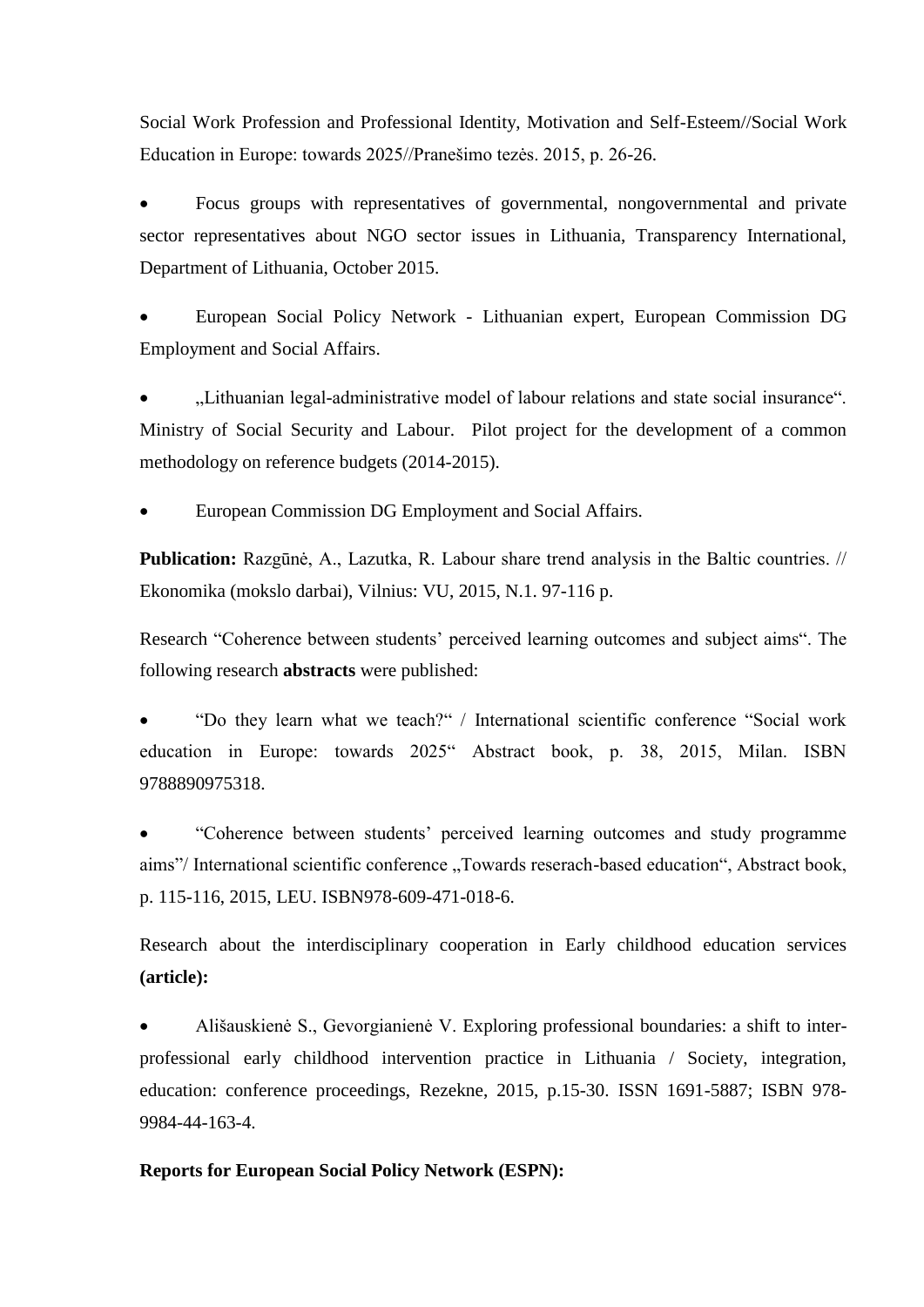Lazutka R., Poviliūnas A., Žalimienė L. Thematic report on social investment: Lithuania. 2015. ESPN Brussels : European Commission.

Lazutka R., Poviliūnas A., Žalimienė L. Gaps in the provision of long-term care services in Lithuania. Report. 2015. ESPN. Brussels : European Commission.

Lazutka R., Poviliūnas A., Žalimienė L. Thematic Report on Integrated Support for the long-term unemployed Lithuania 2015. ESPN. Brussels : European Commission.

- Lazutka R., Poviliūnas A., Žalimienė L. Flash Report : towards the deinstitutionalisation of the State childcare system in Lithuania. 2015. ESPN. Brussels : European Commission.

#### *MAIN R&D&I (RESEARCH, DEVELOPMENT AND INOVATION) PARTNERS*

Hanze University Groningen, University of Applied Sciences (Netherlands)

University of Applied Sciences fo Social Work, Education and Nursing, Dresden (Germany)

The Tavistock Institute of Human Relations (United Kingdom)

Universita Cattolica del Sacro Cuore (Italy)

### *OTHER SCIENTIFIC ACTIVITIES*

#### **Prof. B. Gruževskis –**

 Council Member of the Lithuanian Social Research Centre, [http://www.dsti.lt/darbuot.html;](http://www.dsti.lt/darbuot.html)

 Editorial Board Member of the Journal *Socialinis darbas* (*Social Work*), http://www.mruni.eu/lt/mokslo\_darbai/sd/redaktoriu\_kolegija;

 Editorial Board Member of the Journal *Human Resources Management (Zarządzanie Zasobami Ludzkimi), Academy of Sciences of Poland,* http://zzl.ipiss.com.pl*;*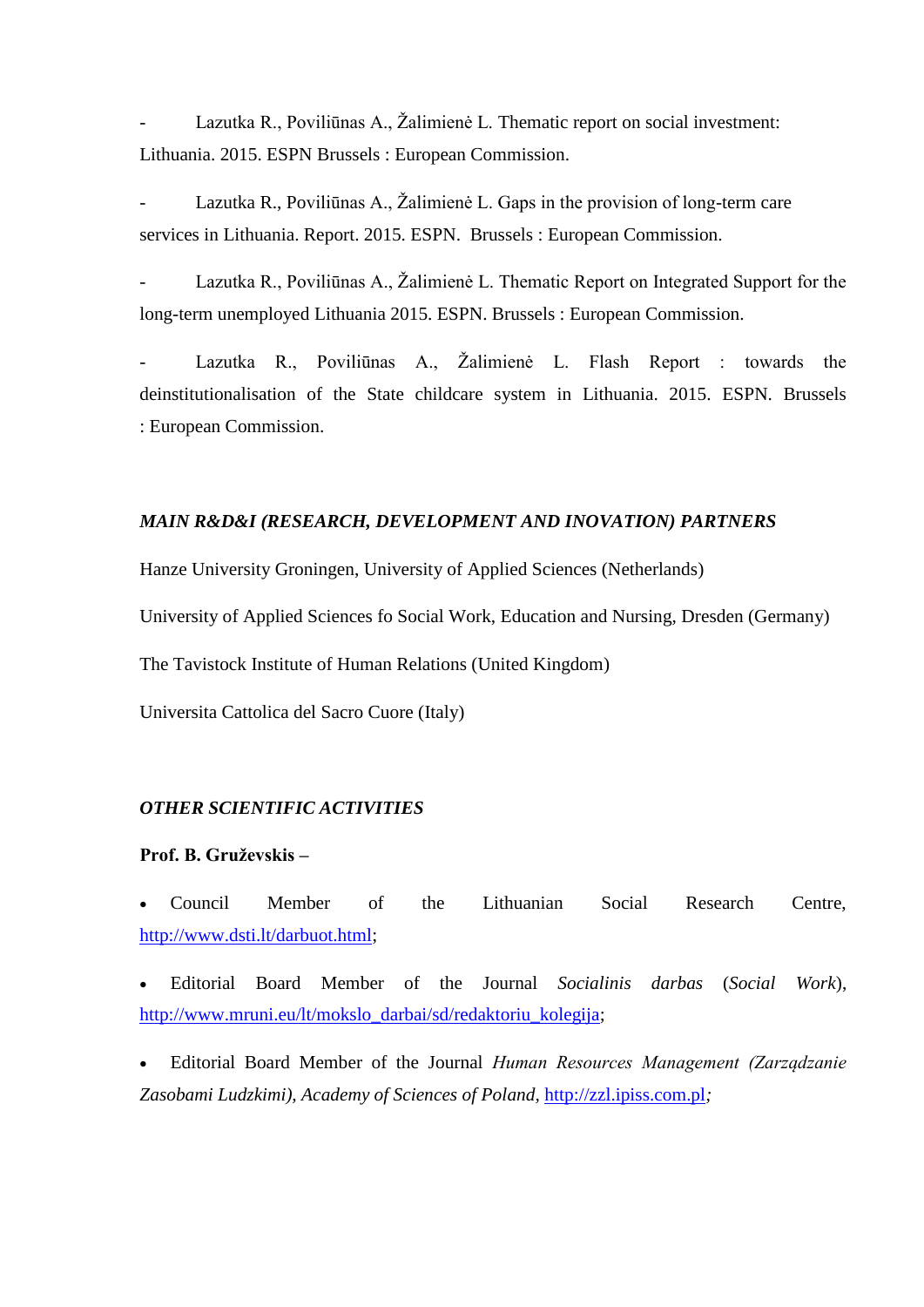Member of the Editorial Board of the Scientific Journal *"Issues of Business and Law / Verslo ir teisės aktualijos*", [http://www.ttvam.lt/lt/moksline-veikla/leidiniai/mokslo](http://www.ttvam.lt/lt/moksline-veikla/leidiniai/mokslo-darbai/verslo-ir-teises-aktualijos/redaktoriu-kolegija)[darbai/verslo-ir-teises-aktualijos/redaktoriu-kolegija.](http://www.ttvam.lt/lt/moksline-veikla/leidiniai/mokslo-darbai/verslo-ir-teises-aktualijos/redaktoriu-kolegija)

Member of the Editorial Board of the Scientific Journal . Education of Economists and Managers" (Warsaw School of Economics, Warsaw, Poland) [http://eeim.kwartalnik.com.pl/?page\\_id=864](http://eeim.kwartalnik.com.pl/?page_id=864)

Public Advisor for the Prime Minister of Lithuania, from 2013.

## **Prof. R. Lazutka –**

Member of Vilnius University Council

[http://www.vu.lt/apiemus/struktura/taryba;](http://www.vu.lt/apiemus/struktura/taryba)

 European Social Policy Network - Lithuanian expert, European Commission DG Employment and Social Affairs.

<http://ec.europa.eu/social/main.jsp?catId=1135&langId=en>

Member of Lithuanian Sociological Association, [http://www.sociology.lt;](http://www.sociology.lt/)

 Deputy editor-in-chief of the journal STEPP *Socialinė teorija, empirija, politika ir praktika (Social Theory, Empirics, Policy and Practice)* (Vilnius University), [http://www.vu.lt/leidyba/lt/mokslo-zurnalai/socialine-teorija-empirija-politika-ir](http://www.vu.lt/leidyba/lt/mokslo-zurnalai/socialine-teorija-empirija-politika-ir-praktika/redakcine-kolegija)[praktika/redakcine-kolegija;](http://www.vu.lt/leidyba/lt/mokslo-zurnalai/socialine-teorija-empirija-politika-ir-praktika/redakcine-kolegija)

 Editorial Board Member of the Journal *Socialinis darbas* (*Social Work*), [http://www.mruni.eu/lt/padaliniai/centrai/leidybos\\_centras/leidiniai/mokslo\\_darbai/?LID=598;](http://www.mruni.eu/lt/padaliniai/centrai/leidybos_centras/leidiniai/mokslo_darbai/?LID=598)

 Editorial Board Member of the Journal *Ekonomika (Economics*), [http://www.leidykla.vu.lt/mokslo-darbai/ekonomika/.](http://www.leidykla.vu.lt/mokslo-darbai/ekonomika/)

# **Prof. L. Žalimienė –**

 Editor in- Chief of the Journal STEPP *Socialinė teorija, empirija, politika I rpraktika (Social Theory, Empirics, Policy and Practice)*[,http://www.vu.lt/leidyba/lt/mokslo](http://www.vu.lt/leidyba/lt/mokslo-zurnalai/socialine-teorija-empirija-politika-ir-praktika/redakcine-kolegija)[zurnalai/socialine-teorija-empirija-politika-ir-praktika/redakcine-kolegija](http://www.vu.lt/leidyba/lt/mokslo-zurnalai/socialine-teorija-empirija-politika-ir-praktika/redakcine-kolegija)*;*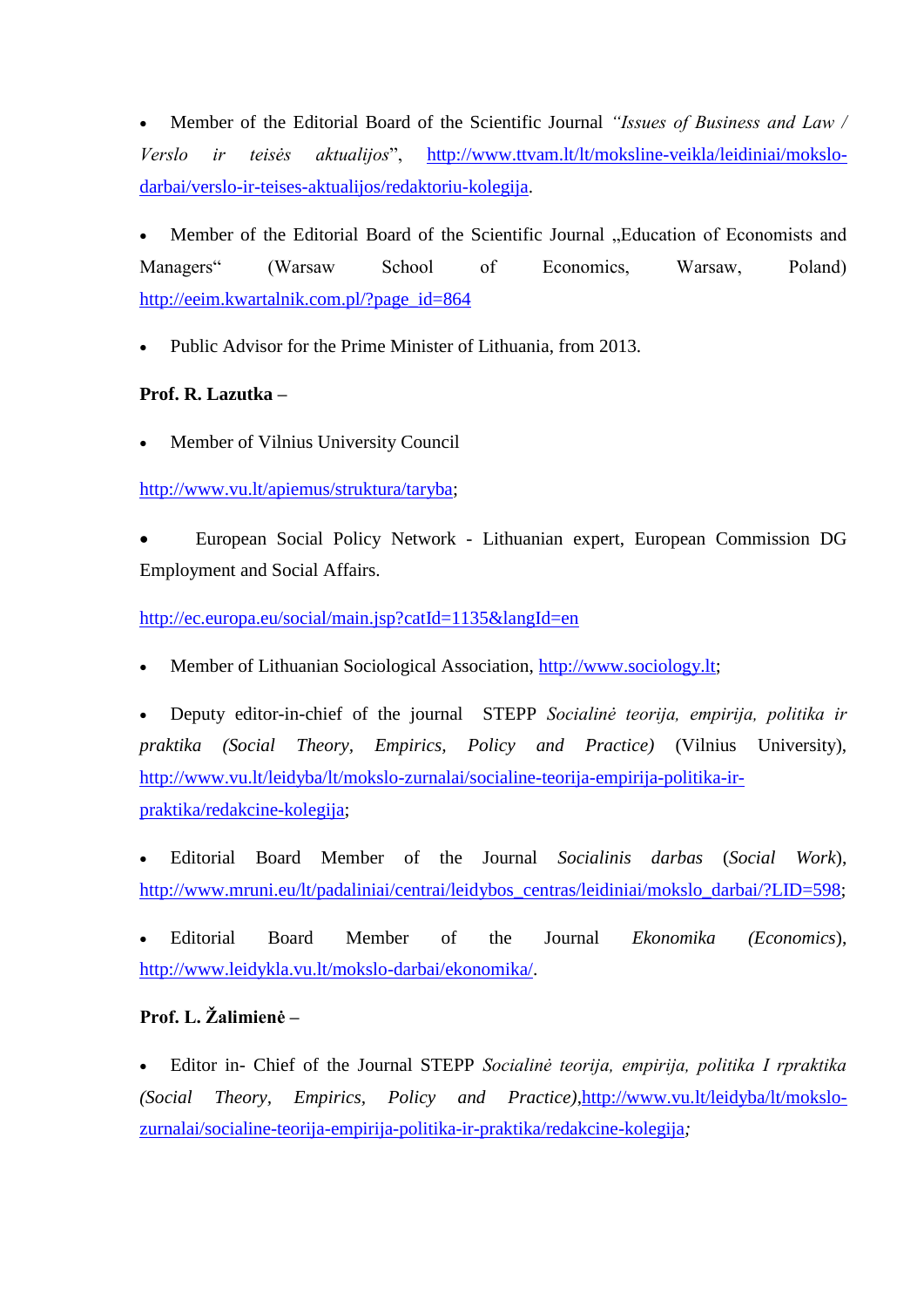Editorial Regional Board Member of the Journal *Socialinis darbas. Patirtis ir metodai*  (*Social Work.Experience and Methods* ), <http://sd.vdu.lt/index.php/redakcine-kolegija>

 Member of the European Association for Evolutionary Economy (EAEPE), [http://eaepe.org:80/user/1994100;](http://eaepe.org/user/1994100)

- Member of Lithuanian Sociological Association, [http://www.sociology.lt;](http://www.sociology.lt/)
- Member of European Social Work Research Association. [http://www.eswra.org](http://www.eswra.org/)

# **Doc. J. Buzaitytė-Kašalynienė –**

- Member of Lithuanian Sociological Association, [http://www.sociology.lt;](http://www.sociology.lt/)
- Member of steering group of the The Nordic-Baltic Doctoral Network in Social Work, <http://www.sosnet.fi/Suomeksi/Hankkeet/NBSW>
- Member of steering group of the consortium of European Master of Social Work, <http://www.europeanmaster-socialwork.org/index.php?p=home>
- Editorial Board Member of the Journal STEPP Socialinė teorija, empirija, politika ir praktika (Social Theory, Empirics, Policy and Practice),

[http://www.vu.lt/leidyba/lt/mokslo-zurnalai/socialine-teorija-empirija-politika-ir](http://www.vu.lt/leidyba/lt/mokslo-zurnalai/socialine-teorija-empirija-politika-ir-praktika/redakcine-kolegija)[praktika/redakcine-kolegija;](http://www.vu.lt/leidyba/lt/mokslo-zurnalai/socialine-teorija-empirija-politika-ir-praktika/redakcine-kolegija)

 Director of the 6th International Group Relations Conference "Power and Vulnerability: Negotiating Unequal Relations within and between Organizations, Communities and Nations", <http://www.fsf.vu.lt/dokumentai/naujienos/2015/PowerVulnerability.pdf>

## **Doc. V. Gevorgianienė –**

 Member of EASSW Executive Committee, [http://www.eassw.org/executive-committee](http://www.eassw.org/executive-committee-members.html)[members.html;](http://www.eassw.org/executive-committee-members.html)

 A Member of a Scientific Committee of the International Social work conference "Social work education in Europe: towards 2020", Milan, 2015 <http://www.eassw.org/2015/committees.html>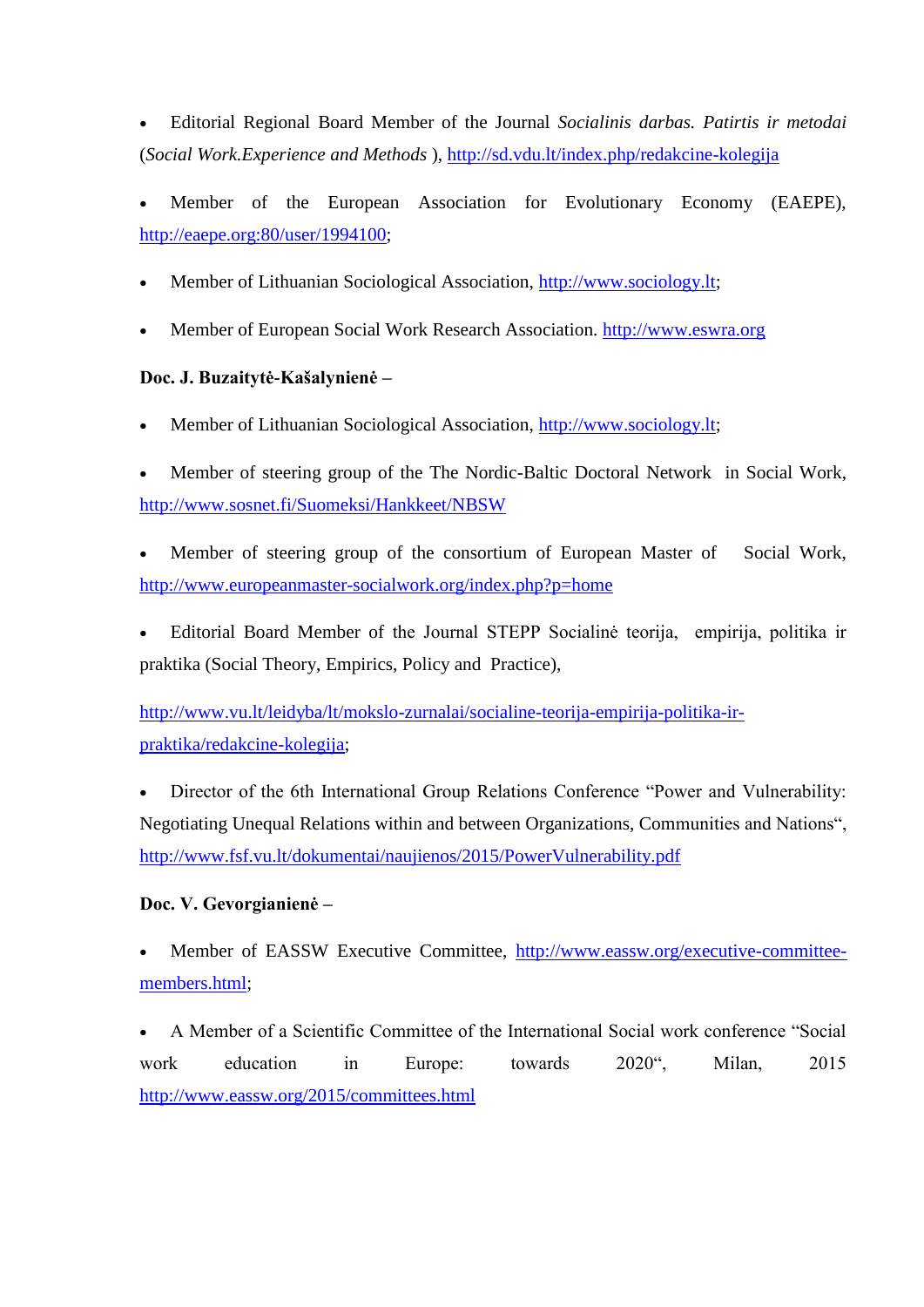Editorial Board Member of the Journal STEPP *Socialinė teorija, empirija, politika ir praktika (Social Theory, Empirics, Policy and Practice)*, [http://www.vu.lt/leidyba/lt/mokslo](http://www.vu.lt/leidyba/lt/mokslo-zurnalai/socialine-teorija-empirija-politika-ir-praktika/redakcine-kolegija)[zurnalai/socialine-teorija-empirija-politika-ir-praktika/redakcine-kolegija;](http://www.vu.lt/leidyba/lt/mokslo-zurnalai/socialine-teorija-empirija-politika-ir-praktika/redakcine-kolegija)

## **Doc. I. E. Laumenskaitė** –

 Member of the International Association for Christian Social Teaching (AIESC), <http://doctrinesocialeeglise.org/spip.php?site5>

Member of Lithuanian Sociological Association, [http://www.sociology.lt;](http://www.sociology.lt/)

 Editorial Board Member of the Journal "Soter" (Vytautas Magnus University), http://biblioteka.vdu.lt/?q=node/545#01;

 Member of Lithuanian Committee of the Conference of European Justice and Peace Commissions (Justitia et Pax), [http://www.juspax-eu.org.](http://www.juspax-eu.org/)

 Member of the Pontifical Council for Laity, (participation in International Conferences and scientific studies on activity of woman of Eastern Europe in the Church and in the society), [http://www.laici.va/content/laici/en/media/notizie/nuovi\\_membri.html](http://www.laici.va/content/laici/en/media/notizie/nuovi_membri.html)

## **Doc. V. Lepeškienė –**

Director of Institute for Gestalt Psychotherapy, [http://dialogas.net/lt/top/about-us/vitalija/.](http://dialogas.net/lt/top/about-us/vitalija/)

## **Doc. D. Skučienė**

 Editorial Board Member of the Journal *Socialinis darbas* (*Social Work*), [http://www.mruni.eu/lt/mokslo\\_darbai/sd/redaktoriu\\_kolegija.](http://www.mruni.eu/lt/mokslo_darbai/sd/redaktoriu_kolegija)

 Editorial Board Member of the Journal STEPP *Socialinė teorija, empirija, politika ir praktika (Social Theory, Empirics, Policy and Practice)*, [http://www.vu.lt/leidyba/lt/mokslo](http://www.vu.lt/leidyba/lt/mokslo-zurnalai/socialine-teorija-empirija-politika-ir-praktika/redakcine-kolegija)[zurnalai/socialine-teorija-empirija-politika-ir-praktika/redakcine-kolegija;](http://www.vu.lt/leidyba/lt/mokslo-zurnalai/socialine-teorija-empirija-politika-ir-praktika/redakcine-kolegija)

# **Doc. E. Šumskienė –**

Member of Lithuanian Social Sciences Forum, [http://www.socforumas.lt;](http://www.socforumas.lt/)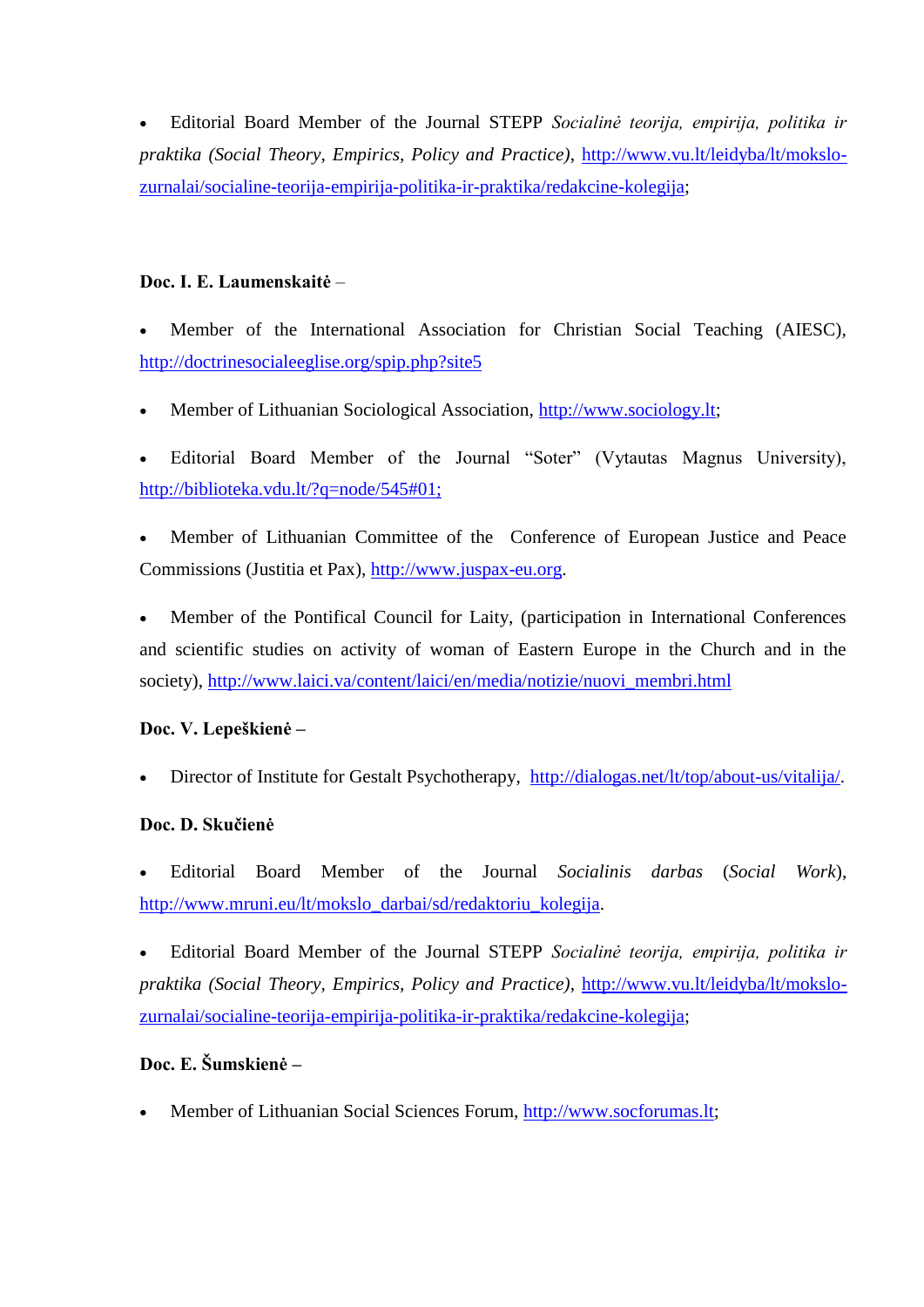Editorial Board Member of the Journal STEPP *Socialinė teorija, empirija, politika ir praktika (Social Theory, Empirics, Policy and Practice)*, [http://www.vu.lt/leidyba/lt/mokslo](http://www.vu.lt/leidyba/lt/mokslo-zurnalai/socialine-teorija-empirija-politika-ir-praktika/redakcine-kolegija)[zurnalai/socialine-teorija-empirija-politika-ir-praktika/redakcine-kolegija;](http://www.vu.lt/leidyba/lt/mokslo-zurnalai/socialine-teorija-empirija-politika-ir-praktika/redakcine-kolegija)

- Member of World Psychiatric Association Stigma Section
- Member of an informal NGO association "Mental Health 2030"
- Member of the Board of an informal NGO association "Child Rights Coalition"

# **Doc. B. Švedaitė-Sakalauskė –**

Member of the National Association of Supervisors, [www.supervizija.lt;](http://www.supervizija.lt/)

 Editorial Board Member of the Journal *Socialinis darbas: patirtis ir metodai (Social Work: Experience and Methods)*, [http://socialinisdarbas.vdu.lt/lt/socialinis-darbas-patirtis-ir](http://socialinisdarbas.vdu.lt/lt/socialinis-darbas-patirtis-ir-metodai)[metodai](http://socialinisdarbas.vdu.lt/lt/socialinis-darbas-patirtis-ir-metodai)

 Editorial Board Member of the Journal STEPP *Socialinė teorija, empirija, politika ir praktika (Social Theory, Empirics, Policy and Practice),* [http://www.vu.lt/leidyba/lt/mokslo](http://www.vu.lt/leidyba/lt/mokslo-zurnalai/socialine-teorija-empirija-politika-ir-praktika/redakcine-kolegija)[zurnalai/socialine-teorija-empirija-politika-ir-praktika/redakcine-kolegija;](http://www.vu.lt/leidyba/lt/mokslo-zurnalai/socialine-teorija-empirija-politika-ir-praktika/redakcine-kolegija)

 Editorial Board Member of the Journal *Sveikatos ir Socialinių mokslų taikomieji tyrimai: sandūra ir sąveika (Applied Research in Health and Social Sciences: Interface and Interaction)*

## **Lect. E. Dunajevas –**

 Editorial Board Member of the Journal STEPP *Socialinė teorija, empirija, politika ir praktika (Social Theory, Empirics, Policy and Practice)*, [http://www.vu.lt/leidyba/lt/mokslo](http://www.vu.lt/leidyba/lt/mokslo-zurnalai/socialine-teorija-empirija-politika-ir-praktika/redakcine-kolegija)[zurnalai/socialine-teorija-empirija-politika-ir-praktika/redakcine-kolegija;](http://www.vu.lt/leidyba/lt/mokslo-zurnalai/socialine-teorija-empirija-politika-ir-praktika/redakcine-kolegija)

## **Lect. V. Ivaškaitė-Tamošiūnė –**

Member of Lithuanian Social Sciences Forum, [http://www.socforumas.lt.](http://www.socforumas.lt/)

# **Lect. L. Gvaldaitė –**

Member of the Lithuanian Catholic Academy of Science, [www.lkma.lt;](http://www.lkma.lt/)

# **Lect. D. Petružytė –**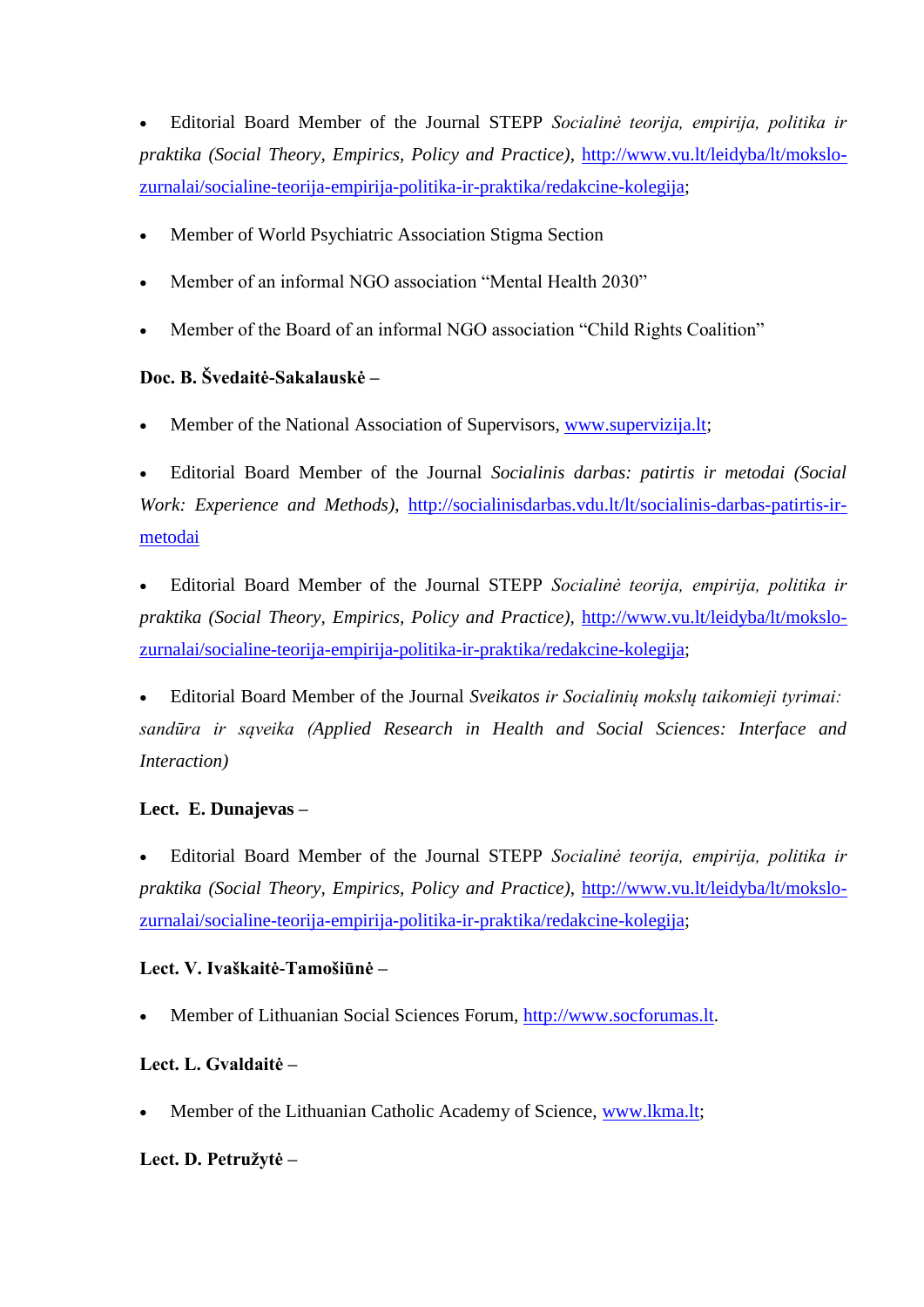- Member of Lithuanian Social Sciences Forum, [http://www.socforumas.lt;](http://www.socforumas.lt/)
- Member of Lithuanian Society of Young Researchers, [http://www.ljms.lt;](http://www.ljms.lt/)
- Member of Grounded Theory Institute, [http://www.groundedtheory.com/.](http://www.groundedtheory.com/)

# **Lect. L. Šumskaitė –**

Member of the Lithuanian Sociological Association, [http://www.sociology.lt](http://www.sociology.lt/)

# **D. Beliukevičiūtė –**

• Member of the National Association of Supervisors, [www.supervizija.lt.](http://www.supervizija.lt/)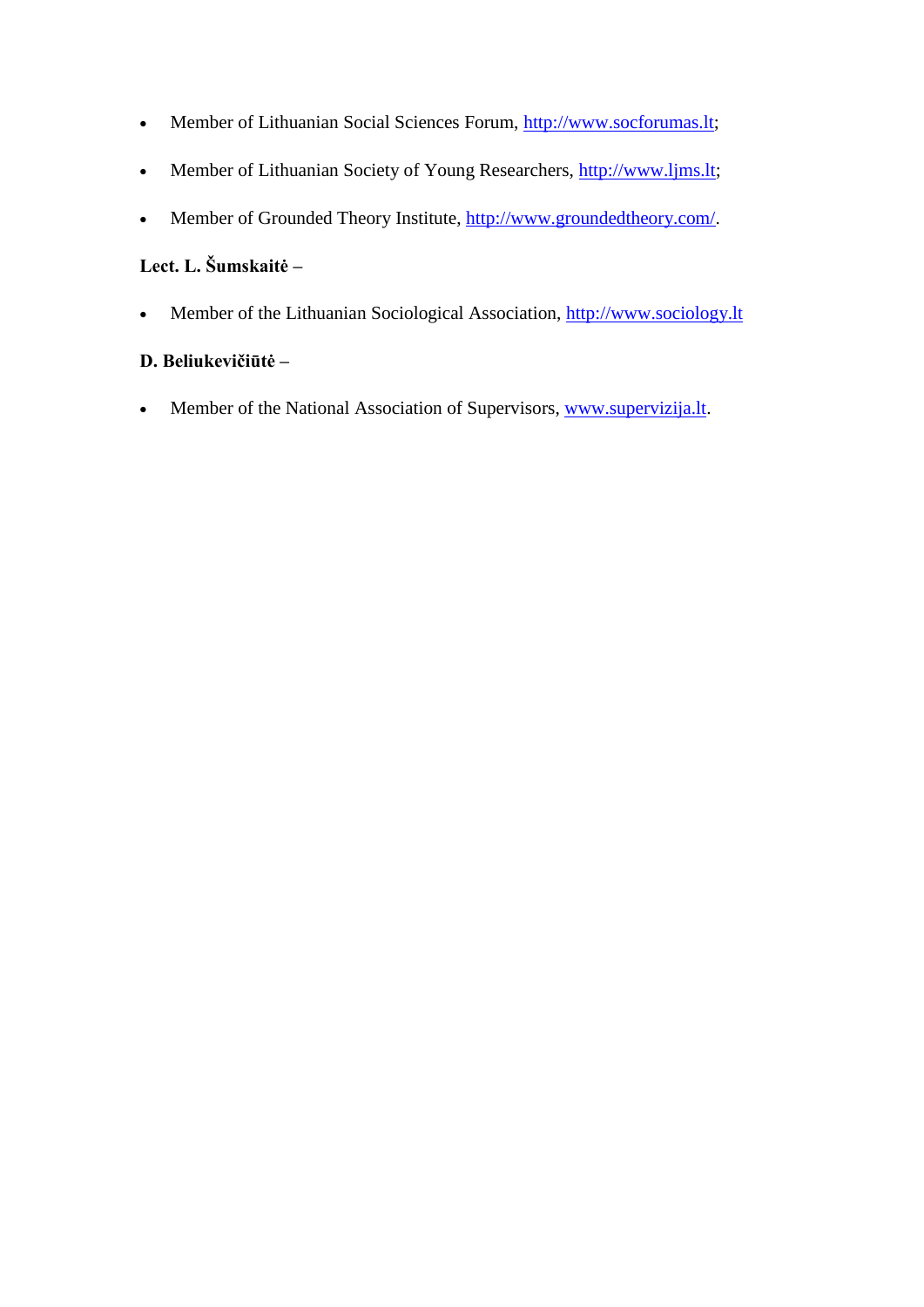#### **DEPARTMENT OF SOCIOLOGY**

9/1 Universiteto, LT-01513 Vilnius

Tel. +370 5 266 7626

E-mail: [arunas.poviliunas@fsf.vu.lt](mailto:arunas.poviliunas@fsf.vu.lt)

**Head** – *Prof. Dr. Arūnas Poviliūnas*

#### *STAFF*

**Professors:** Dr. (HP) A. Dobryninas, Dr. I. Juozeliūnienė, Habil. Dr. Z. Norkus, Dr. (HP) A. Poviliūnas, Dr. (HP) A. Valantiejus.

**Docents:** Dr. A. Čepas, Dr. L. Žilinskienė, Dr. R. Žiliukaitė.

**Senior assistants:** Dr. G. Rapolienė.

**Assistants:** Dr. D. Čiupailaitė.

**Doctoral students:** A. Girkontaitė, R. Juras, M. Pivoriūtė, M. Šupa, V. Urbonaitė-Barkauskienė, I. Budginaitė, I. Labanauskaitė, G. Valatka, J. Valenčius, D. Tatarelienė, T. Šarūnas, K. Jonutis, M. Lankauskas, S. Jakeliūnas, S. Vinciūnaitė, E. Visockas.

#### *RESEARCH INTERESTS AND TRENDS*

Analysis of theoretical discourses (social constructivism, theories of (post)modernity, critical theory, criminological discourses)

Sociology of education

Sociology of deviations and crime

Rural and urban sociology

Sociology of communities and rural community development

Sociology of science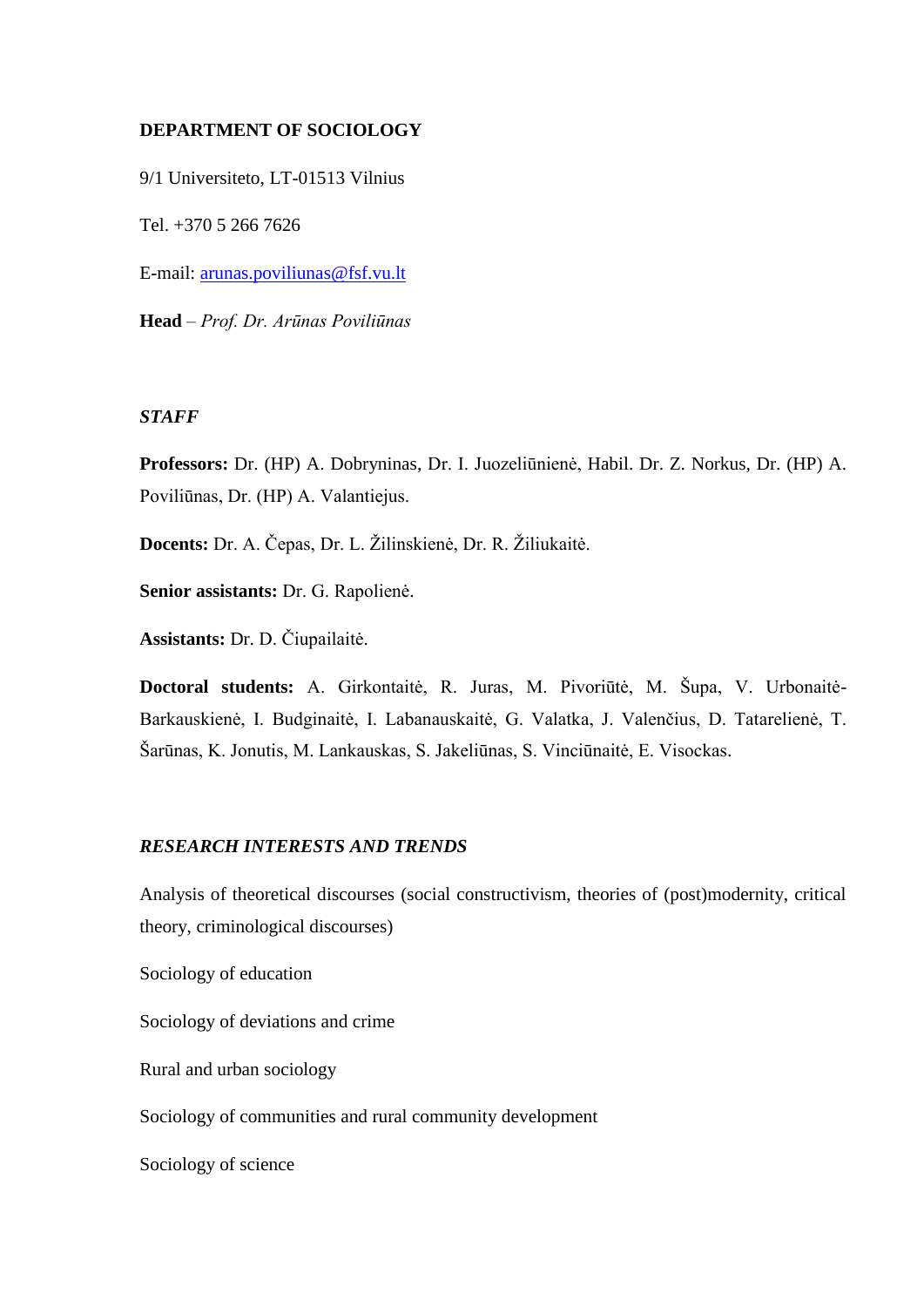Sociology of professions Sociology of youth Sociology of ageing Sociology of health and illness Theoretical and empirical issues in the research on family Corruption and anti-corruption activity Policy analysis of social inclusion Social economy Role of mass media in contemporary society Post communist social transformation in Lithuania in the comparative perspective Social theory of Max Weber Methodology of comparative historical sociological research Rational choice approach in sociology Comparative historical sociological imperiology

#### *RESEARCH PROJECTS CARRIED OUT IN 2015*

#### **Projects Supported by University Budget**

**Sociological Discourses, Social Control and Time Structures.** Prof. A. Poviliūnas. 2012– 2016.

Research in the field of the history of sociology and analysis of the theoretical discourse was continued. Synchronically and diachronically comparative sociological research of the catching-up development of Lithuania in the long-run perspective. The issues of migration and family life were analysed. The members of the department were participating in the research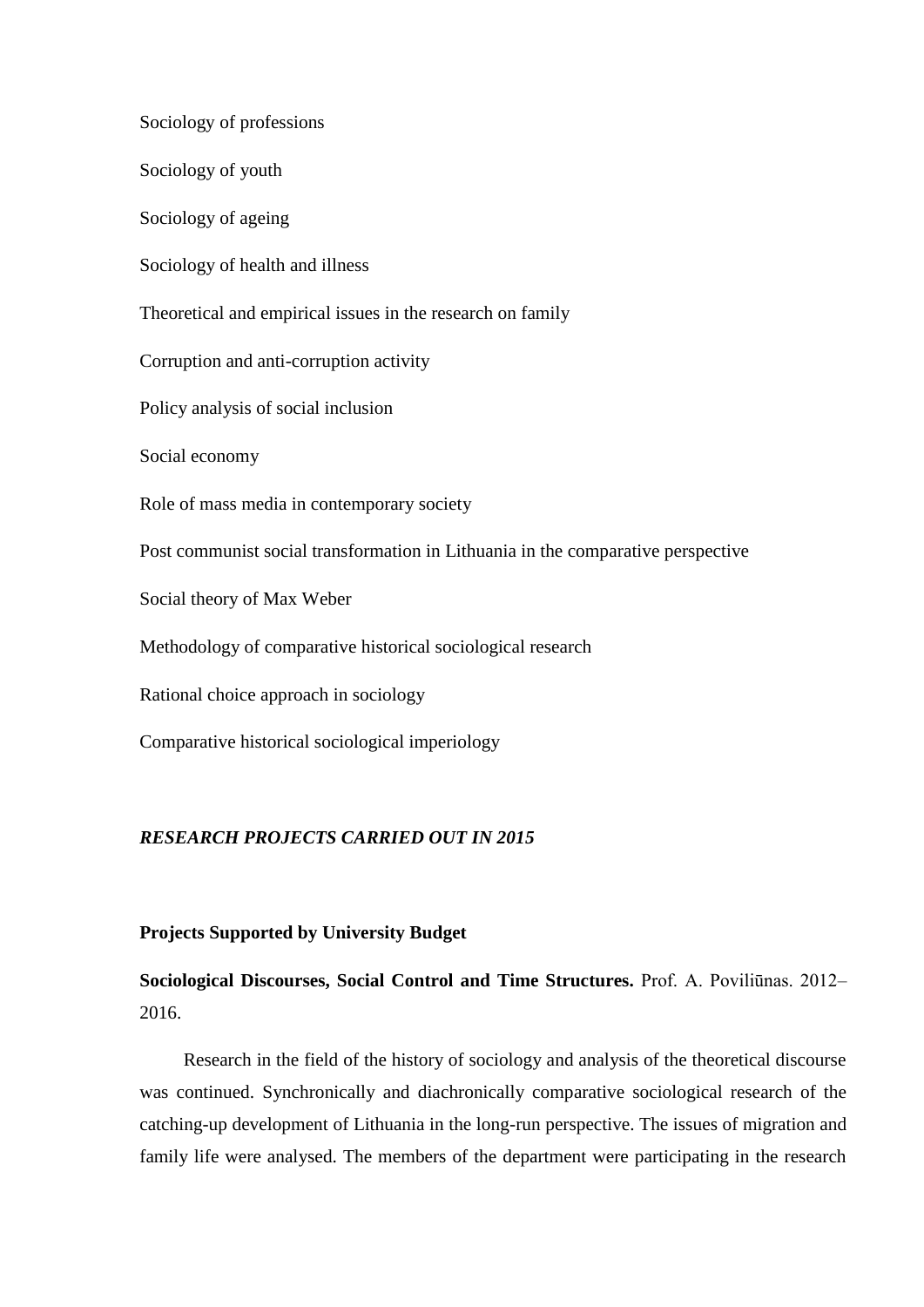programmes of criminology and deviance. The Lithuanian social policy and social policy discourse were critically analysed. Old age identity and its stigmatization in Lithuanian society were analysed, as well, as experiences of carrying out academic projects in changing bureaucratic environments.

Publications:

Norkus Z. (2014). "Kiedy na Litwie było więcej demokracji? Porównanie reżimu politycznego Pierwszej i Drugiej Republiki Litewskiej". Kn. Udana transformacja na peryferiach? / red. Artur Wołek, Justinas Dementavičius. ISBN 9788362628766, Kraków, Ośrodek Myśli Politycznej, p. 177-239.

 Norkus Z. (2015). "Kas turtėjo greičiausiai? Baltijos šalių ūkio augimo 1913-1938 metais palyginimas" [Who Did Enrich Fastest? A Comparison of the Economic Growth of Baltic Countries in 1913–1938], Politologija, Nr. 3 (79), p.3-54. <http://www.zurnalai.vu.lt/politologija/article/download/8428/6296>

Rapolienė, G. (2015). "Ageing Identity: Do Theories Match Experiences?" Corvinus Journal of Sociology and Social Policy 6 (1), p. 3-24, atvira prieiga: [http://cjssp.uni](http://cjssp.uni-corvinus.hu/index.php/cjssp/article/view/95)[corvinus.hu/index.php/cjssp/article/view/95.](http://cjssp.uni-corvinus.hu/index.php/cjssp/article/view/95)

#### **National Research Projects**

**Emigration and Family: Challenges, Family Resources, Ways of Coping with Difficulties.**  Contract No VAT-39/2012/ LSS-250000-643. Prof. I. Juozeliūnienė. 2012-2014 (2015).

Research project was completed in March 31, 2015. The volume edited by Irena Juozeliūnienė and Julie Seymour "Family Change in Times of the De-bordering of Europe and Global Mobility: Resources, Processes and Practices" was published in Lithuanian and English languages. This edited volume analyses family changes produced by global migration. By applying three theoretical perspectives – the intergenerational solidarity, family practices and symbolic interactionism – the researchers bring into view family resources, practices, and processes. The international team of nine contributors from Lithuania, Germany and United Kingdom presents data from quantitative and qualitative studies conducted in various countries and reveal how intergenerational relations, kinship and personal networks, and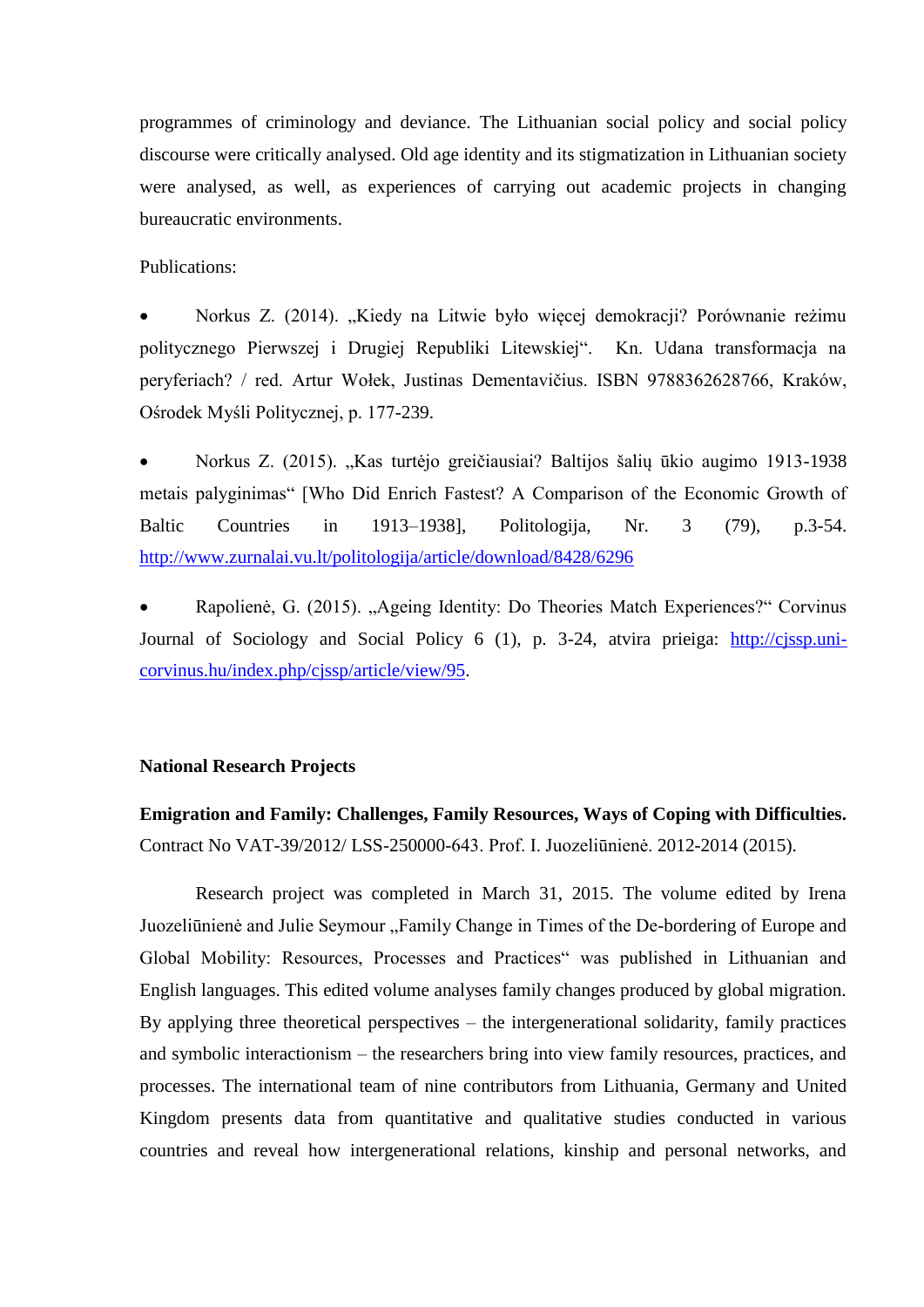family memories contribute to the development of new family relations, how the familial "we" comes about, and how family-making takes place across borders.

The findings from the project prompted the topic for the special issue "Reshaping Families in Northern Europe" of the international journal "The Journal of Comparative Family Studies", edited by Irena Juozeliūnienė and Aušra Maslauskaitė and accepted for publication in 2016, 47(1).

Publications:

 Juozeliūnienė, I. ir J. Seymour (Eds.) (2015). Šeiminiai pokyčiai atvirų Europos sienų ir globalaus mobilumo akivaizdoje: resursai, procesai ir praktikos [Family change in times of the de-bordering of Europe and global mobility: resources, processes and practices]. - Vilnius: Vilniaus universiteto leidykla, p.379, UDK 316.3(Še23); ISBN 978-609-459-540-0 (in Lithuanian and English).

 Juozeliūnienė, I. (2015). Simbolinio interakcionizmo sąvokos tiriant migracijos šeimas [The Concepts of Symbolic Interactionism in Migrant Family Research]. In Juozeliūnienė, I. ir J. Seymour (Eds.) Šeiminiai pokyčiai atvirų Europos sienų ir globalaus mobilumo akivaizdoje: resursai, procesai ir praktikos [Family change in times of the de-bordering of Europe and global mobility: resources, processes and practices]. - Vilnius: Vilniaus universiteto leidykla, p. 51-62 (237-248).

 Juozeliūnienė, I. (2015). Šeima abipus sienų: pokyčiai, šeimos sampratos ir vaidmens elgsena [Family Across Borders: Changes, Family Concepts, and Role Behavior]. In Juozeliūnienė, I. ir J. Seymour (Eds.) Šeiminiai pokyčiai atvirų Europos sienų ir globalaus mobilumo akivaizdoje: resursai, procesai ir praktikos [Family change in times of the debordering of Europe and global mobility: resources, processes and practices]. - Vilnius: Vilniaus universiteto leidykla, p. 168-183 (359-375).

 Žilinskienė, L. (2015). Šeimos atmintis [Family Memory]. In Juozeliūnienė, I. ir J. Seymour (Eds.) Šeiminiai pokyčiai atvirų Europos sienų ir globalaus mobilumo akivaizdoje: resursai, procesai ir praktikos [Family change in times of the de-bordering of Europe and global mobility: resources, processes and practices]. - Vilnius: Vilniaus universiteto leidykla, p. 93-112 (280-302).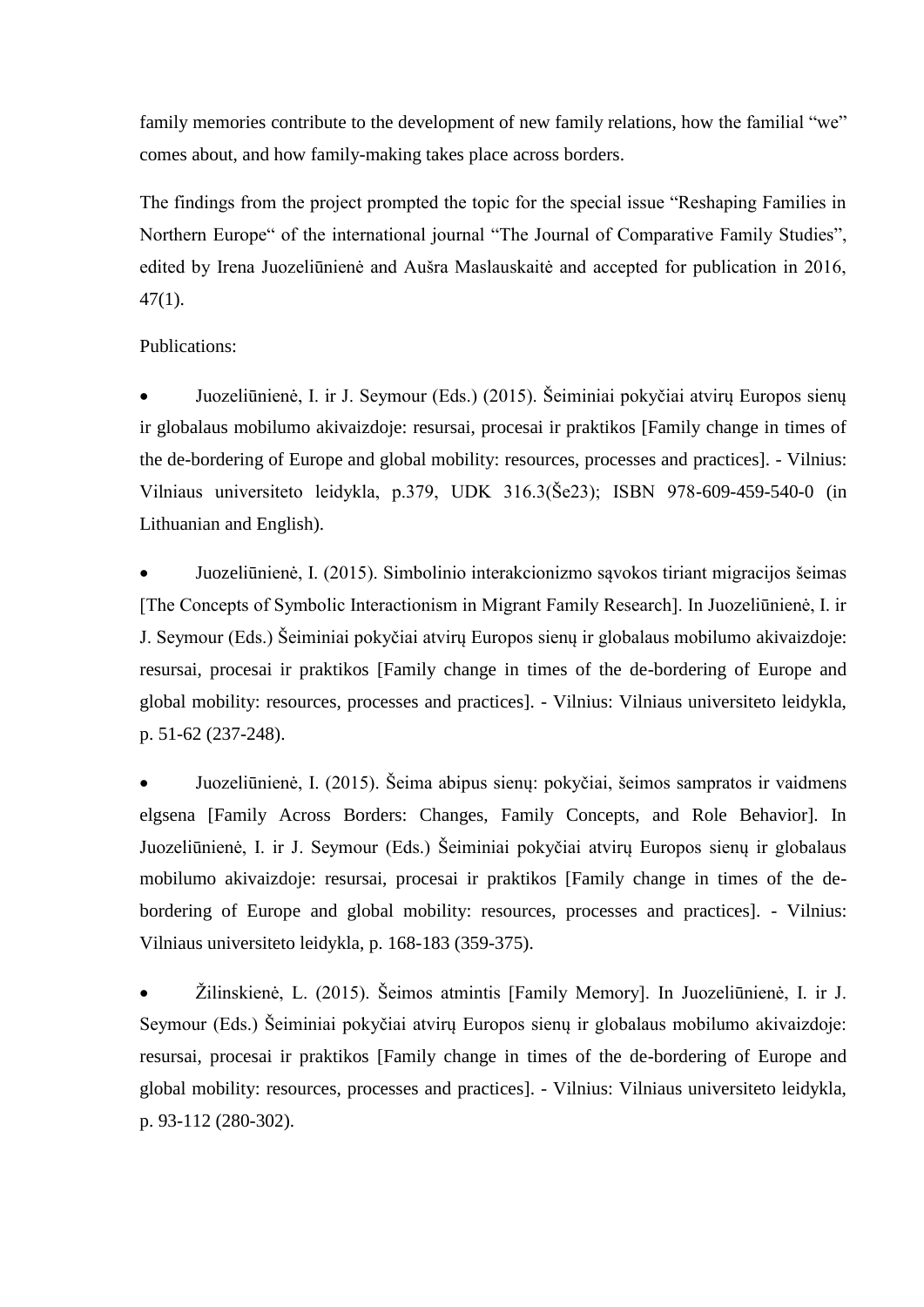**Late Socialism in the life stories: the first generation of the Soviet Era.** Contract Nr. LIT-15128 Dr. Laimutė Žilinskienė

The project is seeking to analyze the late socialism phenomena through the life stories of the 'first generation of the soviet era' born in 1946 to 1959. The project will be developed by means of the biography methodology. The project foresees to examine the features of socialization of this generation during the period of late socialism, especially, the significance of the family institute in socialization and the social maturity processes. The project will study how the memory of late socialism is employed in different social and biographic contexts restoring the consistency of an identity in the collapse of the post-soviet system. In addition to this, the project will be seeking to identify the features of generation identity in life stories by studying both features that, in the opinion of the researcher, are analysable and the apprehensions of collective 'we' of the generation.

Publications:

 Žilinskienė, L., (co-author S. Kraniauskiene), (2015), Research Ethics in Soviet Memory Studies in "The Soviet Past in the Post-Socialist Present: Methodology and Ethics in Russian, Baltic and Central European Oral History and Memory Studies", (eds) Melanie Ilic, Dalia Leinarte. New York: Routledge, eISBN 97813156781914, pp. 92-109.

 Žilinskienė L. (2015), Paauglių delinkvencijos ištakos (delinkvencijos diskurso pokyčiai istorinėje perspektyvoje), Jaunimo delinkvencinis elgesys ir nepilnamečių justicijos politika Lietuvoje: tendencijos ir lyginamieji aspektai : monografija, sud. S. Justickaja, Vilnius: Justitia, ISBN 978-609-8146-02-8, p.17-28.

 Žilinskienė L. (2015), Nepilnamečių justicijos programos formuotojai ir praktikai: Nepilnamečių justicijos programos priemonių efektyvumas ir vertinimo kriterijai, Jaunimo delinkvencinis elgesys ir nepilnamečių justicijos politika Lietuvoje: tendencijos ir lyginamieji aspektai: monografija, sud. S. Justickaja, Vilnius: Justitia, ISBN 978-609-8146-02-8, p.73- 104.

**Youth Delinquency and Victimization Contract** Nr. MIP-018/2013, senior researcher Dr. L. Žilinskienė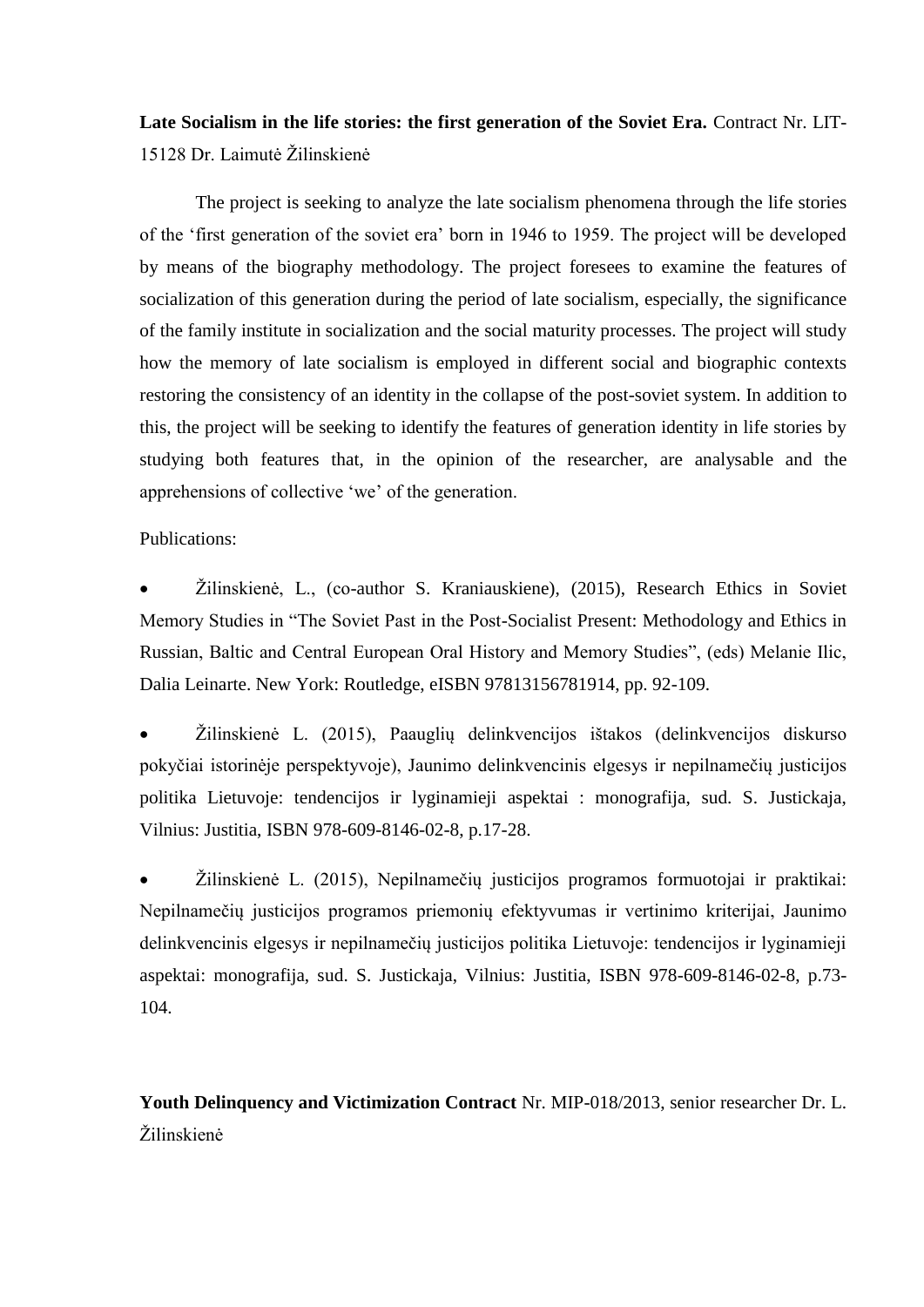There is a lack of plausibility in official youth crime and victimization statistics, therefore researches such as this one is the only way to properly evaluate the current state of youth delinquency and victimization. To fill this gap, every few years a continuous International Self-Report Delinquency Project (ISRD) is carried out in Europe. Now there have already been two such researches and the third one is about to begin.

The purpose of project "Youth Delinquency and Victimization" is to analyze the problem of youth delinquency and victimization from sociological and criminological approach. Statistical data, gathered during the survey, will be processed in accordance to Lithuanian legal and political (criminal policy, education) regulation context. Evaluation of juvenile crime and victimization prevention policy includes analysis of documents and in-depth, halfstructured interviews. In addition to that, the survey Lithuanian schoolchildren (carried out following the methodological requirements of international project) will allow to identify how widely youth delinquency and victimization are spread. Also, this survey is focused on evaluating the plausibility of various criminological theories, creating cirscumstances for comparative analysis of the dynamics of youth crime. This data is of particular importance in order to to distinguish conceptual problems in youth policies and deliver suggestions to solve them.

One of defining points of the project is the aspect of internationality. Statistical data from the schoolchildren survey will provide a chance to adequately compare the current state in Lithuania with the state in another European countries which means wider opportunities for theoretical analysis.

Project will be carried out by researchers, specializing in the fields of criminology, sociology, law and other relevant fields.

#### Publications:

 Žilinskienė L. (2015), Paauglių delinkvencijos ištakos (delinkvencijos diskurso pokyčiai istorinėje perspektyvoje), Jaunimo delinkvencinis elgesys ir nepilnamečių justicijos politika Lietuvoje: tendencijos ir lyginamieji aspektai : monografija, sud. S. Justickaja, Vilnius: Justitia, ISBN 978-609-8146-02-8, p.17-28.

 Žilinskienė L. (2015), Nepilnamečių justicijos programos formuotojai ir praktikai: Nepilnamečių justicijos programos priemonių efektyvumas ir vertinimo kriterijai, Jaunimo delinkvencinis elgesys ir nepilnamečių justicijos politika Lietuvoje: tendencijos ir lyginamieji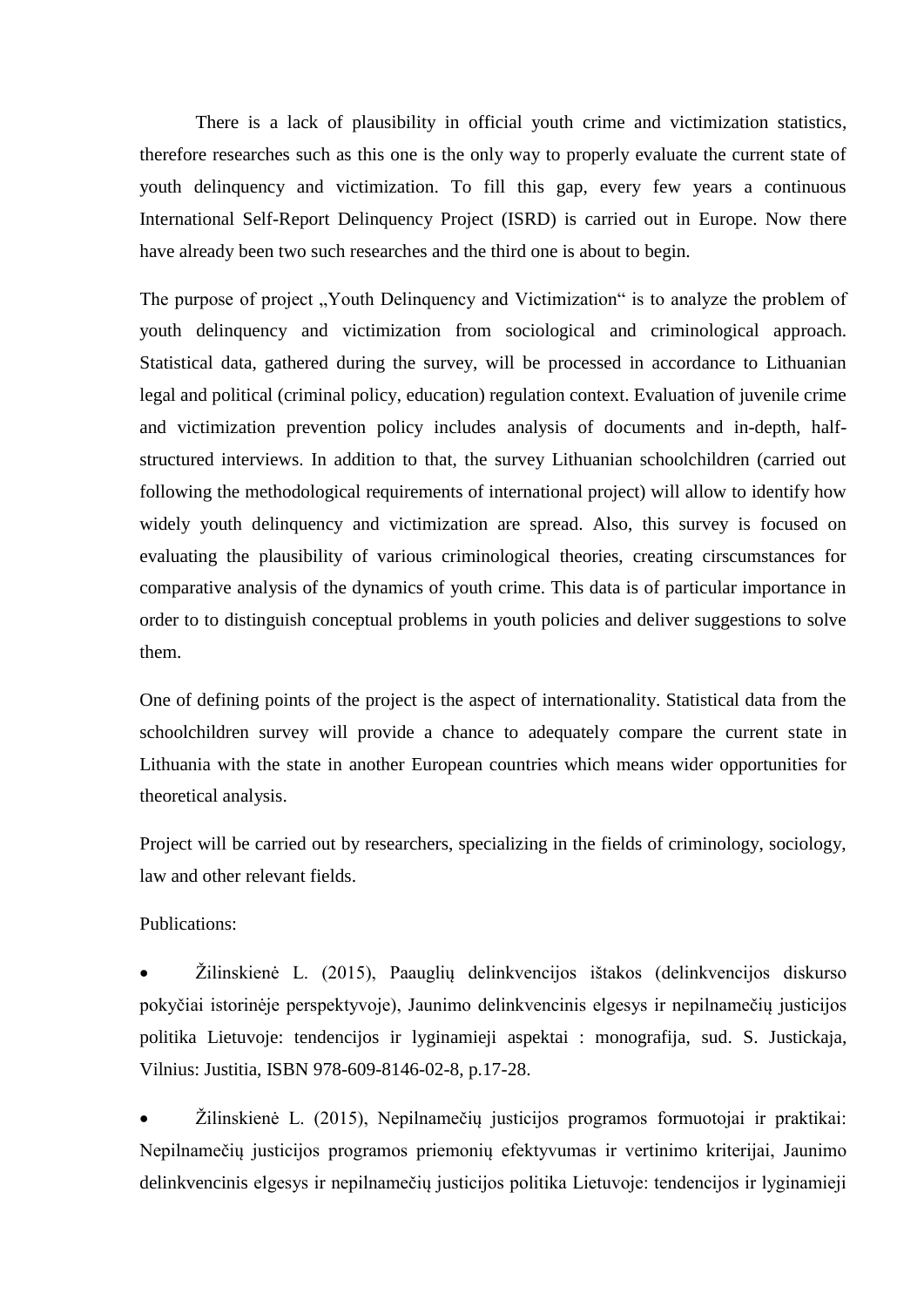aspektai : monografija, sud. S. Justickaja, Vilnius: Justitia, ISBN 978-609-8146-02-8, p.73- 104.

**Invisible Society in Soviet Lithuania: Revision of the Distinguishing Between Informal Systemic and Anti-systemic Networks". EU SF global grant project**, Contract No. VP1- 3.1-ŠMM-07-K-02-053.

The main objective of the project was to reveal the principles of (self-)organization of soviet society by implementing research on informal mircostructure of Lithuanian society during late soviet period. 2013 – 2015.

Dr. Rūta Žiliukaitė (senior researcher) in 2015:

Žiliukaitė, R. (2015). "Ekonominis "nepaklusnumas": blatas ir kitos neformalios ekonominės veiklos" [Economic "Disobedience": Blat and Other Informal Economic Practices], – Nematoma sovietmečio visuomenė, red. A.Ramonaitė, Vilnius: Naujasis Židinys – Aidai, p. 128-153

 Žiliukaitė, R. (2015). "Kaip pažintys virsta ekonominiu kapitalu: Blato tinklų struktūrinės charakteristikos" [How Relations Transform into Economic Capital: Structural Characteristics of Blat Relations], – Nematoma sovietmečio visuomenė, red. A.Ramonaitė, Vilnius: Naujasis Židinys – Aidai, p. 325-351

Žiliukaitė, R. (2015), Blato ryšių Lietuvoje vėlyvuoju sovietmečiu analizė" [Analysis of Blat Relations During the Late Soviet Period in Lithuania"], – Sociologija: mintis ir veiksmas, 2014 Nr. 2, p. 252-270

**Change of Values of Lithuanian Society during Twenty Years of Independence. Researchers'** Teams Project (Research Council of Lithuania) Contract No. MIP-15288.

The project is aimed at analysis of values' changes of Lithuanian society during twenty years of independence in comparative context of other European countries, using data of three waves (19990, 1999 and 2008) of European Values Study.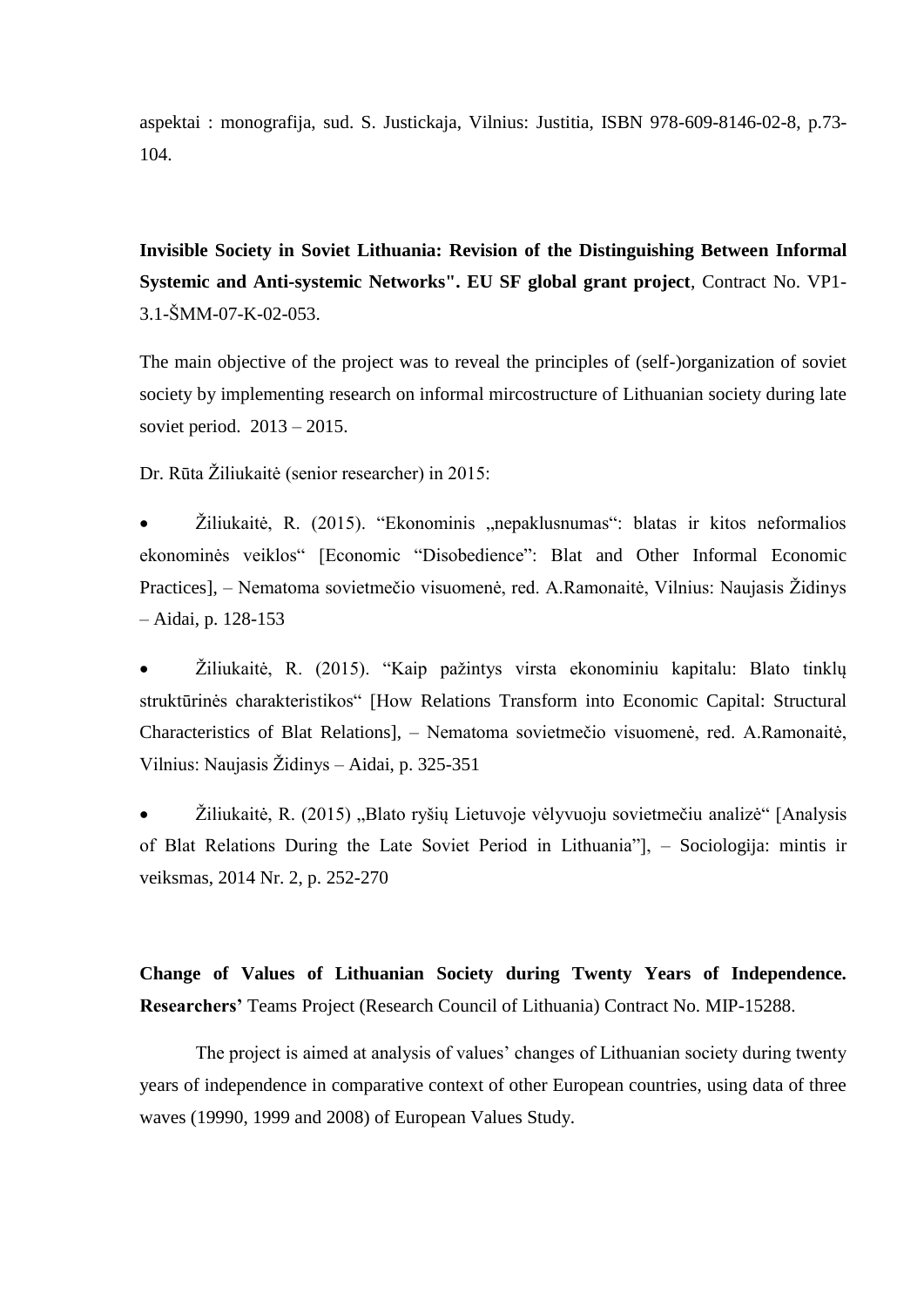In 2015 three presentations given at the Annual Conference of the Lithuanian Association of Sociologists (13th November, 2015, Kaunas):

1. Poviliūnas, A. (2015). "Is It Possible to Apply P. Bourdieu Theory for Analysis of Data of European Value Study".

2. Savicka, A. (2015). "Development of Postmaterialist Values in Fragile Economic and Political Context of Lithuania".

3. Žiliukaitė, R. (2015). "Application of Modernization Theory in EVS".

Fostering of the of Lithuanian Sociology's Tradition in the Journal "Sociologija. Mintis **ir veiksmas" (Sociology. Thought and Action).** Contract No LIT-13031. Prof. A. Valantiejus. 2013-2015.

#### *INTERNATIONAL RESEARCH PROJECTS*

#### *COOPERATION*

Department of Sociology, University of Jyväskylä (Finland)

Department of Social Psychology, University of Helsinki (Finland)

Department of Sociology, Eastern Caroline University (USA)

Political Science and Sociology, National University of Ireland, Galway (Ireland)

Oslo University College (Norway)

#### *OTHER SCIENTIFIC ACTIVITIES*

#### **Prof. A. Dobryninas**

 Member of Steering Committee of European Group for the Study of Deviance and Social Control;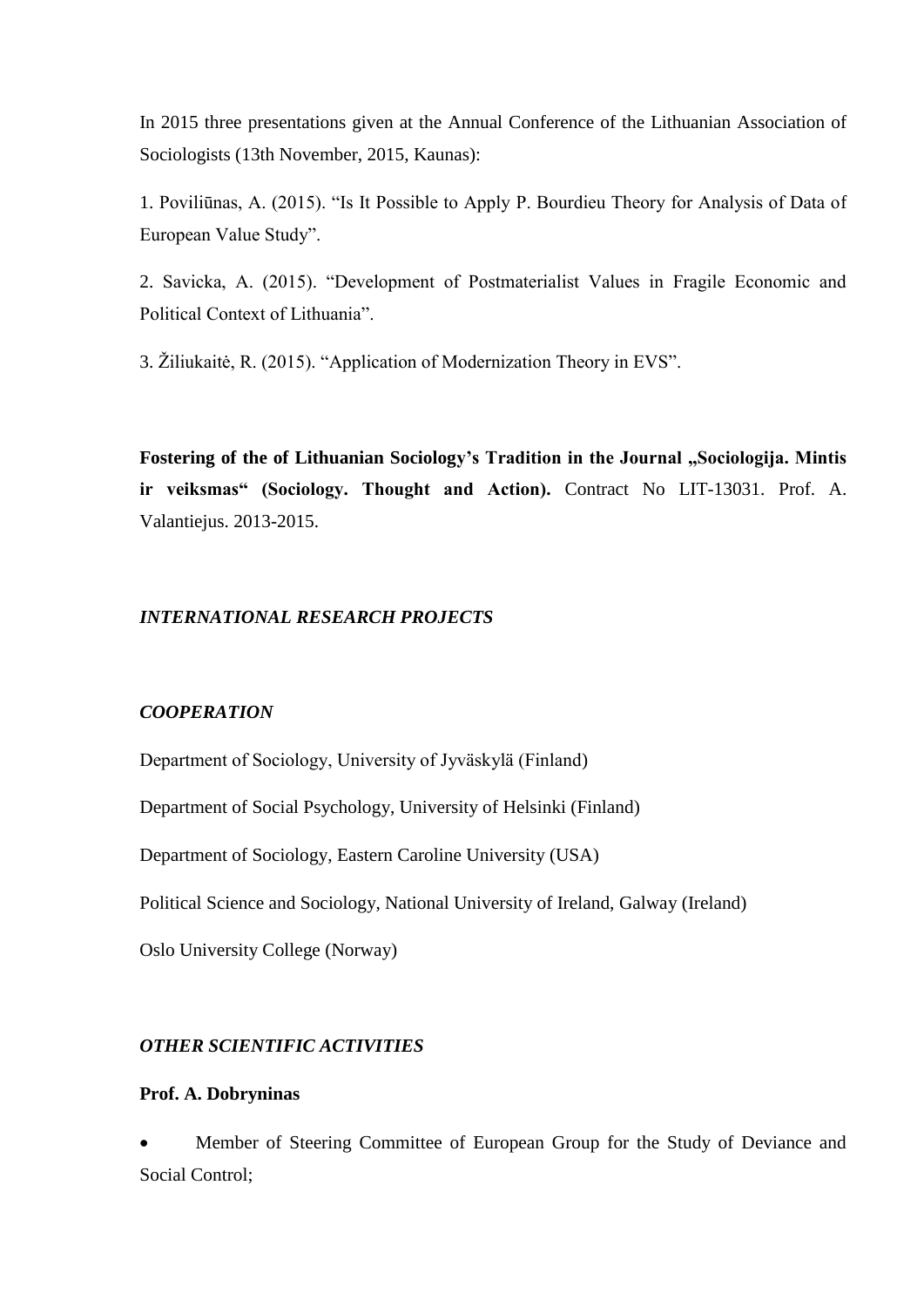Editorial Board Member of the Journal Sociologija (Sociology), [http://www.ku.lt/sociologija/;](http://www.ku.lt/sociologija/)

 Editorial Board Member of the Journal Kriminologijos studijos (Studies in Criminology)<http://www.vu.lt/leidyba/lt/mokslo-zurnalai/kriminologijos-studijos>

Editorial Board Member of the Universal Lithuanian Encyclopaedia.

# **Prof. I. Juozeliūnienė**

 Member of the Family Research Committee (RC 06) of the International Sociological Association (ISA);

Member of the Nordic Family Research Network (NFRN).

# **Prof. A. Matulionis**

- Member-Expert of the Lithuanian Academy of Sciences;
- Member-Expert of the Latvian Academy of Sciences;
- Editorial Board Member of the Journal Filosofija. Sociologija (Philosophy, Sociology), <http://www.lmaleidykla.lt/filosofijasociologija/2010/3/> ;
- Editorial Board Member of the Journal Socialiniai mokslai (Social Sciences);
- Editorial Board Member of the Journal Sociologija (Sociology), <http://www.ku.lt/sociologija/> ;
- Member of the International Sociological Association (ISA).

# **Prof. Z. Norkus**

Deputy Dean for Research of the Faculty of Philosophy, Vilnius University;

 Editorial Board Member of the Journal Sociologija. *Mintis ir veiksmas* (Sociology. Thought and Action),

# <http://www.vu.lt/leidyba/lt/mokslo-zurnalai/sociologija-mintis-ir-veiksmas>

 Editorial Board Member of the Journal *Filosofija. Sociologija* (Philosophy, Sociology),<http://www.lmaleidykla.lt/filosofijasociologija/2010/3/> ;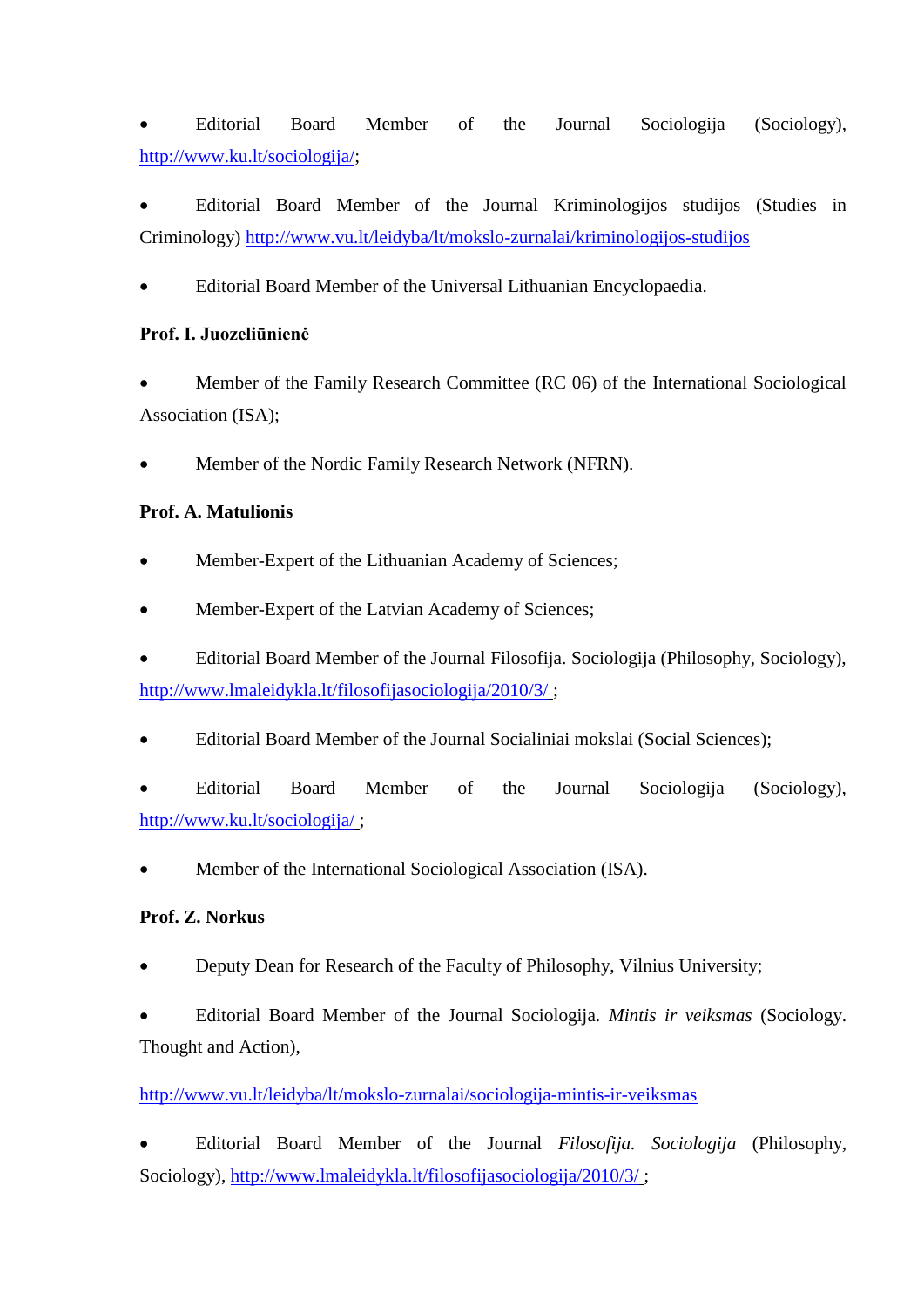Editorial board member of the Journal *Santalka*,<http://www.coactivity.vgtu.lt/> ;

 Editorial Board Member of the Journal *Przestrzeń Społeczna* (*Social Space*) <http://socialspacejournal.eu/indexpl.html>

Editorial Board Member of the Universal Lithuanian Encyclopaedia

<http://www.melc.lt/lt.php/archyvas/enciklopedijos/visuotine-lietuviu-enciklopedija/>

 Member of the Executive Council of the Lithuanian Sociological Society; http://www.sociology.lt/

 Editorial Board Member of the Journal Lietuvos istorijos studijos (Studies of Lithuania's History)

<http://www.lis.lt/index.php?id=redakcija&lang=LT>

 Member of the Boarc of the Research Network 36 "Sociology of Transformation: East and West,

 [http://www.europeansociology.org/research-networks/200-rn36-sociology-of](http://www.europeansociology.org/research-networks/200-rn36-sociology-of-transformations.html)[transformations.html](http://www.europeansociology.org/research-networks/200-rn36-sociology-of-transformations.html)

Member of the Lithuanian Academy of Sciences<http://lma.lt/>

# **Prof. A. Poviliūnas**

 Member of the Committee of Humanities and Social Sciences of Research Council of Lithuania,<http://www.lmt.lt/en/structure-and-contacts.html> ;

 Editorial Board Member of the Journal Sociologija: Mintis ir veiksmas (Sociology: Thought and Action), [http://www.ku.lt/sociologija/;](http://www.ku.lt/sociologija/)

 Editorial Board Member of the Journal Kriminologijos studijos (Studies in Criminology)<http://www.vu.lt/leidyba/lt/mokslo-zurnalai/kriminologijos-studijos>

 Member of SUSTAIN Network (Helsinki University), [http://sockom.helsinki.fi/forum/SUSTAIN/network.html;](http://sockom.helsinki.fi/forum/SUSTAIN/network.html)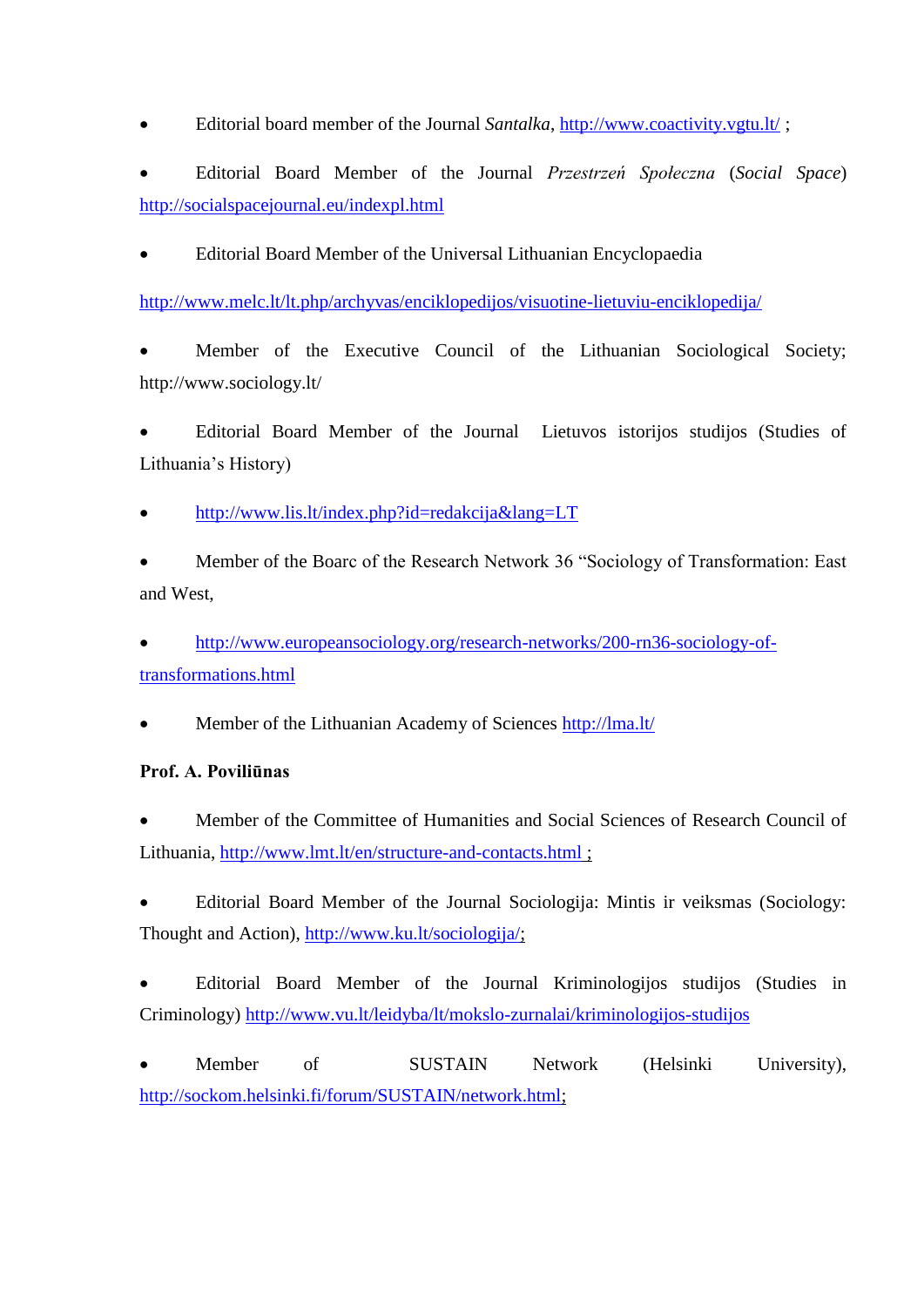National Coordinators and Expert, European Social Policy Network, European Commission, Employment, Social Affairs and Inclusion DG, [http://ec.europa.eu/social/main.jsp?catId=1135&langId=en;](http://ec.europa.eu/social/main.jsp?catId=1135&langId=en)

 Vice-president of the Lithuanian Association of Sociologists, [http://www.sociology.lt/EN/50/About-the-LSA.htm;](http://www.sociology.lt/EN/50/About-the-LSA.htm)

Head of the Doctoral Studies Committee of Sociology, Vilnius University.

 Member of the Research Council of the Law Institute of Lithuania [http://www.teise.org/Council\\_of\\_Law\\_Institute.html](http://www.teise.org/Council_of_Law_Institute.html)

 Member of the Science Council of the Lithuanian Social Research Centre [http://www.lstc.lt/centre\\_s\\_c.php](http://www.lstc.lt/centre_s_c.php)

# **Prof. A. Valantiejus**

 Editor-in-chief of the Journal Sociologija: Mintis ir veiksmas (Sociology: Thought and Action),<http://www.ku.lt/sociologija/> ;

 Editorial Board Member of the Journal Filosofija. Sociologija (Philosophy, Sociology), <http://www.lmaleidykla.lt/filosofijasociologija/2010/3/> .

# **Doc. R. Žiliukaitė**

 National programme director, European Value Survey, <http://www.europeanvaluesstudy.eu/evs/about-evs/organisation/newcouncil/> ;

Programme Director, Civil Society Institute, [http://www.civitas.lt/en/?pid=25.](http://www.civitas.lt/en/?pid=25)

# **Dr. A. Čepas**

 Member of the Lithuanian Educational Council by the Parliament of the Republic of Lithuania [http://www3.lrs.lt/pls/inter/w5\\_show?p\\_r=9258&p\\_d=145652&p\\_k=1](http://www3.lrs.lt/pls/inter/w5_show?p_r=9258&p_d=145652&p_k=1)

 Member of the Interagency Commission on Implementation of the National Program for Crime Prevention and Control by the Government of the Republic of Lithuania <https://www.e-tar.lt/portal/lt/legalAct/TAR.B407818CEA8A>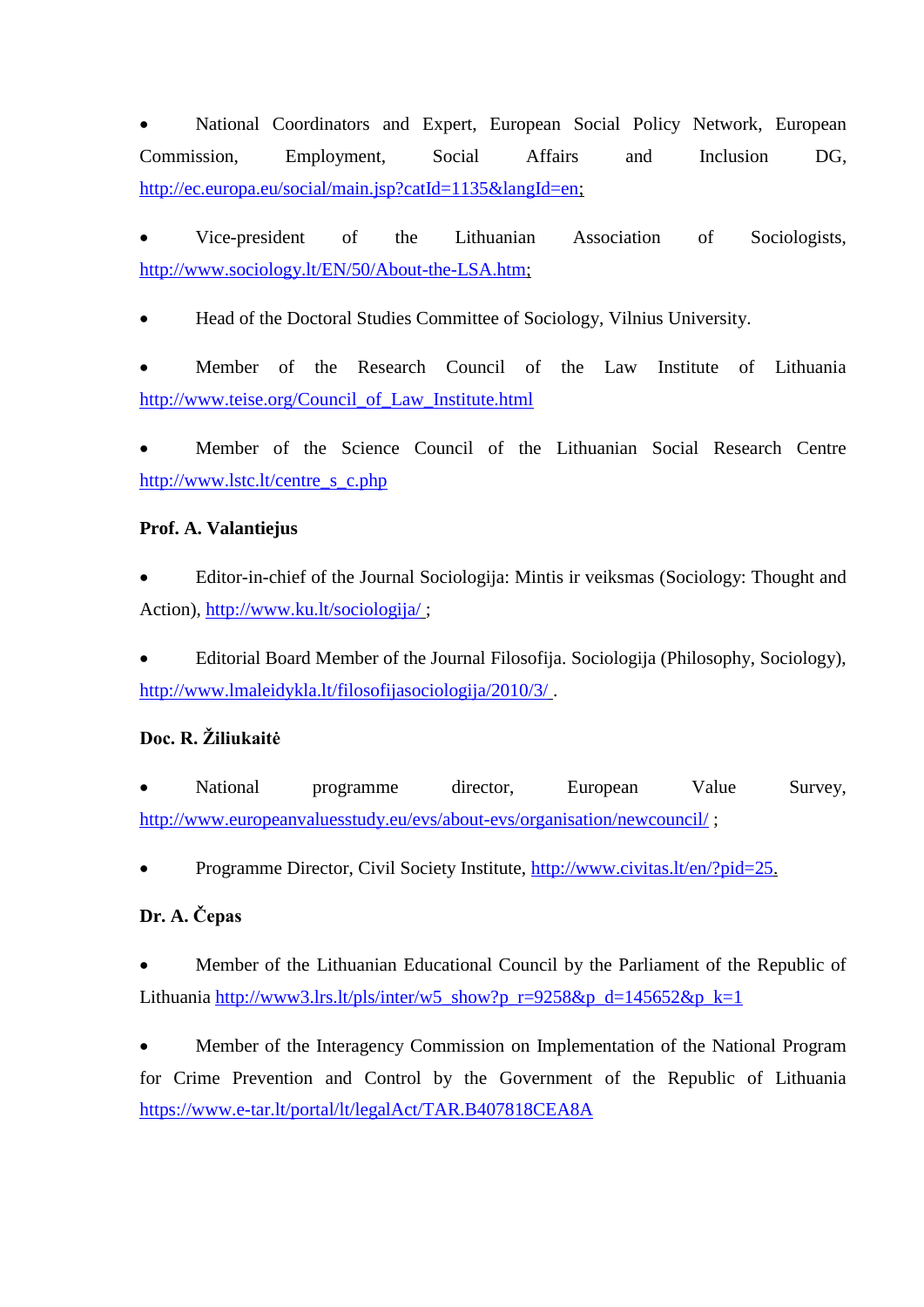Member of the Supervisory Committee on Criminal Procedure Code by the Ministry of Justice of the Republic of Lithuania [https://www.e](https://www.e-tar.lt/portal/lt/legalAct/TAR.8EEA230B5683)[tar.lt/portal/lt/legalAct/TAR.8EEA230B5683](https://www.e-tar.lt/portal/lt/legalAct/TAR.8EEA230B5683)

 Member of the European Commission's Expert Group on the Policy Needs for Data on Crime;

 Member of the Judicial Ethics and Discipline Commission, appointed by the President of the Republic of Lithuania [https://www.e](https://www.e-tar.lt/portal/lt/legalAct/d820585079fe11e48167c6ffb928f88d)[tar.lt/portal/lt/legalAct/d820585079fe11e48167c6ffb928f88d](https://www.e-tar.lt/portal/lt/legalAct/d820585079fe11e48167c6ffb928f88d)

 Member of the Research Council of the Law Institute of Lithuania [http://www.teise.org/Council\\_of\\_Law\\_Institute.html](http://www.teise.org/Council_of_Law_Institute.html)

 Member of the Lithuanian Association of Criminology <http://www.kriminologija.lt/apie-mus/>

 Member of the Editorial Board of Vilnius University Research Journal Teise <http://www.vu.lt/leidyba/lt/mokslo-zurnalai/teise/redakcine-kolegija>

 Member of the Editorial Board of the Law Institute of Lithuania Research Journal Teisės problemos<http://www.teise.org/Redkolegija.html>

 Member of the Editorial Board of the academic journal Kriminologijos studijos <http://www.vu.lt/leidyba/lt/mokslo-zurnalai/kriminologijos-studijos/redakcine-kolegija>

Member of the Lithuanian Bar

 National representative in the COST IS1106 activity "Offender Supervision in Europe". Member of the Working Group "European policy and practice" [http://www.offendersupervision.eu/wp-content/uploads/2014/07/OSE-Progress-Report-](http://www.offendersupervision.eu/wp-content/uploads/2014/07/OSE-Progress-Report-2014.pdf?b7f3d7)[2014.pdf?b7f3d7](http://www.offendersupervision.eu/wp-content/uploads/2014/07/OSE-Progress-Report-2014.pdf?b7f3d7)

## **Dr. G.Rapolienė**

National representative in the COST IS1402 activity "Ageism - a multi-national, interdisciplinary perspective" Management Committee (2014 – 2018),

• Member of the Lithuanian Sociological Association.